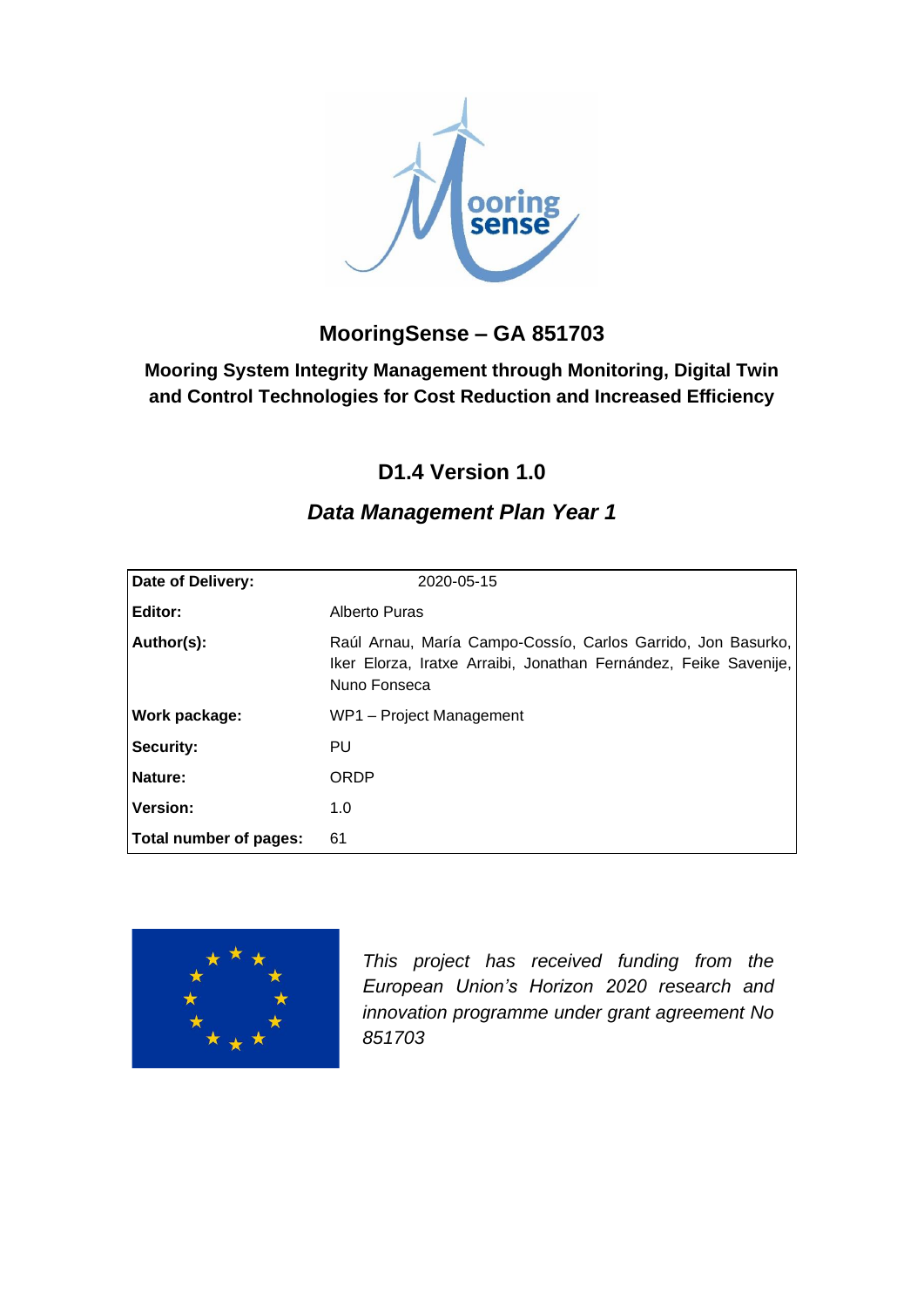

# <span id="page-1-0"></span>**Disclaimer**

Any dissemination of results must indicate that it reflects only the author's view and that the Agency is not responsible for any use that may be made of the information it contains

# <span id="page-1-1"></span>**Document Control**

|     | Version   Details of Change |    | Author   Approved | <b>Date</b> |
|-----|-----------------------------|----|-------------------|-------------|
| 1.0 | Document Created            | AP | AP                | 15.05.20    |
|     |                             |    |                   |             |

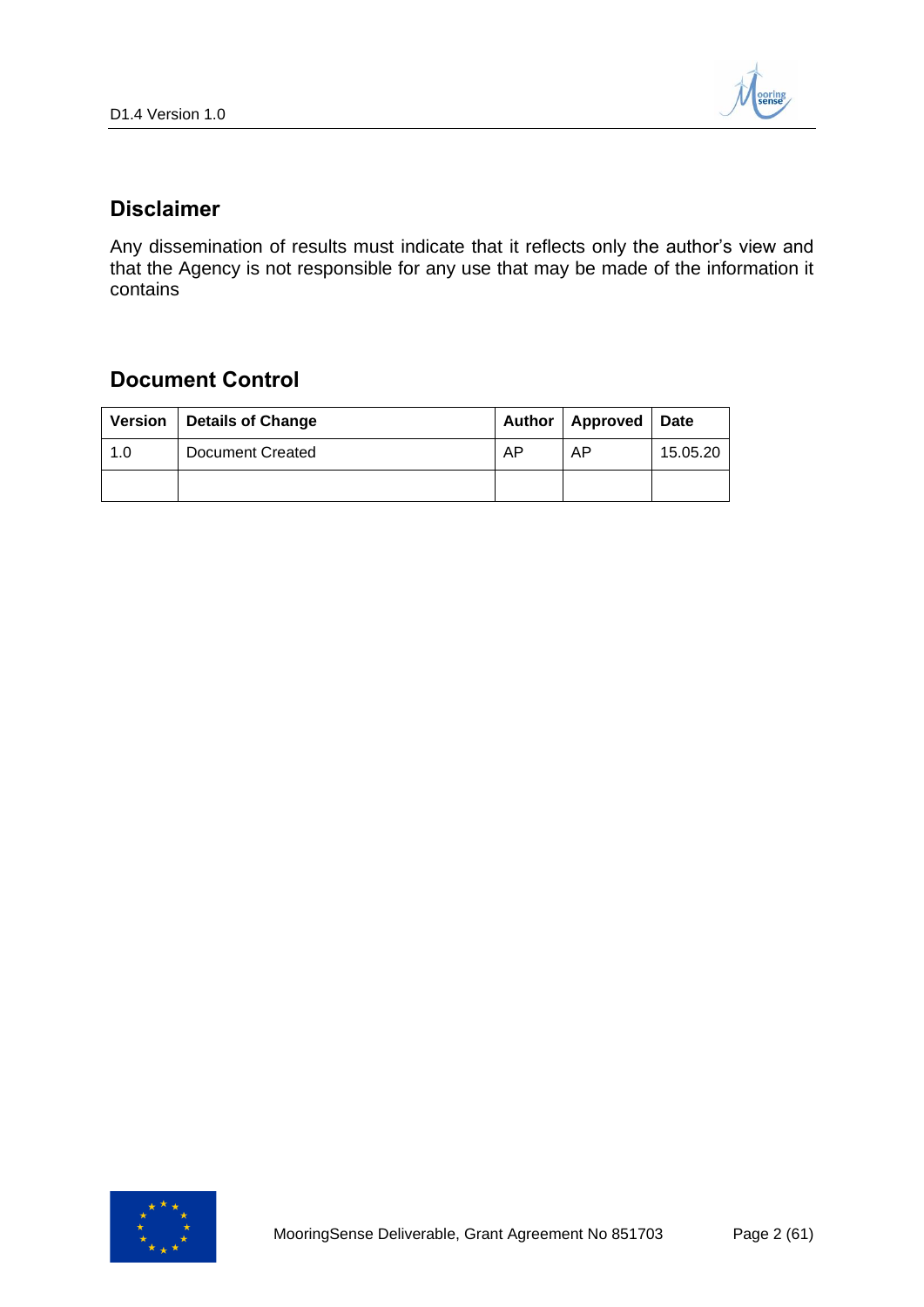

# <span id="page-2-0"></span>**Executive Summary**

*The purpose of the D1.4 Data Management Plan Year 1 is to provide an overview of all datasets collected and generated within the MooringSense project, and to define the consortium's data management policy that will be implemented. This initial version of the Data Management Plan defines the general policy and approach to data management in MooringSense. It covers management issues related to both administrative and technical aspects (e.g. collection of data and metadata, publication and deposition of open data, repository compliance with the Open Access Infrastructure for Research in Europe- OpenAIRE).*

*The MooringSense Data Management Plan follows the Horizon 2020 FAIR Data Management Plan (DMP) Template. It is intended to be a living document in which information will be made available on a finer level of granularity through updates as the implementation of the project progresses and when significant changes occur. In this regard, it summarises the intermediate results of the data collection activities that are being carried out* 

*Next versions of the Data Management Plan will refine and enhance policy aspects and will go into more detail regarding the datasets collected and produced by the MooringSense project.*

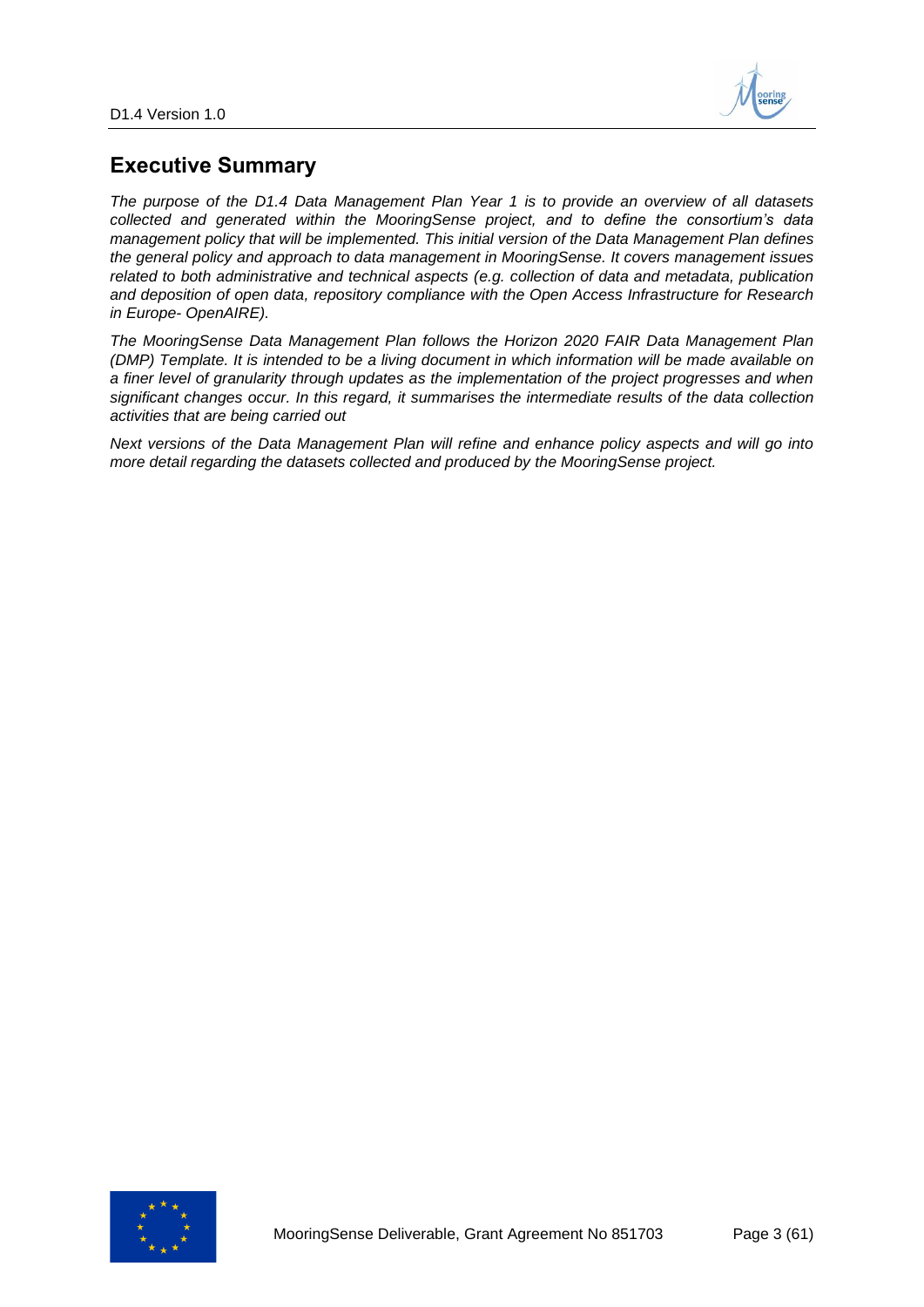

# <span id="page-3-0"></span>**Table of Contents**

|    | 1.1 |                                                                                                                                                                                                                                                      |  |
|----|-----|------------------------------------------------------------------------------------------------------------------------------------------------------------------------------------------------------------------------------------------------------|--|
|    | 1.2 |                                                                                                                                                                                                                                                      |  |
|    | 1.3 |                                                                                                                                                                                                                                                      |  |
|    | 1.4 |                                                                                                                                                                                                                                                      |  |
| 2. |     |                                                                                                                                                                                                                                                      |  |
|    | 2.1 |                                                                                                                                                                                                                                                      |  |
|    |     |                                                                                                                                                                                                                                                      |  |
|    |     |                                                                                                                                                                                                                                                      |  |
|    |     |                                                                                                                                                                                                                                                      |  |
|    |     |                                                                                                                                                                                                                                                      |  |
|    |     |                                                                                                                                                                                                                                                      |  |
|    |     |                                                                                                                                                                                                                                                      |  |
|    |     |                                                                                                                                                                                                                                                      |  |
|    |     |                                                                                                                                                                                                                                                      |  |
|    |     |                                                                                                                                                                                                                                                      |  |
|    |     |                                                                                                                                                                                                                                                      |  |
|    | 3.1 |                                                                                                                                                                                                                                                      |  |
|    |     | 3.1.1 Are the data produced and/or used in the project discoverable with metadata,<br>identifiable and locatable by means of a standard identification mechanism<br>(e.g. persistent and unique identifiers such as Digital Object Identifiers)?  40 |  |
|    |     |                                                                                                                                                                                                                                                      |  |
|    |     | 3.1.3 Will search keywords be provided that optimize possibilities for re-use?  40                                                                                                                                                                   |  |
|    |     |                                                                                                                                                                                                                                                      |  |
|    |     | 3.1.5 What metadata will be created? In case metadata standards do not exist in                                                                                                                                                                      |  |
|    |     | your discipline, please outline what type of metadata will be created and how 40                                                                                                                                                                     |  |
|    | 3.2 |                                                                                                                                                                                                                                                      |  |
|    |     | 3.2.1 Which data produced and/or used in the project will be made openly available<br>as the default? If certain datasets cannot be shared (or need to be shared<br>under restrictions), explain why, clearly separating legal and contractual       |  |

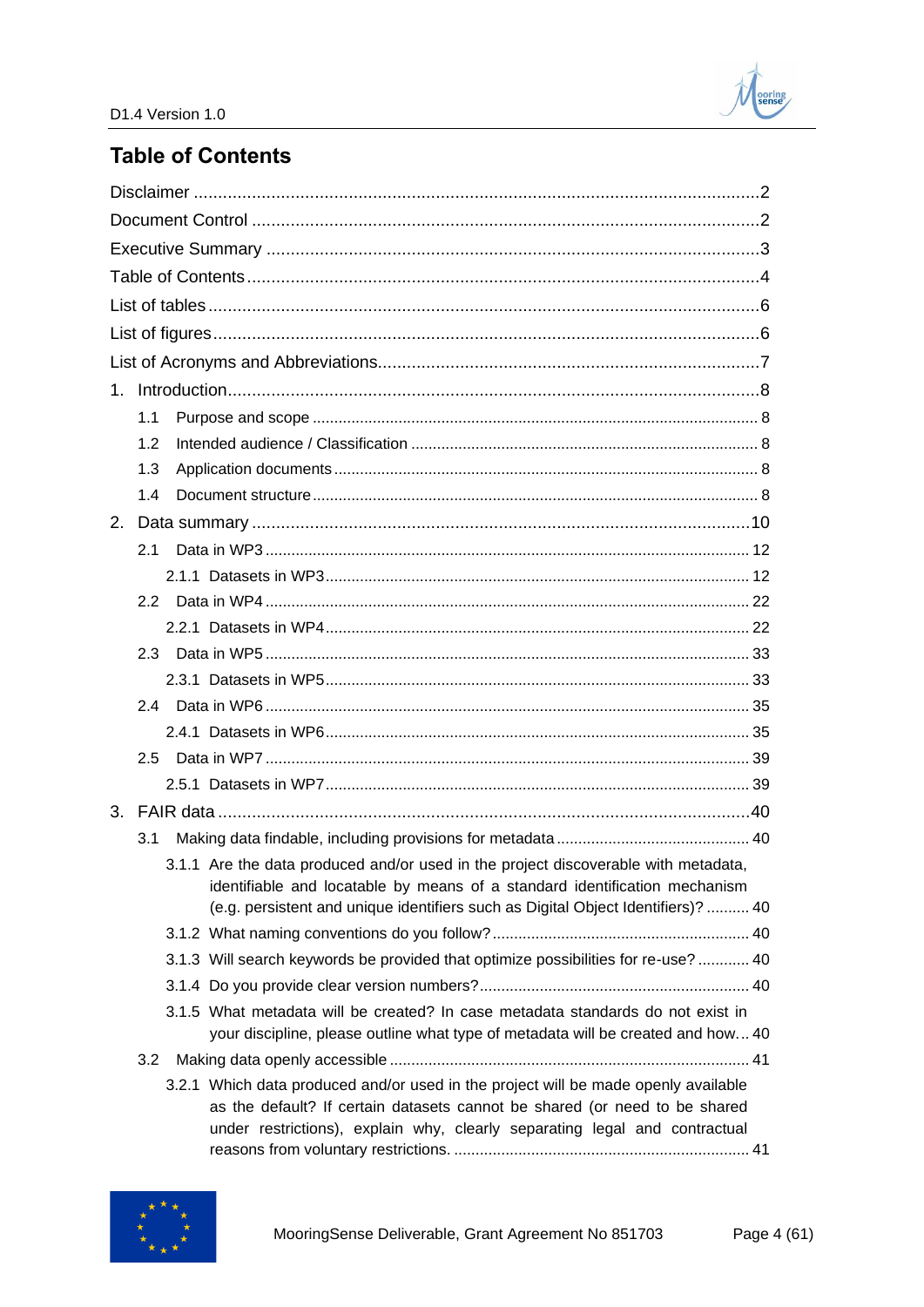

|    |                  | 3.2.2 Note that in multi-beneficiary projects it is also possible for specific<br>beneficiaries to keep their data closed if relevant provisions are made in the<br>consortium agreement and are in line with the reasons for opting out.  42                                                                                                                                                             |  |
|----|------------------|-----------------------------------------------------------------------------------------------------------------------------------------------------------------------------------------------------------------------------------------------------------------------------------------------------------------------------------------------------------------------------------------------------------|--|
|    |                  | 3.2.3 How will the data be made accessible (e.g. by deposition in a repository)? 42                                                                                                                                                                                                                                                                                                                       |  |
|    |                  | 3.2.4 What methods or software tools are needed to access the data? 42                                                                                                                                                                                                                                                                                                                                    |  |
|    |                  | 3.2.5 Is documentation about the software needed to access the data included?  43                                                                                                                                                                                                                                                                                                                         |  |
|    |                  | 3.2.6 Is it possible to include the relevant software (e.g. in open source code)?  43                                                                                                                                                                                                                                                                                                                     |  |
|    |                  | 3.2.7 Where will the data and associated metadata, documentation and code be<br>deposited? Preference should be given to certified repositories which support                                                                                                                                                                                                                                             |  |
|    |                  | 3.2.8 Have you explored appropriate arrangements with the identified repository?  43                                                                                                                                                                                                                                                                                                                      |  |
|    |                  | 3.2.9 If there are restrictions on use, how will access be provided? 43                                                                                                                                                                                                                                                                                                                                   |  |
|    |                  |                                                                                                                                                                                                                                                                                                                                                                                                           |  |
|    |                  | 3.2.11 Are there well described conditions for access (i.e. a machine readable                                                                                                                                                                                                                                                                                                                            |  |
|    |                  | 3.2.12 How will the identity of the person accessing the data be ascertained? 44                                                                                                                                                                                                                                                                                                                          |  |
|    | 3.3 <sub>2</sub> |                                                                                                                                                                                                                                                                                                                                                                                                           |  |
|    |                  | 3.3.1 Are the data produced in the project interoperable, that is allowing data<br>exchange and re-use between researchers, institutions, organisations,<br>countries, etc. (i.e. adhering to standards for formats, as much as possible<br>compliant with available (open) software applications, and in particular<br>facilitating re-combinations with different datasets from different origins)?  44 |  |
|    |                  | 3.3.2 What data and metadata vocabularies, standards or methodologies will you                                                                                                                                                                                                                                                                                                                            |  |
|    |                  | 3.3.3 Will you be using standard vocabularies for all data types present in your data                                                                                                                                                                                                                                                                                                                     |  |
|    |                  | 3.3.4 In case it is unavoidable that you use uncommon or generate project specific<br>ontologies or vocabularies, will you provide mappings to more commonly used                                                                                                                                                                                                                                         |  |
|    | 3.4              |                                                                                                                                                                                                                                                                                                                                                                                                           |  |
|    |                  | 3.4.1 How will the data be licensed to permit the widest re-use possible? 45                                                                                                                                                                                                                                                                                                                              |  |
|    |                  | 3.4.2 When will the data be made available for re-use? If an embargo is sought to<br>give time to publish or seek patents, specify why and how long this will apply,<br>bearing in mind that research data should be made available as soon as                                                                                                                                                            |  |
|    |                  | 3.4.3 Are the data produced and/or used in the project useable by third parties, in<br>particular after the end of the project? If the re-use of some data is restricted,                                                                                                                                                                                                                                 |  |
|    |                  | 3.4.4 How long is it intended that the data remains re-usable?  46                                                                                                                                                                                                                                                                                                                                        |  |
|    |                  |                                                                                                                                                                                                                                                                                                                                                                                                           |  |
| 4. |                  |                                                                                                                                                                                                                                                                                                                                                                                                           |  |
|    |                  | 4.1.1 What are the costs for making data FAIR in your project?  47                                                                                                                                                                                                                                                                                                                                        |  |

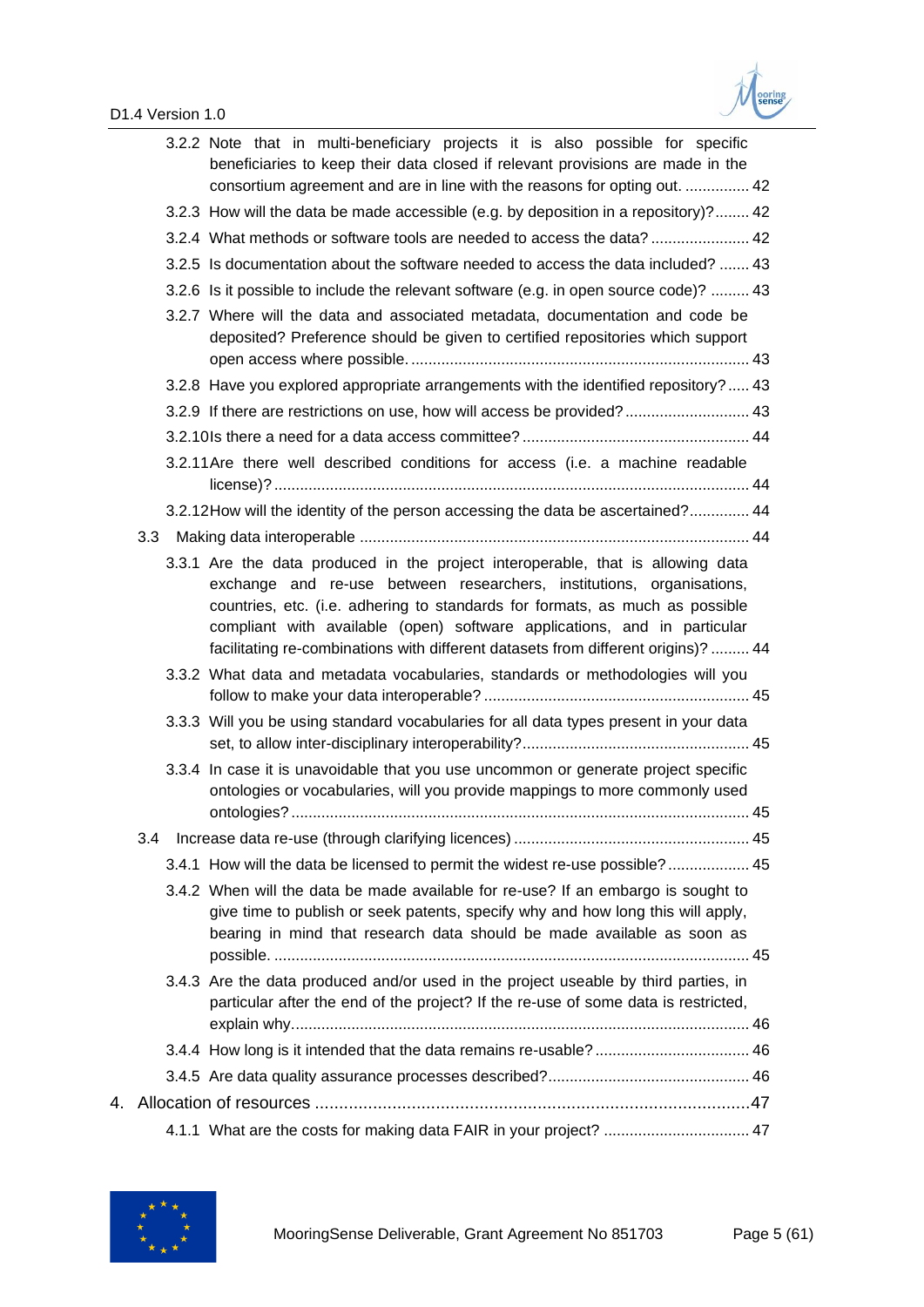

|    | 4.1.2 How will these be covered? Note that costs related to open access to<br>research data are eligible as part of the Horizon 2020 grant (if compliant with                                                                                            |  |
|----|----------------------------------------------------------------------------------------------------------------------------------------------------------------------------------------------------------------------------------------------------------|--|
|    | 4.1.3 Who will be responsible for data management in your project?  47                                                                                                                                                                                   |  |
|    | 4.1.4 Are the resources for long term preservation discussed (costs and potential<br>value, who decides and how what data will be kept and for how long)?  47                                                                                            |  |
| 5. |                                                                                                                                                                                                                                                          |  |
|    | 5.1.1 What provisions are in place for data security (including data recovery as well                                                                                                                                                                    |  |
|    | 5.1.2 Is the data safely stored in certified repositories for long-term preservation and                                                                                                                                                                 |  |
| 6. |                                                                                                                                                                                                                                                          |  |
|    |                                                                                                                                                                                                                                                          |  |
|    | 6.1.1 Are there any ethical or legal issues that can have an impact on data sharing?<br>These can also be discussed in the context of the ethics review. If relevant,<br>include references to ethics deliverables and ethics chapter in the Description |  |
|    | 6.1.2 Is informed consent for data sharing and long-term preservation included in                                                                                                                                                                        |  |
| 7. |                                                                                                                                                                                                                                                          |  |
|    | 7.1.1 Do you make use of other national/funder/sectorial/departmental procedures                                                                                                                                                                         |  |
| 8. |                                                                                                                                                                                                                                                          |  |
|    |                                                                                                                                                                                                                                                          |  |

# <span id="page-5-0"></span>**List of tables**

# <span id="page-5-1"></span>**List of figures**

|--|

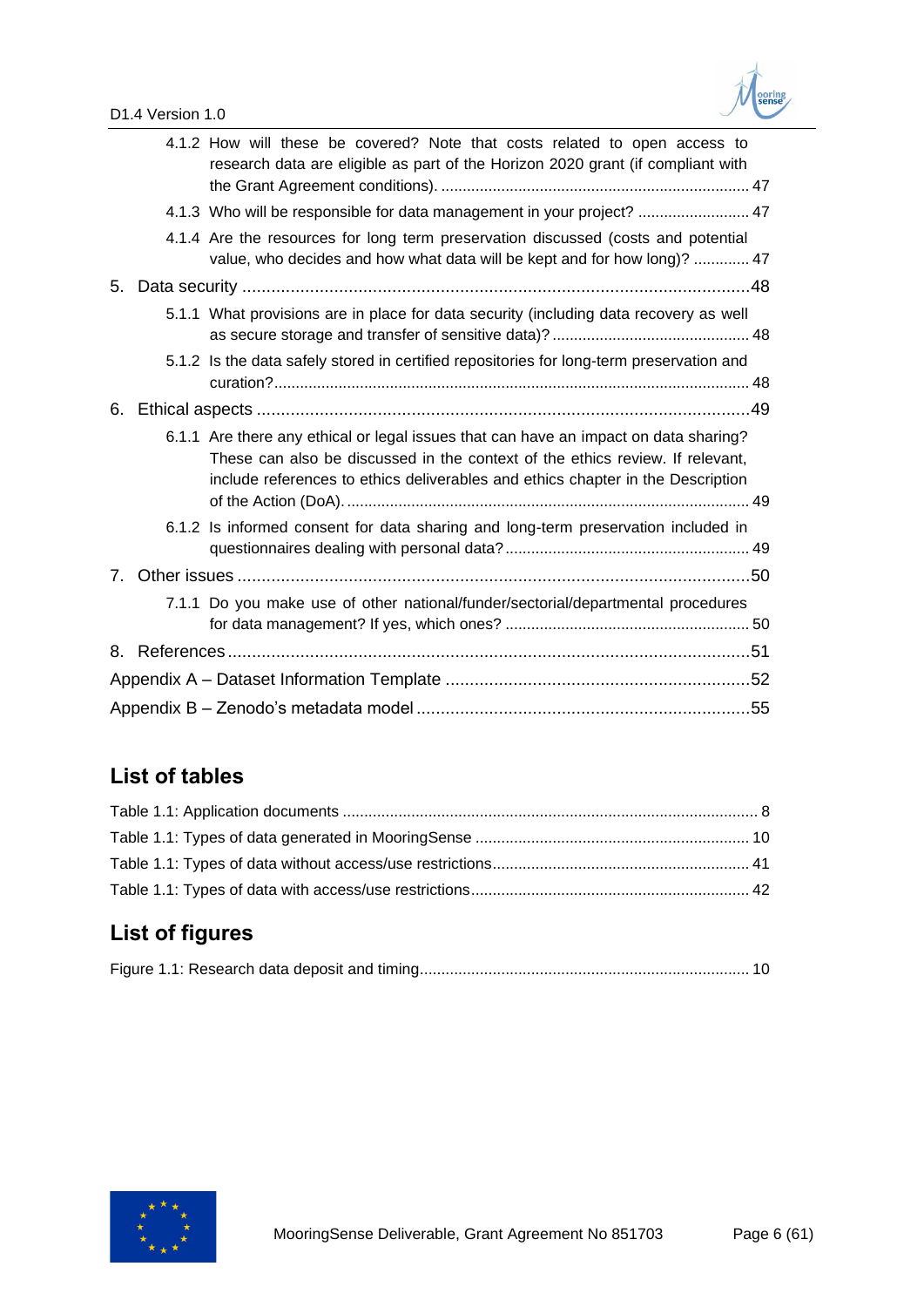ooring

# <span id="page-6-0"></span>**List of Acronyms and Abbreviations**

| <b>Term</b>     | <b>Description</b>                                 |
|-----------------|----------------------------------------------------|
| <b>ASCII</b>    | American Standard Code for Information Interchange |
| <b>API</b>      | Application Programming Interface                  |
| CC-BY-SA        | <b>Creative Commons Attribution-ShareAlike</b>     |
| <b>CLK</b>      | Clock product                                      |
| <b>CLK_30</b>   | Clock product 30 seconds                           |
| <b>CLS</b>      | <b>Collecte Localisation Satellites</b>            |
| <b>DOI</b>      | Digital Object Identifier                          |
| EC              | <b>European Commission</b>                         |
| <b>EPH</b>      | Ephemeris                                          |
| <b>ERP</b>      | <b>Earth Orientation Parameters</b>                |
| <b>FAIR</b>     | Findable, Accessible, Interoperable and Reusable   |
| <b>FOW</b>      | <b>Floating Offshore Wind</b>                      |
| <b>FOWT</b>     | <b>Floating Offshore Wind Turbine</b>              |
| <b>GNSS</b>     | Global Navigation Satellite System                 |
| HTTP            | <b>Hypertext Transfer Protocol</b>                 |
| <b>IGS</b>      | <b>International GNSS Service</b>                  |
| <b>IPR</b>      | <b>Intellectual Property Rights</b>                |
| <b>NTRIP</b>    | Networked Transport of RTCM via Internet Protocol  |
| <b>PPP</b>      | <b>Precise Point Positioning</b>                   |
| <b>PR</b>       | Pseudo-range                                       |
| <b>RINEX</b>    | Receiver Independent Exchange                      |
| <b>RTCM</b>     | Radio Technical Commission for Maritime Services   |
| <b>SHM</b>      | <b>Structural Health Monitoring</b>                |
| SP <sub>3</sub> | Satellite orbits and clocks 15 minutes             |
| <b>SUM</b>      | Summary of orbital product                         |
| WGS84           | World Geodetic System 1984                         |
| WP              | Work Package                                       |

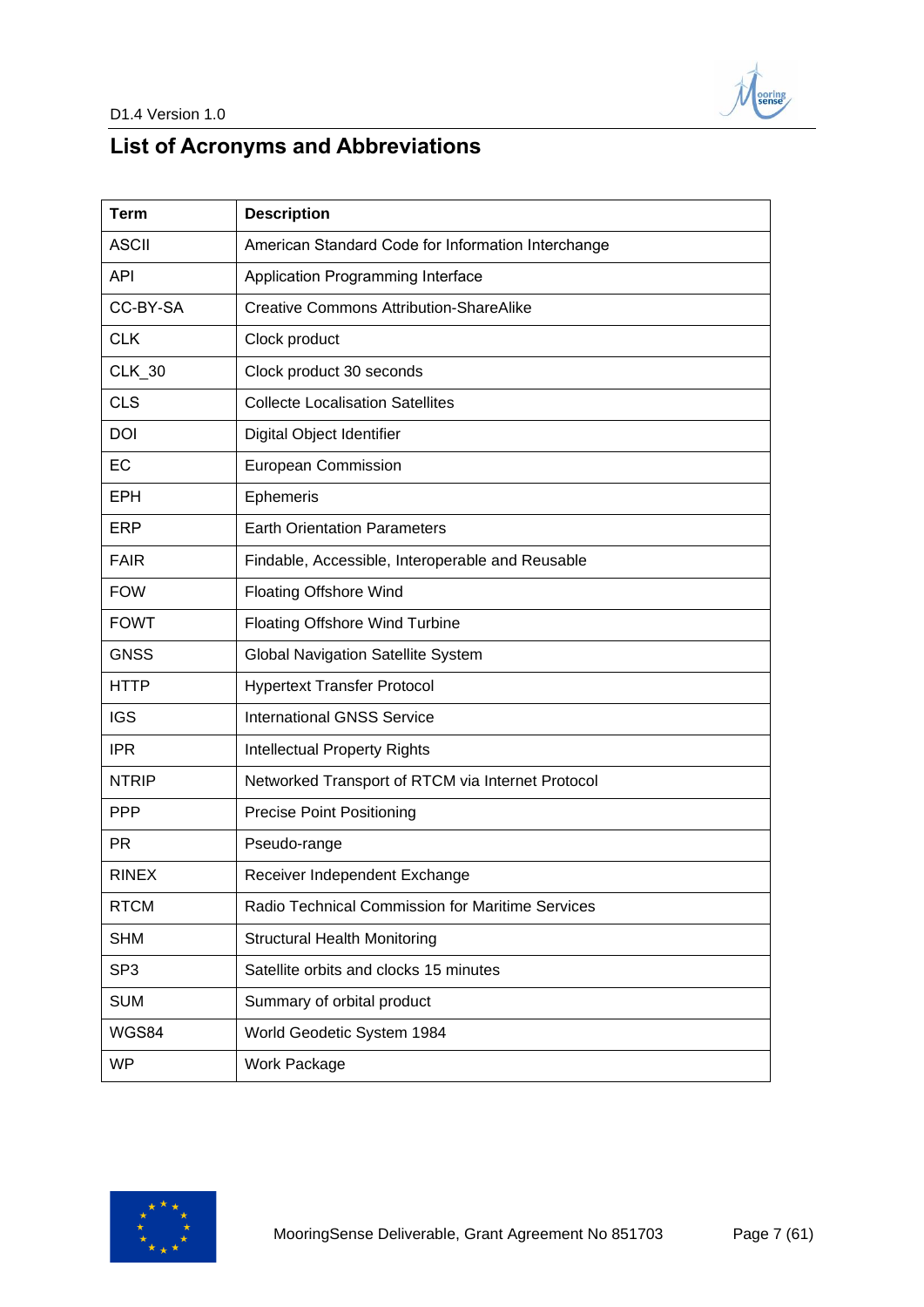

# <span id="page-7-0"></span>**1. Introduction**

## <span id="page-7-1"></span>**1.1 Purpose and scope**

The MooringSense project is part of the Open Research Data Pilot launched by the European Commission along with the H2020 programme. It is a requirement for participants to elaborate and submit a Data Management Plan that will be reviewed and updated throughout the project duration.

The aim of this deliverable is to describe the MooringSense Data Management Plan, whose main purpose is to identify and explain the main elements of the data management policy that will be used by the Consortium with regard to the project research data. This policy has been defined according to the FAIR data principles, as defined by the European Commission in H2020, the Grant Agreement and the Consortium Agreement. Consequently, the Data Management Plan covers several aspects such as the different kinds of research data that will be generated, collected or processed during the project, the standards and methodologies that will be used, how the research data will be preserved and whether the data will be made open access for verification or reuse.

The Data Management Plan presented in this deliverable is the first version of the plan, while two updates will be provided in month 24 and month 36.

## <span id="page-7-2"></span>**1.2 Intended audience / Classification**

This document is intended for all project partners, WP leaders and WP participants. The document is not intended for use outside the project, it is therefore classified as a restricted document.

## <span id="page-7-3"></span>**1.3 Application documents**

<span id="page-7-5"></span>Inputs from the following documents were used as a source of information for preparing this document:

#### **Table 1.1: Application documents**

| <b>REF</b> | <b>Document</b>                       |
|------------|---------------------------------------|
| $AD-01$    | Grant Agreement-851703 - MooringSense |
| $AD-02$    | Consortium Agreement - MooringSense   |

#### <span id="page-7-4"></span>**1.4 Document structure**

The document is structured in the following sections:

• Section 2 briefly describes the kinds of data that will be produced within the MooringSense project and the general approach that will be adopted towards Open Research Data. Besides, this section describes the technically the main datasets that will be generated in every WP.

• Section 3 provides the description of the data management policy of MooringSense project, which is aimed at making research data findable, accessible, interoperable and re-usable

• Section 4 reviews the allocated resources for the data management, including resources for the long-term preservation of the datasets, as well as, the main responsibilities from MooringSense partners.

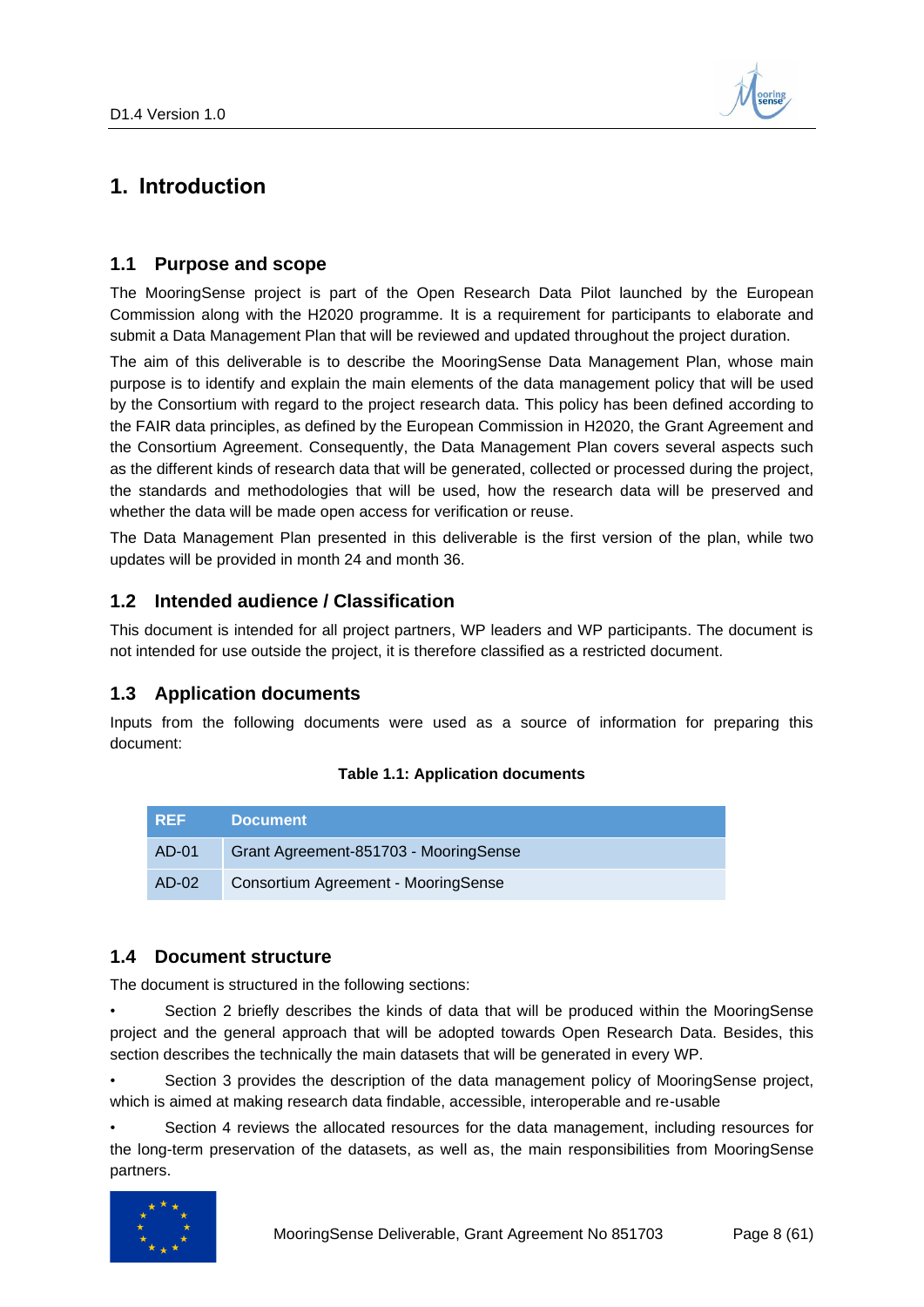

- Section 5 describes the provisions that are in place from the point of view of data security.
- Section 6 covers the ethical aspects related to MooringSense project.

Section 7 identifies other procedures used for data management, like the ones derived from European or National legislations.

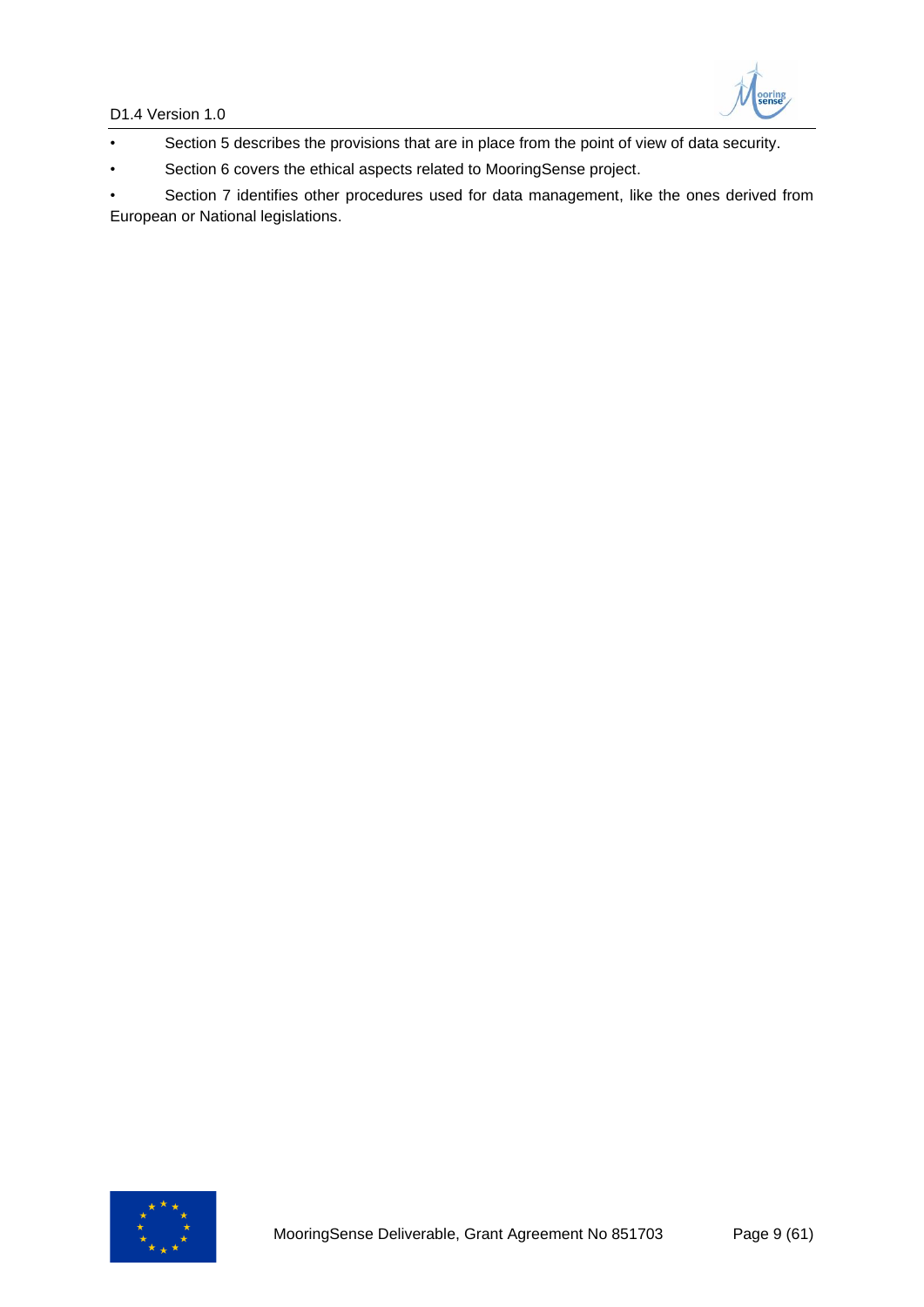

# <span id="page-9-0"></span>**2. Data summary**

The MooringSense project development will require the collection, processing, generation and storage of several diverse datasets related to the different research fields involved in the project. These datasets will be related to the degradation and performance of materials, components (i.e. mooring lines) and systems, as well as, the performance of individual Floating Offshore Wind Turbines and farms, including motions, loads, and aspects related to control and energy production. The following table summarizes the different kinds of data that will be generated in MooringSense.

<span id="page-9-1"></span>

| <b>WP</b>       | <b>Types of data</b>                               |
|-----------------|----------------------------------------------------|
| WP <sub>3</sub> | FOWT model and performance (tests and simulations) |
| WP4             | <b>Smart Motion Sensor measurements</b>            |
| WP <sub>5</sub> | SHM data (inputs and outputs)                      |
| WP <sub>6</sub> | Control algorithms performance in simulations      |
| WP7             | Costs                                              |

Datasets can be the direct result of a collection of measurements during a testing campaign (unprocessed data), as well as, curated data, or post-processed data obtained after carrying out any analysis/processing technique. Datasets can also consist in synthetic data obtained through simulations.

On the other hand, some of the datasets that will be produced within the MooringSense project may be associated to scientific publications, other datasets can be part of a public project reports and other data might not be directly attributable to a publication. At this regard, the policy for open access is summarised in the following picture.



**Figure 2.1: Research data deposit and timing**

<span id="page-9-2"></span>Research **data linked to exploitable results** will not be made public if its publication might jeopardize the future commercialization of project results, which is a H2020 obligation. The rest of research data will be deposited in an open access repository.

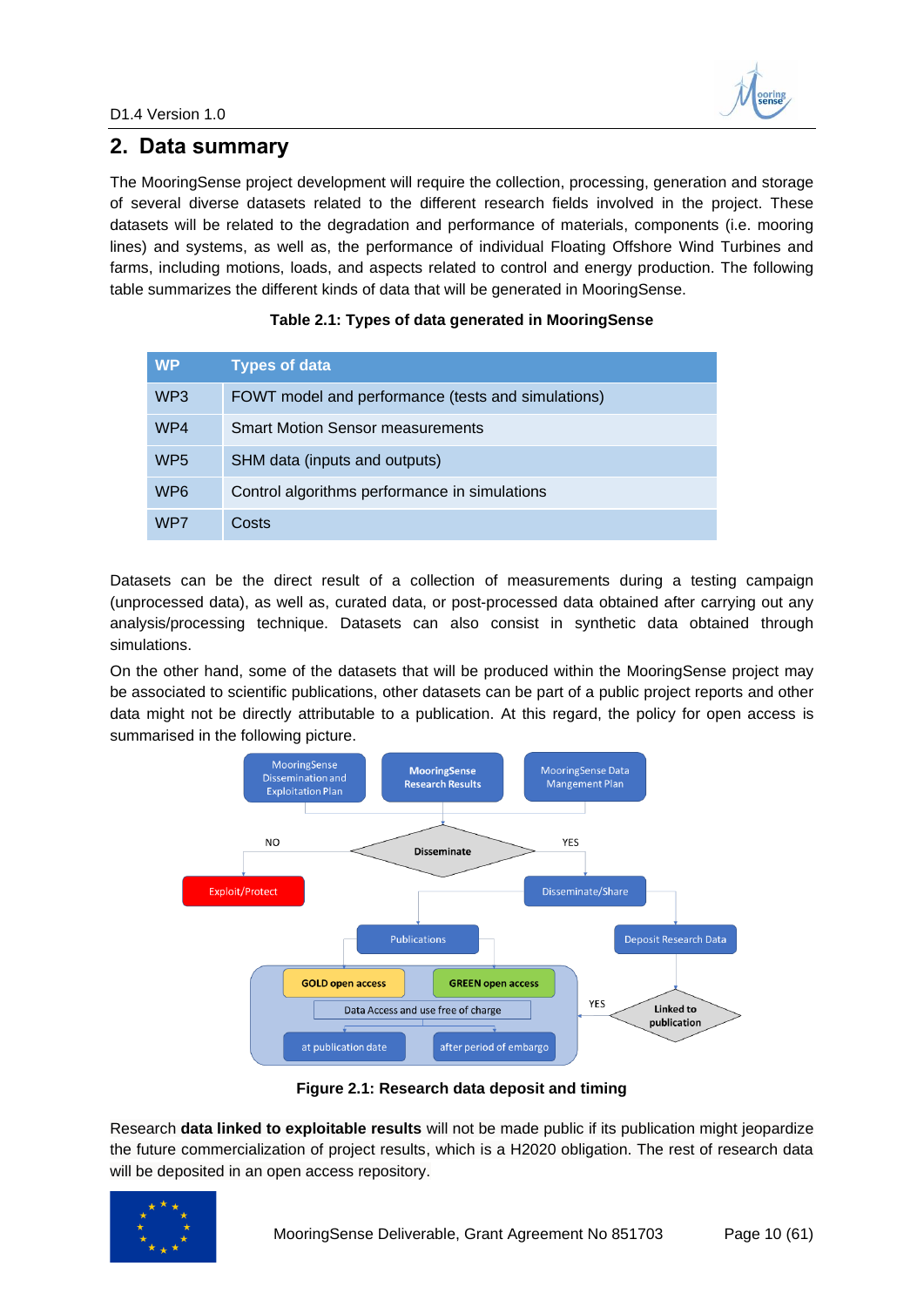

The **data linked to scientific publications** (including associated bibliographic metadata), needed to validate the presented results, will be deposited in an open research data repository. Research data and scientific publication deposit will be made at the same time. For "Gold" Open Access publications, the underlying data will be openly accessible at the publication date, while for "Green" Open Access it will be after the period of embargo (i.e. 6 months after publication). Underlying research data will be considered as a crucial part of the publication and it may consist of selected parts of the general datasets generated, and for which the decision of making that part public has been made.

**Other kinds of open datasets** generated within the MooringSense project are the ones related to any public report, or data that is considered useful for the research community. They may be selected parts of the general datasets, or full datasets. In these cases, datasets will be published as soon as they become available.

Finally, as many of the activities to be developed within the MooringSense project have not even started this first version of the Data Management Plan does not provide a comprehensive list of datasets with very detailed information. Nevertheless, the information provided within this section gives a good overview of the different types of datasets that are required for the project development. Besides, the overall methodology to follow is presented, including the associated templates and models: Appendix A – [Dataset Information Template](#page-51-0) and Appendix B - Metadata model .

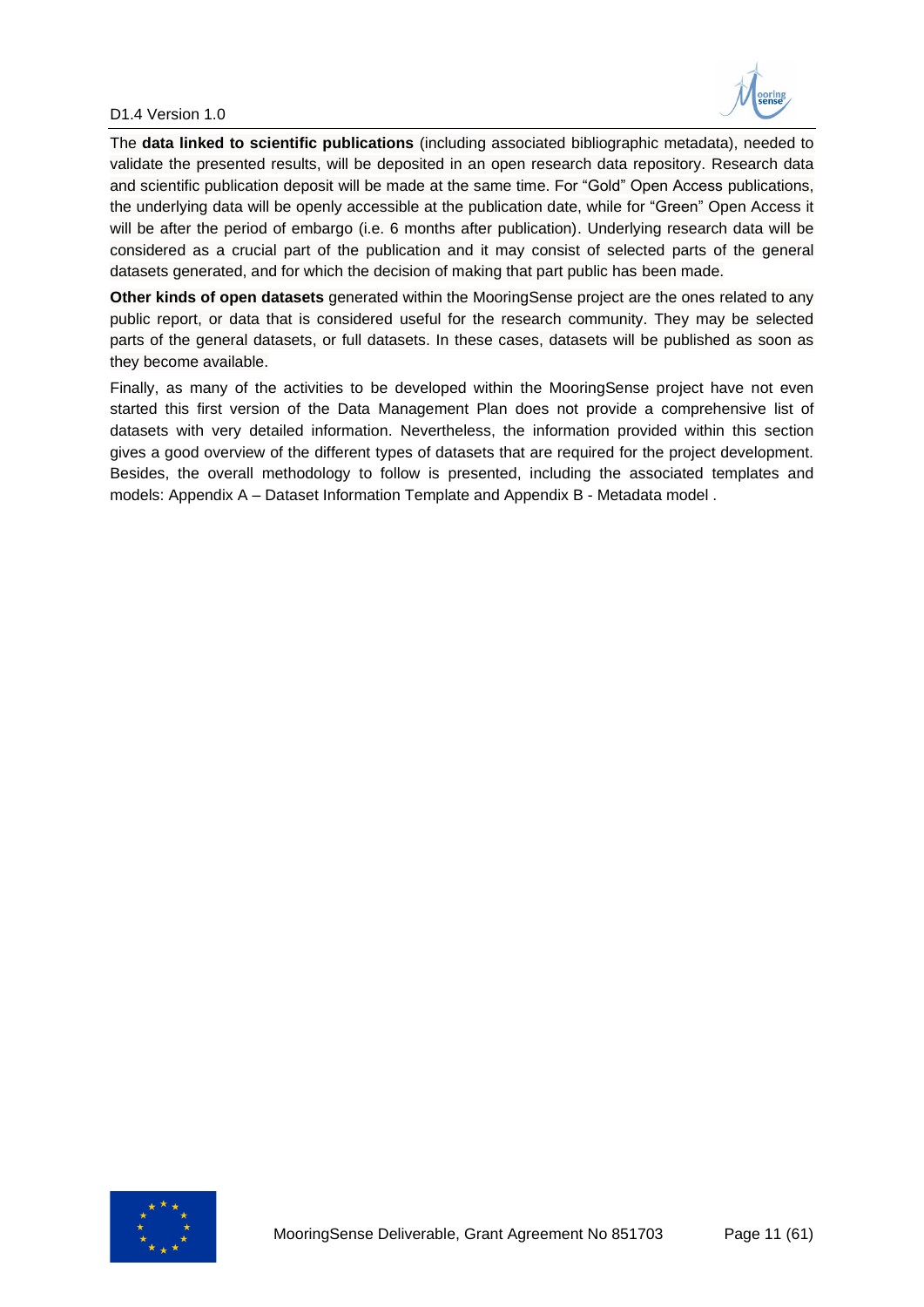

# <span id="page-11-0"></span>**2.1 Data in WP3**

## <span id="page-11-1"></span>**2.1.1 Datasets in WP3**

|                                                                                                                                                     | <b>Videos of model tests</b>                                                                                                                                                                                                                                                                                                                                                                                                                                                                                                                                                                                                                                                                                                                                                                                                                                                                                                                                                                                                                |
|-----------------------------------------------------------------------------------------------------------------------------------------------------|---------------------------------------------------------------------------------------------------------------------------------------------------------------------------------------------------------------------------------------------------------------------------------------------------------------------------------------------------------------------------------------------------------------------------------------------------------------------------------------------------------------------------------------------------------------------------------------------------------------------------------------------------------------------------------------------------------------------------------------------------------------------------------------------------------------------------------------------------------------------------------------------------------------------------------------------------------------------------------------------------------------------------------------------|
| 1.7<br><b>Responsible party</b><br>Role of partners<br>1.1.<br>1.2.<br>Responsible party<br>Responsible person<br>1.3.                              | Responsible party role<br>$\circ$<br>Sintef Ocean is responsible for collecting the data and CTC is<br>responsible for storing the data.<br>Responsible party<br>$\circ$<br><b>Sintef Ocean</b><br>Responsible person<br>$\circ$<br>Nuno Fonseca                                                                                                                                                                                                                                                                                                                                                                                                                                                                                                                                                                                                                                                                                                                                                                                            |
| 2.<br><b>Data Provenance</b><br>2.1.<br><b>Description</b><br>2.2.<br><b>External datasets</b><br>2.3.<br>Internal datasets<br>2.4.<br><b>Tools</b> | Description<br>$\circ$<br>In WP3 a FOWT model will be tested in Sintef Ocean's Ocean<br>Basin Laboratory. The dataset will consist in the Video<br>Recording carried out for the interpretation of results. Tests will<br>include both the baseline condition and a preselected set of<br>degraded conditions. Some of the degraded conditions can<br>consist in mooring line failures, anchor dragging, (un)expected<br>degradation of synthetic ropes, etc.<br>The test matrix will include the following groups of tests (To be<br>confirmed):<br>(a) Environmental calibration of waves and current.<br>(b) System identification tests:<br>(c) Tests in periodic waves<br>(d) Tests in irregular waves and intact mooring system<br>(e) Tests in irregular waves and fault scenarios<br>(f) Tests in irregular waves and control strategies for reduced<br>mooring line loads:<br><b>External datasets</b><br>$\circ$<br>Not applicable<br>Internal datasets<br>$\Omega$<br>Not applicable<br>Model/Tool<br>$\Omega$<br>Not applicable |
| <b>Intended use</b><br>3.<br>3.1.<br><b>Description</b><br>3.2.<br><b>Related</b><br>enablers/components<br>3.3.<br><b>Interrelations</b>           | <b>O</b> Description<br>This data set will be used within Task 3.3 (High fidelity numerical<br>coupled model of the FOWT) as part of the calibration and<br>validation processes. The videos will be used to help in the<br>interpretation of complex physical phenomena and in this way<br>contribute to the calibration of numerical models.<br>Related enablers/components<br>$\circ$<br>High fidelity numerical coupled model of the FOWT.<br>Interrelations<br>$\circ$<br>The dataset is an input for the development of the high fidelity<br>numerical coupled model of the FOWT.                                                                                                                                                                                                                                                                                                                                                                                                                                                     |

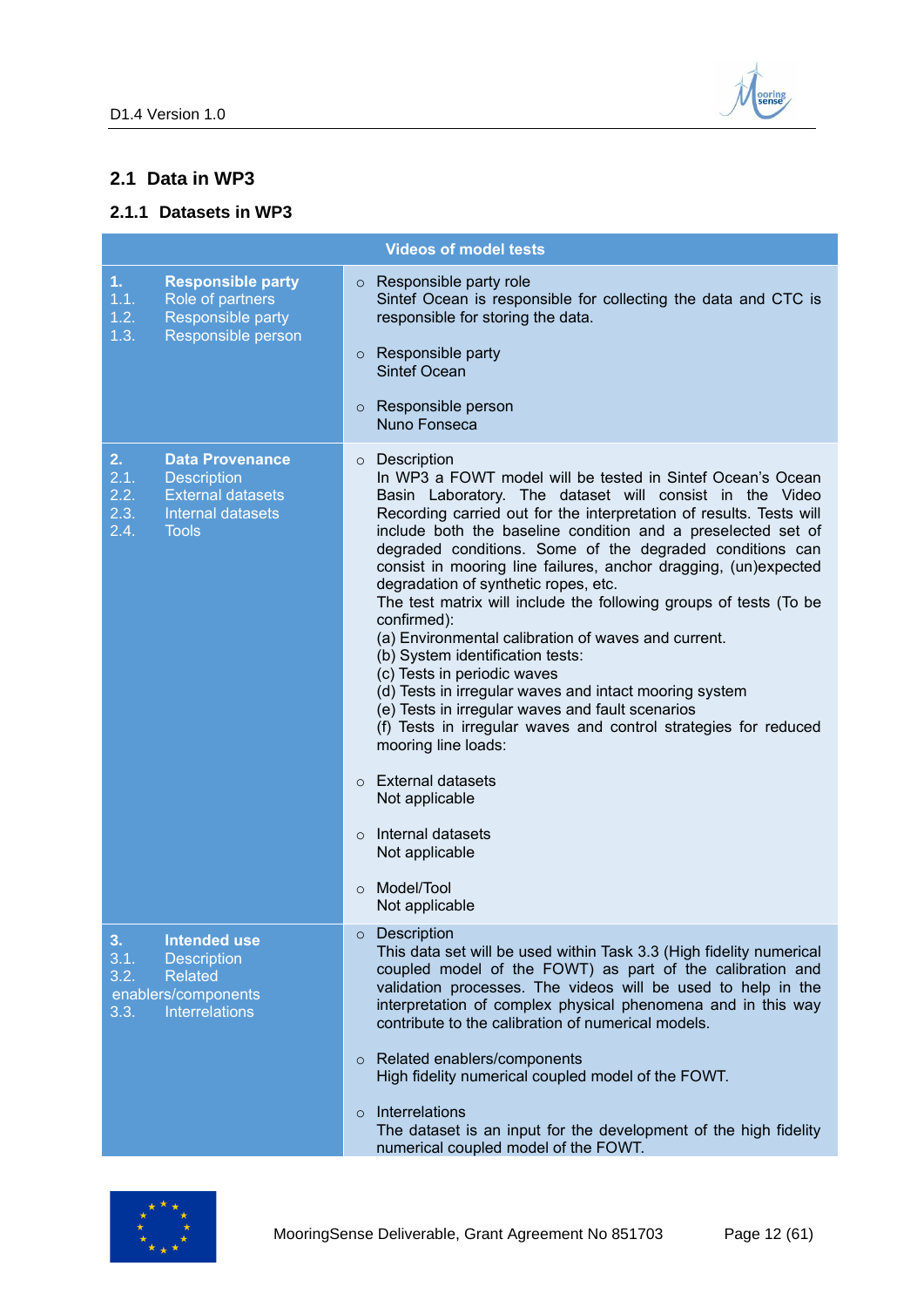| 4.<br>4.1.<br>4.2.<br>4.3.<br>4.4.         | <b>Data description</b><br><b>Dataset information</b><br><b>Parameter information</b><br><b>Storage</b><br>Metadata | Dataset information<br>$\Omega$<br>To be defined<br>Parameter information<br>$\Omega$<br>Not applicable<br>Storage<br>$\circ$<br>To be defined<br>Metadata<br>$\circ$<br>To be defined                                                                                                                                                                                                                                                                                                                                                                 |
|--------------------------------------------|---------------------------------------------------------------------------------------------------------------------|--------------------------------------------------------------------------------------------------------------------------------------------------------------------------------------------------------------------------------------------------------------------------------------------------------------------------------------------------------------------------------------------------------------------------------------------------------------------------------------------------------------------------------------------------------|
| 5.<br>5.1.<br>5.2.<br>5.3.<br>5.4.         | <b>Data management</b><br>Availability<br>Owner<br><b>Open Access</b><br><b>Access conditions</b>                   | Availability<br>$\circ$<br>The data will be produced in the MooringSense project<br>Owner<br>$\circ$<br><b>Sintef Ocean</b><br><b>Open Access</b><br>$\circ$<br>Yes (To be confirmed)<br><b>Access conditions</b><br>$\circ$<br>CC-BY-SA (To be confirmed)                                                                                                                                                                                                                                                                                             |
| 6.<br>6.1.<br>6.2.<br>6.3.<br>6.4.<br>6.5. | <b>Data repository</b><br><b>Name</b><br><b>Description</b><br>Link<br>Properties<br><b>Access</b>                  | Name<br>$\circ$<br>Zenodo (To be confirmed)<br>Description<br>$\circ$<br>https://about.zenodo.org/ (To be confirmed)<br>Link<br>$\circ$<br>https://zenodo.org/ (To be confirmed)<br>Properties<br>$\circ$<br>Existing (To be confirmed)<br>External (To be confirmed)<br>Public (To be confirmed)<br>Security as described in:<br>https://about.zenodo.org/infrastructure/ (To be confirmed)<br>o Access<br>Openly accessible through open APIs (To be confirmed)<br>API documentation available (To be confirmed)<br>Login required (To be confirmed) |

 $\mathcal{N}_{\text{sense}}$ 

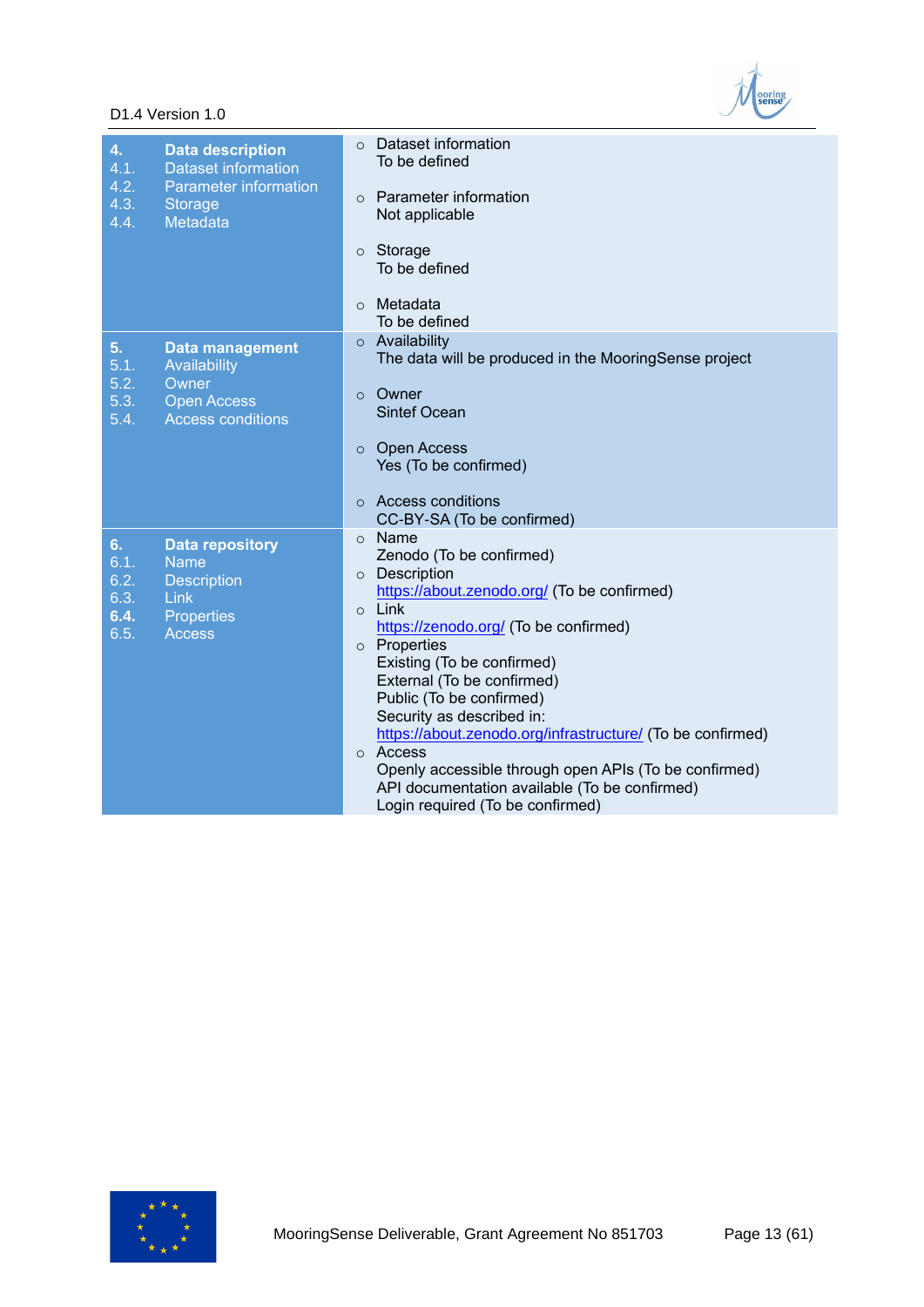

| All physical properties of the model tested                                                                                                                                    |                                                                                                                                                                                                                                                                                                                                                                                                                                                                                                                                                                                                                                                                                                                                                                                                                                                                                                                                                               |  |
|--------------------------------------------------------------------------------------------------------------------------------------------------------------------------------|---------------------------------------------------------------------------------------------------------------------------------------------------------------------------------------------------------------------------------------------------------------------------------------------------------------------------------------------------------------------------------------------------------------------------------------------------------------------------------------------------------------------------------------------------------------------------------------------------------------------------------------------------------------------------------------------------------------------------------------------------------------------------------------------------------------------------------------------------------------------------------------------------------------------------------------------------------------|--|
| <b>Responsible party</b><br>1.<br>1.1.<br>Role of partners<br>1.2.<br>Responsible party<br>1.3.<br>Responsible person                                                          | $\circ$ Responsible party role<br>Sintef Ocean is responsible for collecting the data and CTC is<br>responsible for storing the data.<br>Responsible party<br>$\circ$<br><b>Sintef Ocean</b><br>Responsible person<br>$\circ$<br>Nuno Fonseca                                                                                                                                                                                                                                                                                                                                                                                                                                                                                                                                                                                                                                                                                                                 |  |
| 2.<br><b>Data Provenance</b><br>2.1.<br><b>Description</b><br>2.2.<br><b>External datasets</b><br>2.3.<br>Internal datasets<br>2.4.<br><b>Tools</b>                            | Description<br>$\circ$<br>Hull geometry is property of SAITEC and it is provided directly<br>by SAITEC to the project.<br>The model is designed to the prototype specifications and<br>following Froude scaling. All mass properties of the floater and<br>tower are identified before the model tests by Sintef Ocean. The<br>weight of the model is measured with a weight balance and<br>checked with the waterline markers with the model in the water.<br>Moments of inertia are identified with swing tests and/or<br>numerical estimation. The height of centre of gravity is identified<br>by inclination tests with the model in the water.<br>Regarding the mooring system, all segments of the mooring<br>lines identified in terms of: length, stiffness properties, weight in<br>water an in air. The restoring properties of the mooring system<br>are identified with pull out tests.<br><b>External datasets</b><br>$\circ$<br>Not applicable |  |
|                                                                                                                                                                                | Internal datasets<br>$\Omega$<br>Not applicable<br>Model/Tool<br>$\Omega$<br>Not applicable                                                                                                                                                                                                                                                                                                                                                                                                                                                                                                                                                                                                                                                                                                                                                                                                                                                                   |  |
| 3.<br><b>Intended use</b><br>3.1.<br><b>Description</b><br>3.2.<br><b>Related</b><br>enablers/components<br>3.3.<br><b>Interrelations</b>                                      | Description<br>$\circ$<br>The dataset will be used for the construction of the model to be<br>tested in the water tank (Sintef Ocean's Ocean<br><b>Basin</b><br>Laboratory).<br>Related enablers/components<br>$\circ$<br>Not applicable<br>Interrelations<br>$\Omega$<br>Not applicable                                                                                                                                                                                                                                                                                                                                                                                                                                                                                                                                                                                                                                                                      |  |
| <b>Data description</b><br>4.<br><b>Dataset information</b><br>4.1.<br>4.2.<br><b>Parameter information</b><br>$\overline{4.3}$ .<br><b>Storage</b><br><b>Metadata</b><br>4.4. | Dataset information<br>To be defined<br>Parameter information<br>$\Omega$<br>Not applicable<br>Storage<br>$\circ$<br>To be defined<br>Meatadata<br>$\circ$                                                                                                                                                                                                                                                                                                                                                                                                                                                                                                                                                                                                                                                                                                                                                                                                    |  |

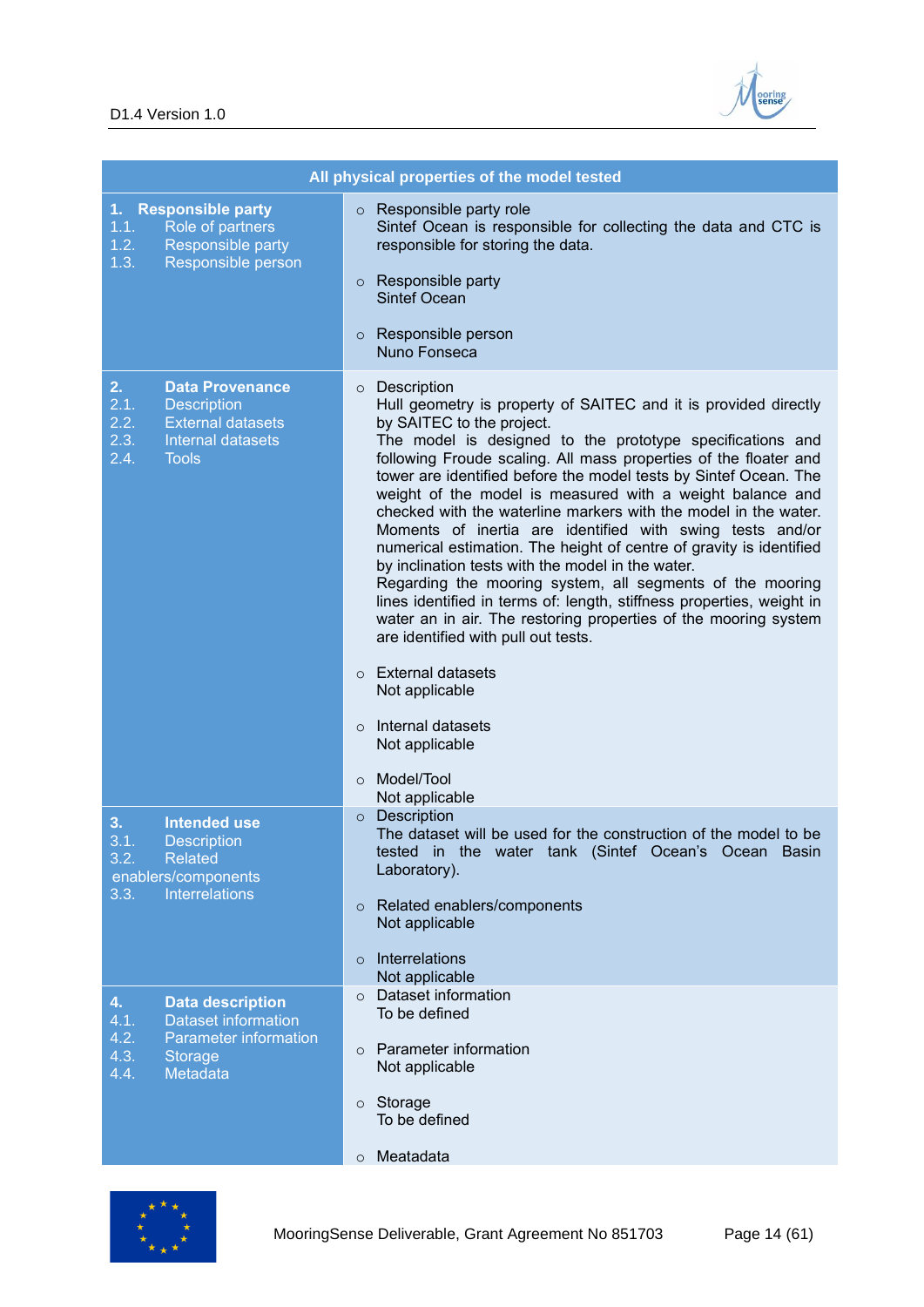ooring<br>sense

|                      |                                                        | To be defined                                                                                                                                                      |
|----------------------|--------------------------------------------------------|--------------------------------------------------------------------------------------------------------------------------------------------------------------------|
| 5.<br>5.1.<br>5.2.   | <b>Data management</b><br>Availability<br>Owner        | Availability<br>$\circ$<br>Data will be produced in the MooringSense project                                                                                       |
| 5.3.<br>5.4.         | <b>Open Access</b><br><b>Access conditions</b>         | Owner<br>$\Omega$<br>SAITEC and Sintef Ocean (To be confirmed).                                                                                                    |
|                      |                                                        | <b>Open Access</b><br>$\circ$<br>No. Parameters are closely related to SATH concept design (IP<br>of Saitec), consequently the dataset is considered confidential. |
|                      |                                                        | Access conditions<br>$\Omega$<br>Non disclosure                                                                                                                    |
| 6.<br>6.1.           | <b>Data repository</b><br><b>Name</b>                  | Name<br>$\Omega$<br>Not applicable                                                                                                                                 |
| 6.2.<br>6.3.<br>6.4. | <b>Description</b><br><b>Link</b><br><b>Properties</b> | Description<br>$\circ$<br>Internal                                                                                                                                 |
| 6.5.                 | <b>Access</b>                                          | Link<br>$\Omega$<br>Not applicable                                                                                                                                 |
|                      |                                                        | Properties<br>$\circ$<br>Internal                                                                                                                                  |
|                      |                                                        | Access<br>$\circ$<br>Restricted to MooringSense consortium                                                                                                         |

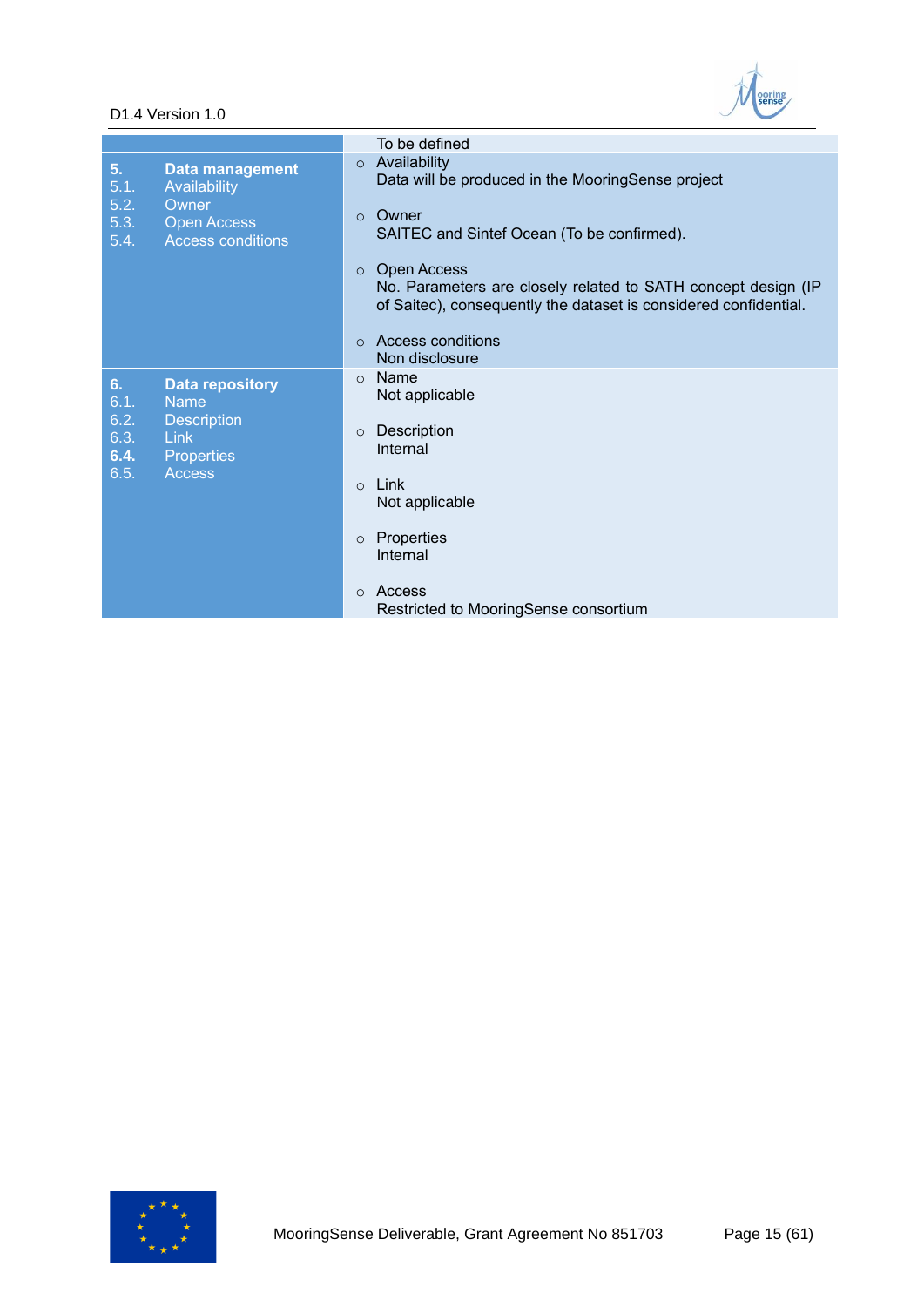

| Calibrated waves, current and wind (for selected conditions)                                                                                        |                                                                                                                                                                                                                                                                                                                                                                                                                                                                                                                                                                                                                                                                                    |  |
|-----------------------------------------------------------------------------------------------------------------------------------------------------|------------------------------------------------------------------------------------------------------------------------------------------------------------------------------------------------------------------------------------------------------------------------------------------------------------------------------------------------------------------------------------------------------------------------------------------------------------------------------------------------------------------------------------------------------------------------------------------------------------------------------------------------------------------------------------|--|
| <b>Responsible party</b><br>1.<br>Role of partners<br>1.1.<br>Responsible party<br>1.2.<br>Responsible person<br>1.3.                               | $\circ$ Responsible party role<br>Sintef Ocean is responsible for collecting the data and CTC is<br>responsible for storing the data.<br>Responsible party<br>$\circ$<br><b>Sintef Ocean</b>                                                                                                                                                                                                                                                                                                                                                                                                                                                                                       |  |
|                                                                                                                                                     | Responsible person<br>$\circ$<br>Nuno Fonseca                                                                                                                                                                                                                                                                                                                                                                                                                                                                                                                                                                                                                                      |  |
| 2.<br><b>Data Provenance</b><br>2.1.<br><b>Description</b><br><b>External datasets</b><br>2.2.<br>2.3.<br>Internal datasets<br><b>Tools</b><br>2.4. | Description<br>$\circ$<br>As part of the water tank testing an environmental calibration will<br>be performed. This calibration will consist of sixteen periodic<br>waves will be calibrated, including systematic variation of the<br>wave amplitude and conditions with and without current.<br>Regarding irregular waves, several irregular seastates will be<br>calibrated, covering one broad band seastate, ultimate limite<br>seastates (ULS) and operational seastates, with and without<br>current. The final matrix of waves to calibrate will be decided<br>during the preparation of the model tests, therefore the numbers<br>above are tentative.<br>To be confirmed |  |
|                                                                                                                                                     | <b>External datasets</b><br>$\circ$<br>Not applicable<br>Internal datasets<br>$\Omega$<br>Not applicable<br>Model/Tool<br>$\circ$<br>Not applicable                                                                                                                                                                                                                                                                                                                                                                                                                                                                                                                                |  |
| <b>Intended use</b><br>3.<br><b>Description</b><br>3.1.<br><b>Related</b><br>3.2.<br>enablers/components<br>3.3.<br><b>Interrelations</b>           | Description<br>$\circ$<br><b>Environmental calibration</b><br>Related enablers/components<br>$\circ$<br>Closed Loop Controller, FOWT coupled numerical model, SHM<br>system and Smart Motion Sensor<br>Interrelations<br>$\circ$                                                                                                                                                                                                                                                                                                                                                                                                                                                   |  |
|                                                                                                                                                     | Not applicable                                                                                                                                                                                                                                                                                                                                                                                                                                                                                                                                                                                                                                                                     |  |
| 4.<br><b>Data description</b><br><b>Dataset information</b><br>4.1.<br>Parameter information<br>4.2.<br>4.3.<br><b>Storage</b><br>Metadata<br>4.4.  | Dataset information<br>$\Omega$<br>To be defined<br>Parameter information<br>$\Omega$<br>Calibrated wave elevation time histories at three positions in the<br>ocean basin.<br>Mean current velocity.<br>Storage<br>$\circ$<br>To be defined<br>Meatadata<br>$\Omega$                                                                                                                                                                                                                                                                                                                                                                                                              |  |
|                                                                                                                                                     | To be defined<br>Availability                                                                                                                                                                                                                                                                                                                                                                                                                                                                                                                                                                                                                                                      |  |
| <b>Data management</b><br>5.<br>5.1.<br>Availability                                                                                                | $\circ$<br>The data will be produced in the MooringSense project                                                                                                                                                                                                                                                                                                                                                                                                                                                                                                                                                                                                                   |  |

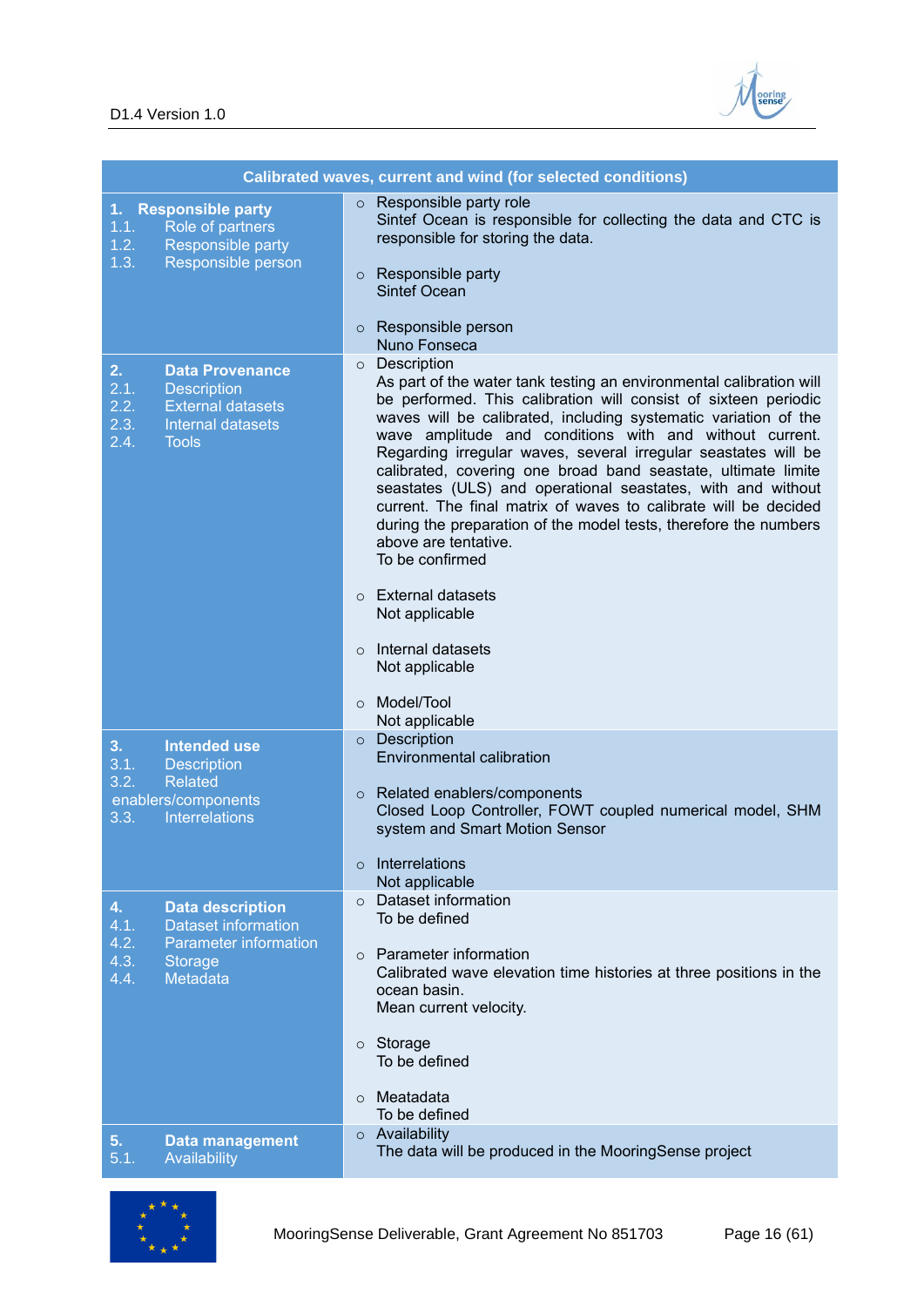| 5.2. | Owner                    | Owner<br>$\circ$                                           |
|------|--------------------------|------------------------------------------------------------|
| 5.3. | <b>Open Access</b>       | <b>Sintef Ocean</b>                                        |
| 5.4. | <b>Access conditions</b> |                                                            |
|      |                          | <b>Open Access</b><br>$\circ$                              |
|      |                          | Yes (To be confirmed)                                      |
|      |                          |                                                            |
|      |                          | Access conditions<br>$\Omega$                              |
|      |                          |                                                            |
|      |                          | CC-BY-SA (To be confirmed)                                 |
| 6.   | <b>Data repository</b>   | Name<br>$\circ$                                            |
| 6.1. | <b>Name</b>              | Zenodo (To be confirmed)                                   |
| 6.2. | <b>Description</b>       |                                                            |
| 6.3. | <b>Link</b>              | <b>Description</b><br>$\circ$                              |
| 6.4. | Properties               | https://about.zenodo.org/ (To be confirmed)                |
| 6.5. | <b>Access</b>            |                                                            |
|      |                          | Link<br>$\circ$                                            |
|      |                          | https://zenodo.org/ (To be confirmed)                      |
|      |                          |                                                            |
|      |                          | Properties<br>$\circ$                                      |
|      |                          | Existing (To be confirmed)                                 |
|      |                          | External (To be confirmed)                                 |
|      |                          | Public (To be confirmed)                                   |
|      |                          |                                                            |
|      |                          | Security as described in:                                  |
|      |                          | https://about.zenodo.org/infrastructure/ (To be confirmed) |
|      |                          |                                                            |
|      |                          | Access<br>$\circ$                                          |
|      |                          | Openly accessible through open APIs (To be confirmed)      |
|      |                          | API documentation available (To be confirmed)              |
|      |                          | Login required (To be confirmed)                           |
|      |                          |                                                            |

ooring

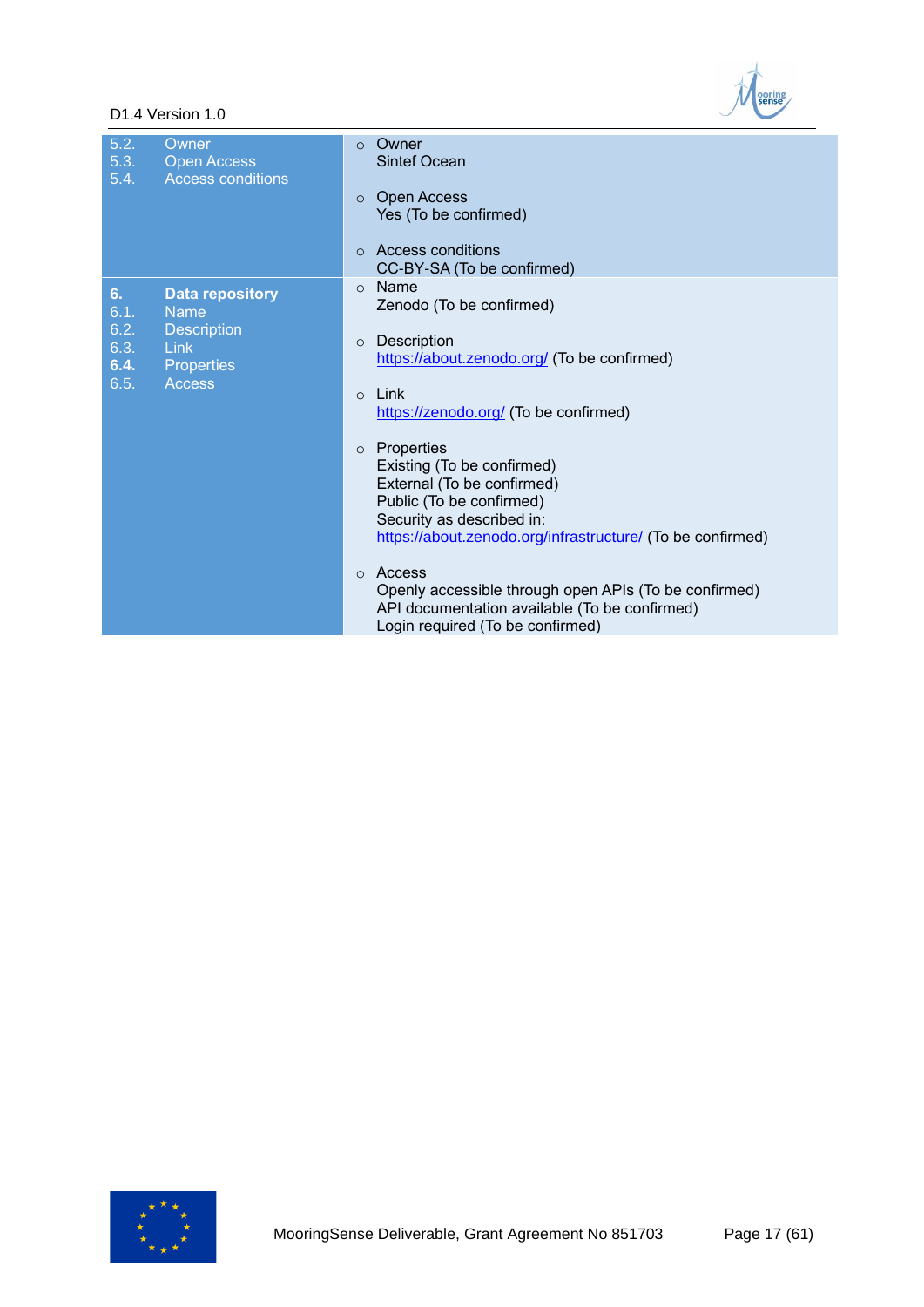

| Model test results (for the selected conditions)                                                                                   |                                                                                                                                                                                                                                                                                                                                                                                                                                                                   |  |
|------------------------------------------------------------------------------------------------------------------------------------|-------------------------------------------------------------------------------------------------------------------------------------------------------------------------------------------------------------------------------------------------------------------------------------------------------------------------------------------------------------------------------------------------------------------------------------------------------------------|--|
| <b>Responsible party</b><br>1.1<br>Role of partners<br>1.1.<br>1.2.<br>Responsible party<br>1.3.<br>Responsible person             | $\circ$ Responsible party role<br>Sintef Ocean is responsible for collecting the data and CTC is<br>responsible for storing the data.<br>Responsible party<br>$\circ$<br><b>Sintef Ocean</b><br>Responsible person<br>$\circ$<br>Nuno Fonseca                                                                                                                                                                                                                     |  |
| 2.<br><b>Data Provenance</b>                                                                                                       | Description<br>$\circ$                                                                                                                                                                                                                                                                                                                                                                                                                                            |  |
| 2.1.<br><b>Description</b><br>2.2.<br><b>External datasets</b><br>2.3.<br>Internal datasets<br>2.4.<br><b>Tools</b>                | The dataset will be generated through a water tank testing<br>campaign that will consist of several different conditions:<br>- Tests in periodic waves (with and without current).<br>- Tests in irregular waves and intact mooring system<br>- Tests in irregular waves and fault scenarios<br>- Tests in irregular waves and control strategies for reduced<br>mooring line loads                                                                               |  |
|                                                                                                                                    | <b>External datasets</b><br>$\circ$<br>Not applicable                                                                                                                                                                                                                                                                                                                                                                                                             |  |
|                                                                                                                                    | Internal datasets<br>$\Omega$<br>Not applicable                                                                                                                                                                                                                                                                                                                                                                                                                   |  |
|                                                                                                                                    | Model/Tool<br>$\Omega$<br>Not applicable                                                                                                                                                                                                                                                                                                                                                                                                                          |  |
| 3.<br><b>Intended use</b><br>3.1.<br><b>Description</b><br>3.2.<br><b>Related</b><br>enablers/components<br>3.3.<br>Interrelations | <b>Description</b><br>$\circ$<br>The tank testing campaign with the scaled model will provide<br>data that will be used to: 1) Tune and validate the high fidelity<br>coupled numerical model of the FOWT, 2) Tune and validate<br>closed loop control algorithms, 3) Assess and validate the ability<br>of the smart sensor together with the SHM system to identify<br>system failures, unexpected degradation of mooring lines and<br>other unexpected events. |  |
|                                                                                                                                    | o Related enablers/components<br>Closed Loop Controller, FOWT coupled numerical model, SHM<br>system and Smart Motion Sensor                                                                                                                                                                                                                                                                                                                                      |  |
|                                                                                                                                    | Interrelations<br>$\circ$<br>Input for SHM and Smart Motion Sensor<br>Output for FOWT coupled numerical model and closed loop<br>controller                                                                                                                                                                                                                                                                                                                       |  |
| <b>Data description</b><br>4.<br><b>Dataset information</b><br>4.1.                                                                | Dataset information<br>$\circ$<br>To be defined                                                                                                                                                                                                                                                                                                                                                                                                                   |  |
| Parameter information<br>4.2.<br>4.3.<br><b>Storage</b><br>Metadata<br>4.4.                                                        | Parameter information<br>$\circ$<br>Time signals from model tests with: wave elevation, relative<br>wave motions, motions of the platform, mooring line tensions,<br>accelerations on the platform.                                                                                                                                                                                                                                                               |  |
|                                                                                                                                    | Storage<br>$\circ$<br>To be defined                                                                                                                                                                                                                                                                                                                                                                                                                               |  |

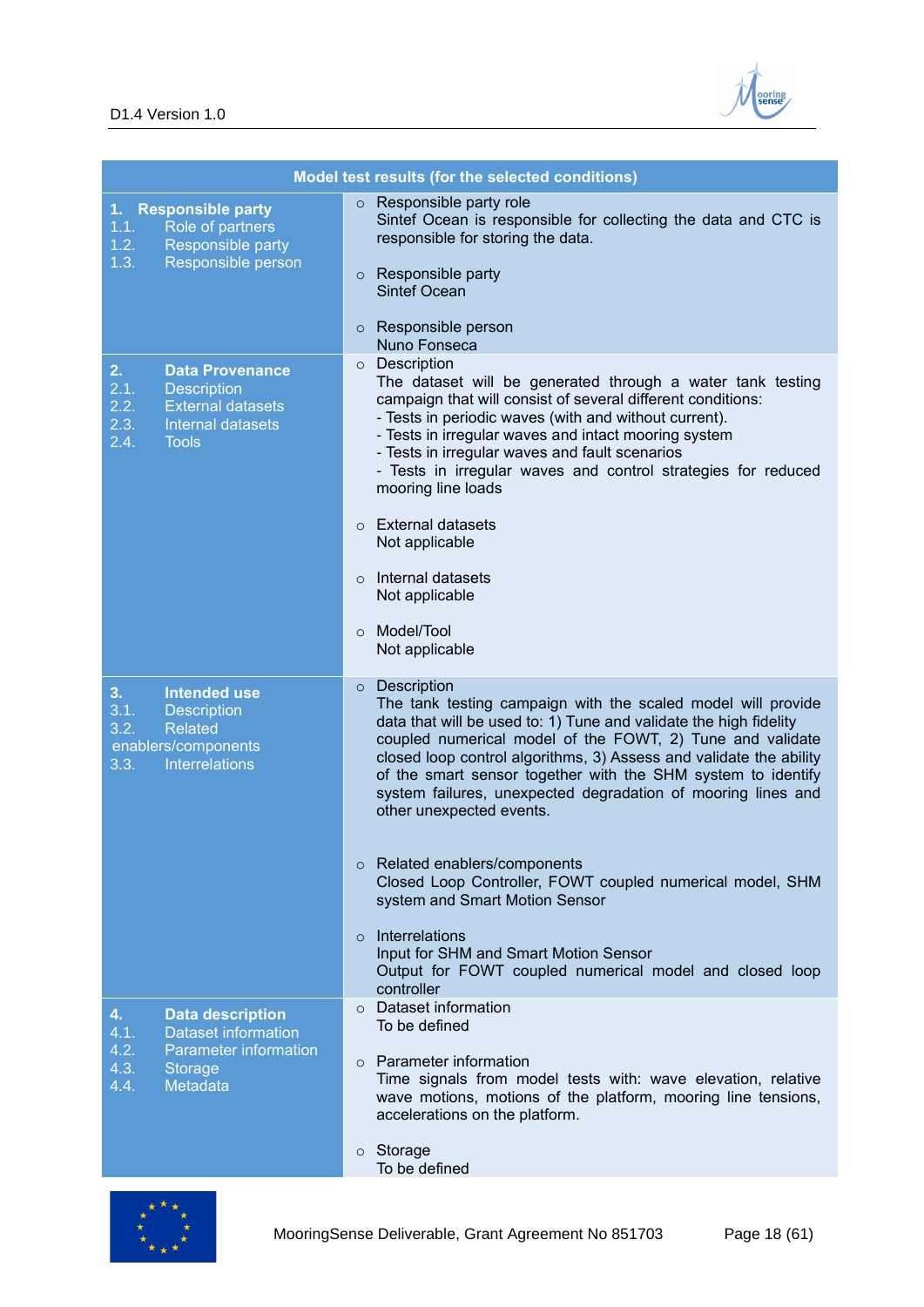

|                                            |                                                                                                           | Meatadata<br>$\bigcirc$<br>To be defined                                                                                                                                                                               |
|--------------------------------------------|-----------------------------------------------------------------------------------------------------------|------------------------------------------------------------------------------------------------------------------------------------------------------------------------------------------------------------------------|
| 5.<br>5.1.<br>5.2.<br>5.3.<br>5.4.         | <b>Data management</b><br>Availability<br>Owner<br><b>Open Access</b><br><b>Access conditions</b>         | Availability<br>$\circ$<br>The data will be produced in the MooringSense project<br>Owner<br>$\circ$<br>Sintef Ocean<br><b>Open Access</b><br>$\circ$<br>Yes (To be confirmed)<br><b>Access conditions</b><br>$\Omega$ |
|                                            |                                                                                                           | CC-BY-SA (To be confirmed)                                                                                                                                                                                             |
| 6.<br>6.1.<br>6.2.<br>6.3.<br>6.4.<br>6.5. | <b>Data repository</b><br><b>Name</b><br><b>Description</b><br><b>Link</b><br>Properties<br><b>Access</b> | Name<br>$\bigcirc$<br>Zenodo (To be confirmed)<br>Description<br>$\circ$<br>https://about.zenodo.org/ (To be confirmed)<br>Link<br>$\Omega$<br>https://zenodo.org/ (To be confirmed)                                   |
|                                            |                                                                                                           | Properties<br>$\circ$<br>Existing (To be confirmed)<br>External (To be confirmed)<br>Public (To be confirmed)<br>Security as described in:<br>https://about.zenodo.org/infrastructure/ (To be confirmed)               |
|                                            |                                                                                                           | Access<br>$\Omega$<br>Openly accessible through open APIs (To be confirmed)<br>API documentation available (To be confirmed)<br>Login required (To be confirmed)                                                       |

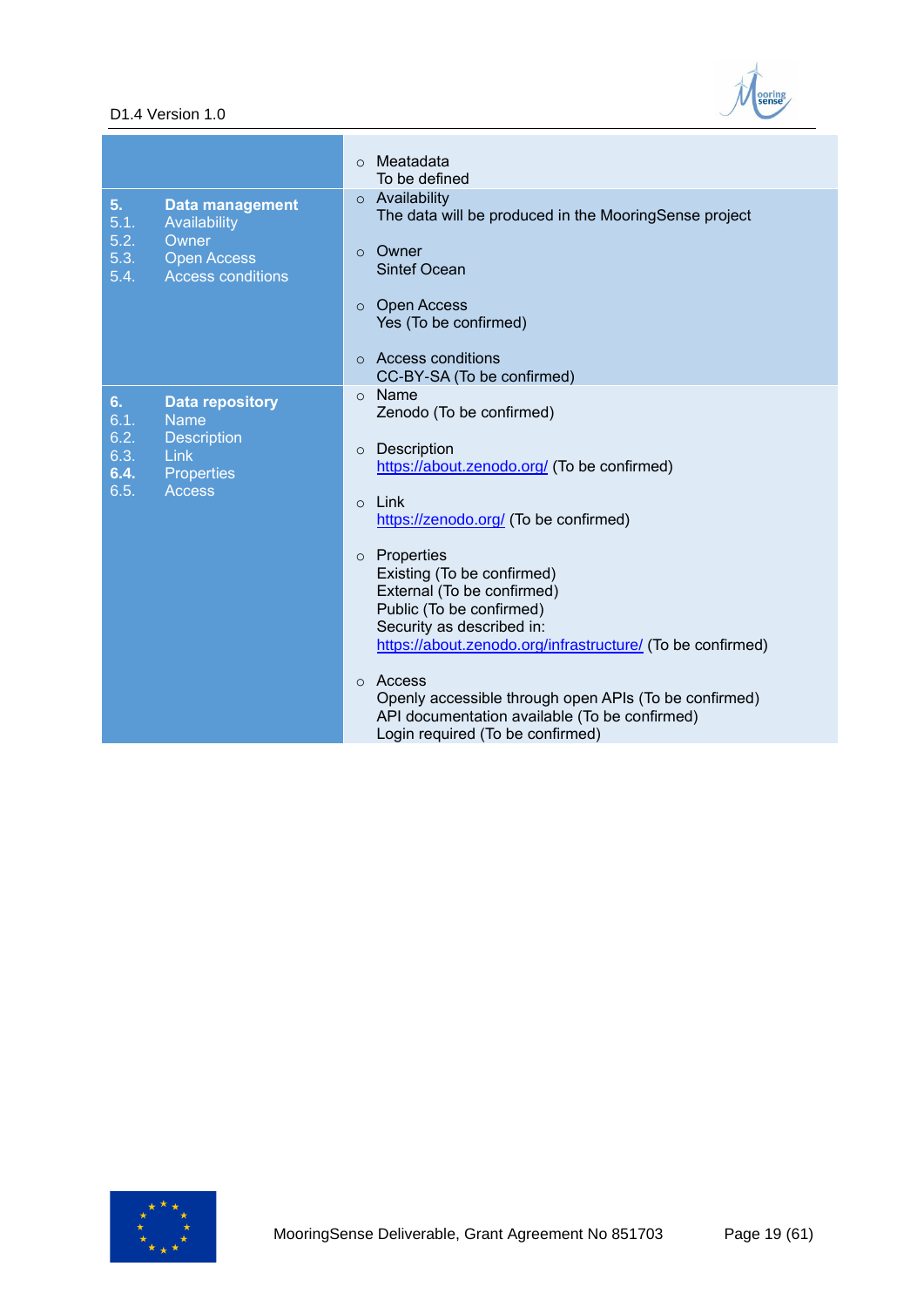

| <b>Simulated results for selected conditions</b>                                                                                                                 |                                                                                                                                                                                                                                                                                                                                                                                                                                                                                                                                                        |  |
|------------------------------------------------------------------------------------------------------------------------------------------------------------------|--------------------------------------------------------------------------------------------------------------------------------------------------------------------------------------------------------------------------------------------------------------------------------------------------------------------------------------------------------------------------------------------------------------------------------------------------------------------------------------------------------------------------------------------------------|--|
| <b>Responsible party</b><br>1.<br>1.1.<br>Role of partners<br>1.2.<br>Responsible party<br>1.3.<br>Responsible person                                            | o Responsible party role<br>Sintef Ocean is responsible for collecting the data and CTC is<br>responsible for storing the data.<br>Responsible party<br>$\circ$<br><b>Sintef Ocean</b><br>Responsible person<br>$\circ$<br>Nuno Fonseca                                                                                                                                                                                                                                                                                                                |  |
| 2.<br><b>Data Provenance</b><br>2.1.<br><b>Description</b><br>2.2.<br><b>External datasets</b><br>2.3.<br>Internal datasets<br>2.4.<br><b>Tools</b>              | <b>O</b> Description<br>The dataset will be generated through simulations with the<br>FOWT coupled numerical model. This dataset will include<br>simulation results under several operational and environmental<br>conditions.<br><b>External datasets</b><br>$\circ$<br>Not applicable<br>Internal datasets<br>$\Omega$<br>Not applicable<br>Model/Tool<br>$\circ$<br>Not applicable                                                                                                                                                                  |  |
| 3.<br><b>Intended use</b><br>3.1.<br><b>Description</b><br><b>Related</b><br>3.2.<br>enablers/components<br>Interrelations<br>3.3.                               | Description<br>$\circ$<br>The dataset will be provided to allow the development of the<br>SHM solution and the smart sensor, as well as, for the validation<br>of the developed FOWT numerical model.<br>Related enablers/components<br>$\circ$<br>FOWT numerical model, Smart Motion Sensor, SHM system and<br><b>Closed Loop Controller</b><br>Interrelations<br>$\circ$<br>The dataset is the output of the FOWT numerical model and the<br>input for the development of the Smart Motion Sensor, the SHM<br>system and the Closed Loop Controller. |  |
| <b>Data description</b><br>4.<br><b>Dataset information</b><br>$\overline{4.1}$ .<br><b>Parameter information</b><br>4.2.<br>4.3.<br>Storage<br>Metadata<br>4.4. | Dataset information<br>$\Omega$<br>To be defined<br>Parameter information<br>$\Omega$<br>Time signals from simulations with: incident wave elevation,<br>wind velocity and direction, motions of the platform, mooring line<br>tensions, wind turbine working parameters to be defined.<br>To be defined<br>Storage<br>$\circ$<br>To be defined<br>Meatadata<br>$\circ$<br>To be defined                                                                                                                                                               |  |
| 5.<br><b>Data management</b><br>Availability<br>5.1.                                                                                                             | Availability<br>$\circ$<br>Data will be produced in the MooringSense project                                                                                                                                                                                                                                                                                                                                                                                                                                                                           |  |

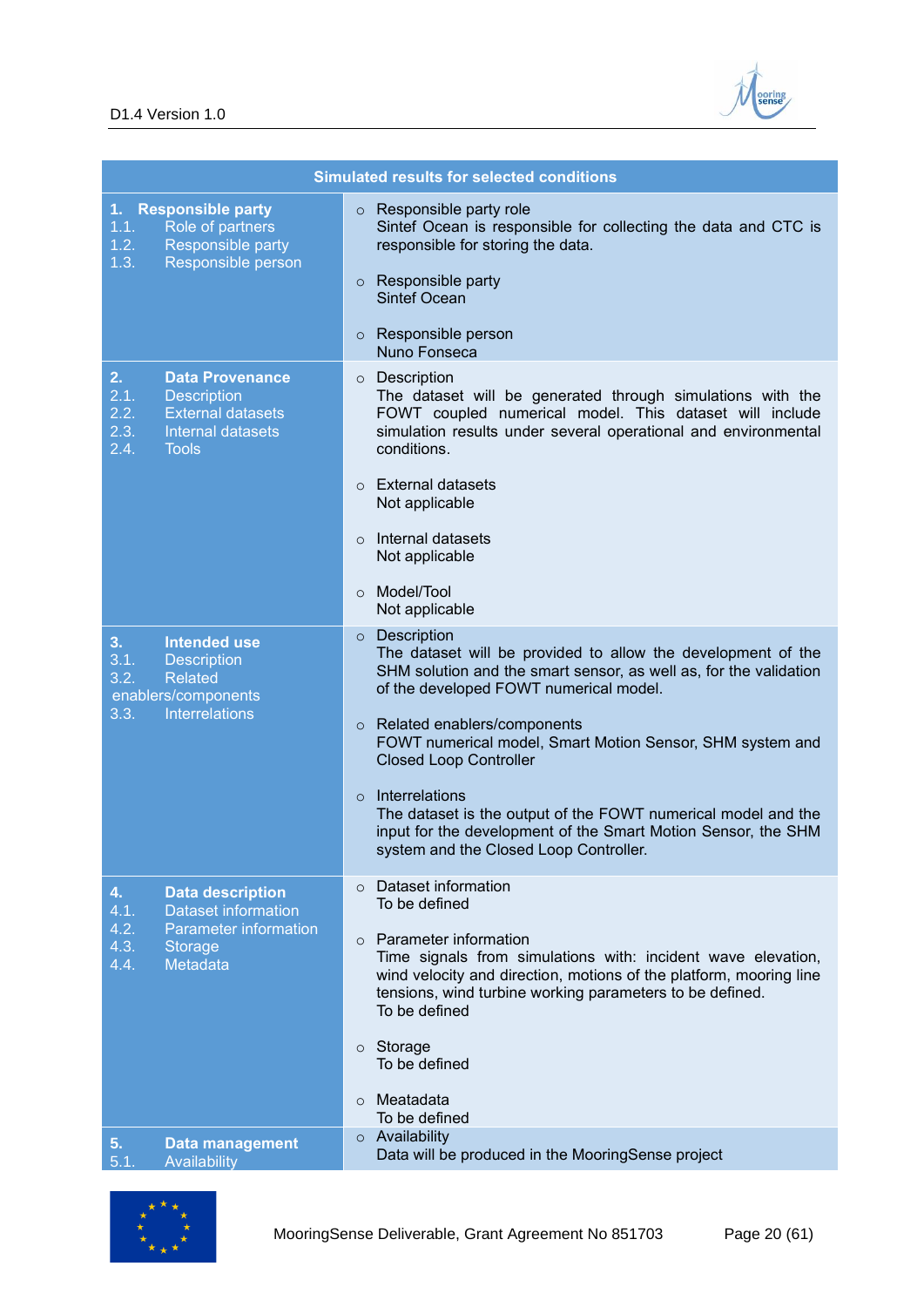| 5.2.<br>5.3.<br>5.4.                       | Owner<br><b>Open Access</b><br><b>Access conditions</b>                                                          | Owner<br>$\circ$<br><b>Sintef Ocean</b><br><b>Open Access</b><br>$\circ$<br>No. Parameters contained in this dataset are closely related to<br>SATH concept design and Simulation tool performance. Since<br>both things are intended for future exploitation the dataset is<br>considered confidential.<br>Access conditions<br>$\Omega$<br>Non disclosure |
|--------------------------------------------|------------------------------------------------------------------------------------------------------------------|-------------------------------------------------------------------------------------------------------------------------------------------------------------------------------------------------------------------------------------------------------------------------------------------------------------------------------------------------------------|
| 6.<br>6.1.<br>6.2.<br>6.3.<br>6.4.<br>6.5. | <b>Data repository</b><br><b>Name</b><br><b>Description</b><br><b>Link</b><br><b>Properties</b><br><b>Access</b> | Name<br>$\Omega$<br>Not applicable<br>Description<br>$\circ$<br>Internal<br>Link<br>$\circ$<br>Not applicable<br>Properties<br>$\circ$<br>Internal<br>Access<br>$\circ$<br>Restricted to MooringSense consortium                                                                                                                                            |

ooring<br>sense

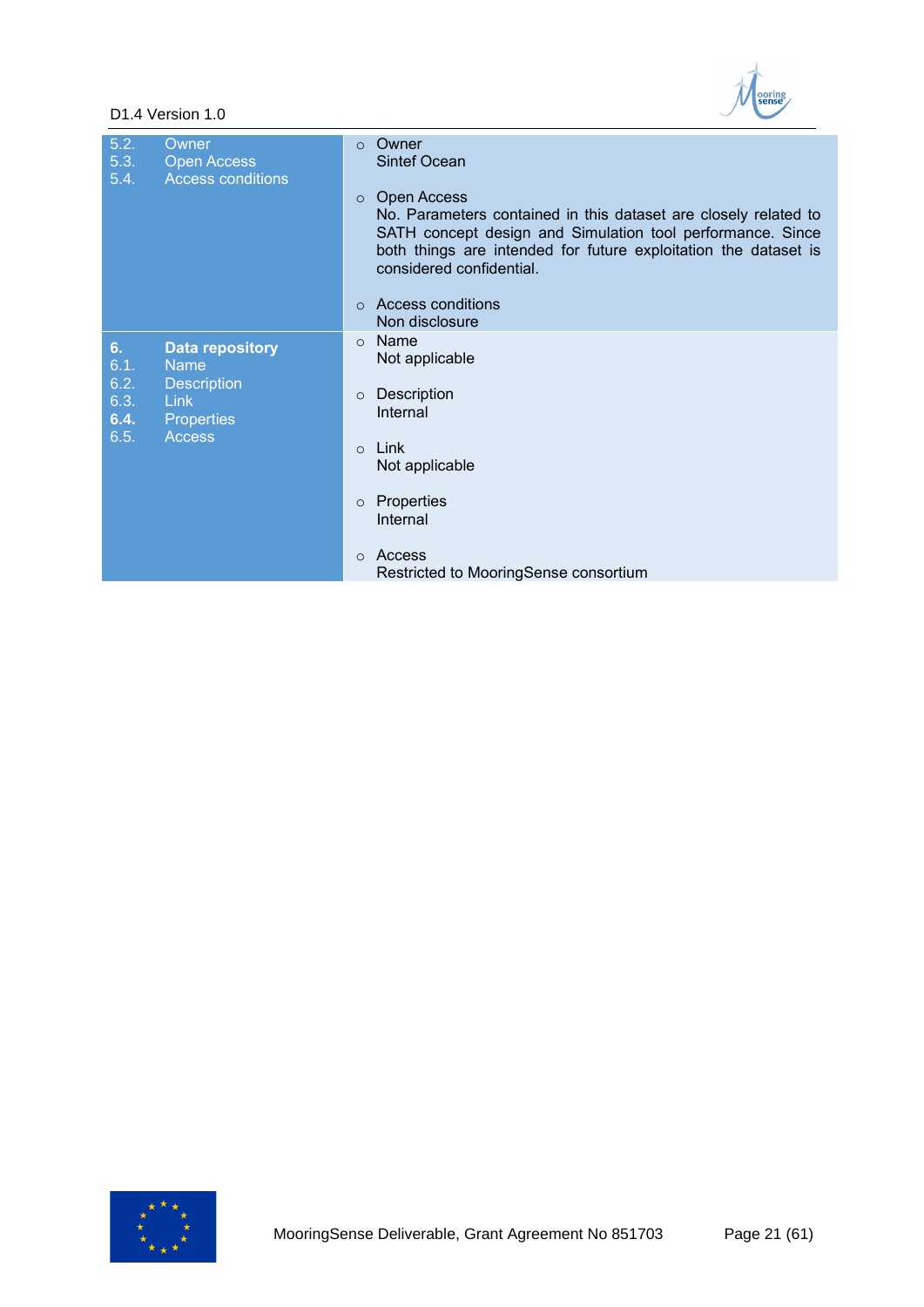

# <span id="page-21-0"></span>**2.2 Data in WP4**

## <span id="page-21-1"></span>**2.2.1 Datasets in WP4**

| <b>GNSS measurements from tests in a motion simulator</b>                                                                                                  |                                                                                                                                                                                                                                                                                                                                                                                                                                                                                                                                                                                                                                                                                                                                                                                                                                                                                                                                                                                                                                                                                                                                                                                                                                                                                                                                                                                                                                                                                                                                                                                                                                                                                                                                                          |  |
|------------------------------------------------------------------------------------------------------------------------------------------------------------|----------------------------------------------------------------------------------------------------------------------------------------------------------------------------------------------------------------------------------------------------------------------------------------------------------------------------------------------------------------------------------------------------------------------------------------------------------------------------------------------------------------------------------------------------------------------------------------------------------------------------------------------------------------------------------------------------------------------------------------------------------------------------------------------------------------------------------------------------------------------------------------------------------------------------------------------------------------------------------------------------------------------------------------------------------------------------------------------------------------------------------------------------------------------------------------------------------------------------------------------------------------------------------------------------------------------------------------------------------------------------------------------------------------------------------------------------------------------------------------------------------------------------------------------------------------------------------------------------------------------------------------------------------------------------------------------------------------------------------------------------------|--|
| <b>Responsible party</b><br>1.<br><b>Role of partners</b><br>1.1.<br><b>Responsible party</b><br>1.2.<br><b>Responsible person</b><br>1.3.                 | $\circ$ Responsible party role<br>CTC will be responsible for collecting and storing the data<br>Responsible party<br>$\circ$<br><b>CTC</b><br>Responsible person<br>$\circ$                                                                                                                                                                                                                                                                                                                                                                                                                                                                                                                                                                                                                                                                                                                                                                                                                                                                                                                                                                                                                                                                                                                                                                                                                                                                                                                                                                                                                                                                                                                                                                             |  |
| 2.<br><b>Data Provenance</b><br>2.1.<br><b>Description</b><br><b>External datasets</b><br>2.2.<br>2.3.<br><b>Internal datasets</b><br><b>Tools</b><br>2.4. | María Campo-Cossío<br>Description<br>$\circ$<br>A two-axis rotary table will be used to implement controlled<br>movements to one or several GNSS antennas. The rotary table<br>will implement low dynamic motion profiles with precise final<br>positions. The setup will include at least a low-cost receiver and<br>antenna (the one that will be used in the smart motion sensor)<br>and a high-end GNSS receiver and antenna for comparison<br>purposes. Additionally, an Inertial Measurement Unit will be used<br>in some cases.<br><b>External datasets</b><br>$\Omega$<br>Not applicable<br>Internal datasets<br>$\Omega$<br>Not applicable<br>Model/Tool<br>$\circ$<br>To be defined. Some of the advanced post-processing<br>algorithms foreseen to be used to generate reference solution<br>dataset:<br>CSRS-PPP: online PPP post-processing tool developed at<br>the Canadian Geodetic Survey of Natural Resources<br>Canada (NRCan).<br>BNC: BKG Ntrip Client, developed at the Frankfurt Federal<br>Agency of Cartography and Geodesy (BKG)<br>PPP-Wizard: proof of concept of the zero-difference<br>ambiguity resolution method, develop in the Orbit<br>Determination Service at CNES.<br>Bernese: Commercial data processing software developed<br>at the Astronomical Institute of the University of Bern.<br>GAMIT-GLOBK: developed at the Massachusetts Institute<br>of Technology,<br>GIPSY-OASIS II: automated, fast and ultra-precise data<br>$\overline{\phantom{a}}$<br>processing software developed at the NASA JPL. Focuses<br>on GPS, GLONASS and DORIS.<br>RTKLib: open source program package that provides a<br>range of standard and high precision positioning algorithms<br>for both real-time and post-processing. |  |
| 3.<br><b>Intended use</b><br>3.1.<br><b>Description</b>                                                                                                    | Description<br>$\circ$<br>The raw measurements obtained with the GNSS sensors                                                                                                                                                                                                                                                                                                                                                                                                                                                                                                                                                                                                                                                                                                                                                                                                                                                                                                                                                                                                                                                                                                                                                                                                                                                                                                                                                                                                                                                                                                                                                                                                                                                                            |  |
|                                                                                                                                                            |                                                                                                                                                                                                                                                                                                                                                                                                                                                                                                                                                                                                                                                                                                                                                                                                                                                                                                                                                                                                                                                                                                                                                                                                                                                                                                                                                                                                                                                                                                                                                                                                                                                                                                                                                          |  |

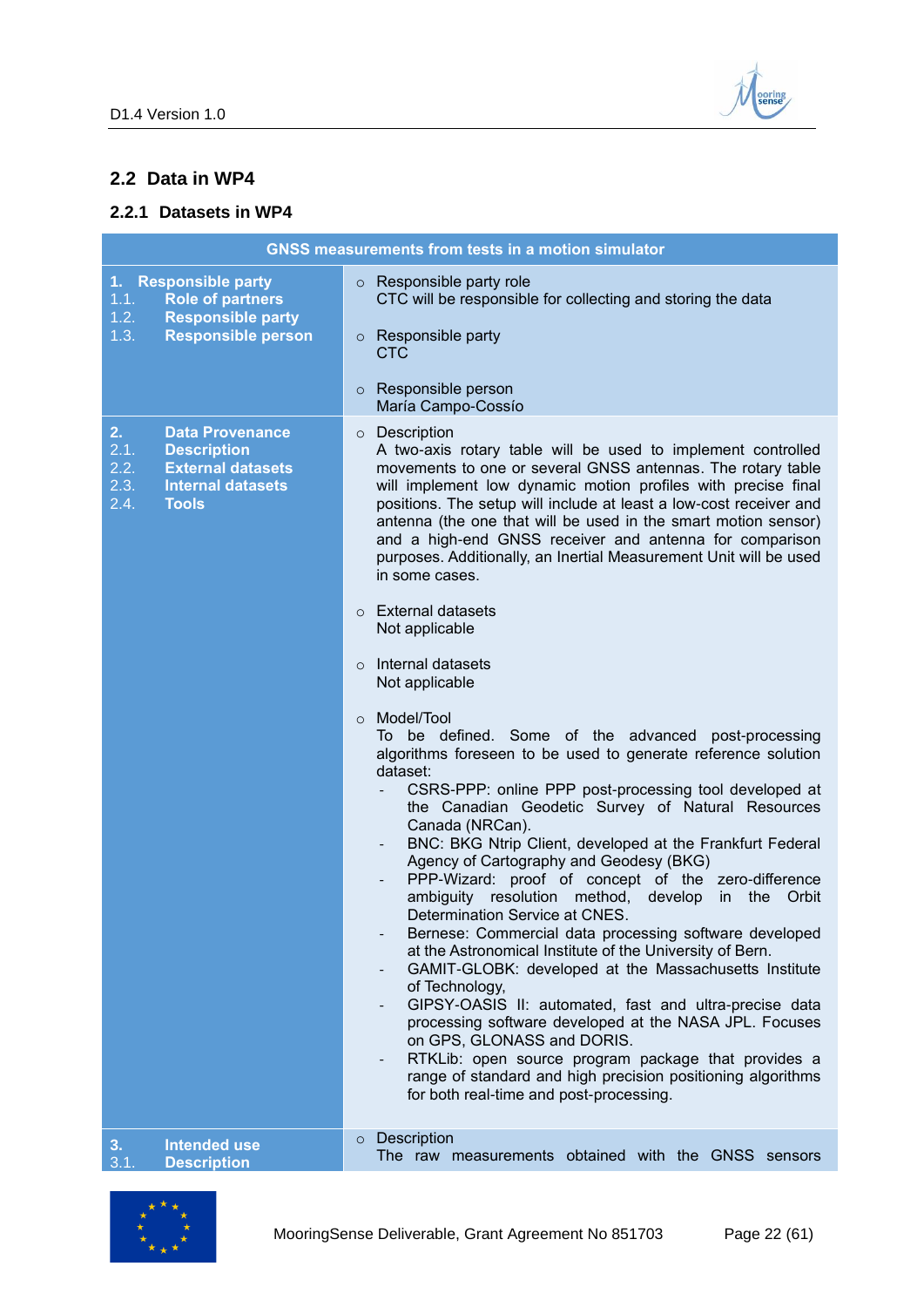$\mathcal{N}_{\text{sense}}$ 

| 3.2.<br><b>Related</b><br>enablers/components<br><b>Interrelations</b><br>3.3.                                                                                             | (receiver and antenna) will be used to develop and validate<br>precise positioning algorithms such as PPP and RTK for the<br>smart sensor.<br>For the validation of the sensor, the results obtained will be<br>compared with the ones obtained with a high-end reference<br>receiver and advanced post-processing algorithms.<br>o Related enablers/components<br>Smart motion sensor algorithms<br>Interrelations<br>$\circ$<br>The dataset will include both inputs and outputs. The inputs will<br>multi-frequency, multi-constellation GNSS raw<br>consist in<br>measurements from different receivers, external corrections and,<br>in some cases, inertial sensors measurements (3D linear<br>accelerations and angular rates). The output will be the<br>computed position and attitude                                                                                                                                                                                                                                                                                                                                                                                                                                                                                                                                                                                                                                                                                                                                                                                                                                                                                                                                                                                                       |
|----------------------------------------------------------------------------------------------------------------------------------------------------------------------------|-------------------------------------------------------------------------------------------------------------------------------------------------------------------------------------------------------------------------------------------------------------------------------------------------------------------------------------------------------------------------------------------------------------------------------------------------------------------------------------------------------------------------------------------------------------------------------------------------------------------------------------------------------------------------------------------------------------------------------------------------------------------------------------------------------------------------------------------------------------------------------------------------------------------------------------------------------------------------------------------------------------------------------------------------------------------------------------------------------------------------------------------------------------------------------------------------------------------------------------------------------------------------------------------------------------------------------------------------------------------------------------------------------------------------------------------------------------------------------------------------------------------------------------------------------------------------------------------------------------------------------------------------------------------------------------------------------------------------------------------------------------------------------------------------------|
| 4.<br><b>Data description</b><br>4.1.<br><b>Dataset information</b><br>4.2.<br><b>Parameter</b><br><b>information</b><br>4.3.<br><b>Storage</b><br><b>Metadata</b><br>4.4. | Dataset information<br>$\circ$<br>To be defined<br>Parameter information<br>$\circ$<br><b>GNSS</b> parameters<br><b>GNSS main observations:</b><br>Pseudo-range (PR): is the distance from the receiver<br>antenna to the satellite antenna including receiver and<br>satellite clock offsets (and other biases, such as<br>atmospheric delays).<br>$PR = distance + c * (receiver clock offset - satellite clock)$<br>offset + other biases)<br>Carrier-Phase is the measure of the range between a<br>satellite and receiver expressed in units of cycles of the<br>carrier frequency. They are not corrected for external effects<br>like atmospheric refraction, satellite clock offsets, etc<br>Doppler Shift measurement is the change in frequency for a<br>GNSS receive which is moving relative to a given GNSS<br>satellite. The sign of the doppler shift as additional<br>observable is defined as usual: Positive for approaching<br>satellites<br>GNSS time of the measurement is the receiver time of the<br>received signals. It is identical for the phase and range<br>measurements and is identical for all satellites observed at that<br>epoch.<br>GNSS Ephemeris is the precise orbital information for the<br>transmitting satellites.<br>GNSS Almanac is status and low-resolution orbital information<br>for every satellite.<br>GNSS orbit and clock corrections (Real Time products)<br>Other GNSS corrections: earth rotation, ionospheric product,<br>zenith path delay products, etc.<br>Inertial Sensors Measurements: 3D (x, y, z) linear accelerations<br>and 3D angular rates<br><b>Inertial Sensors Measurements</b><br>x, y, z Accelerations<br>x, y, z Angular Rates<br><b>Computed solution</b><br>Position [geodetic]: Latitude, Longitude, Height (e.g. WGS84 |

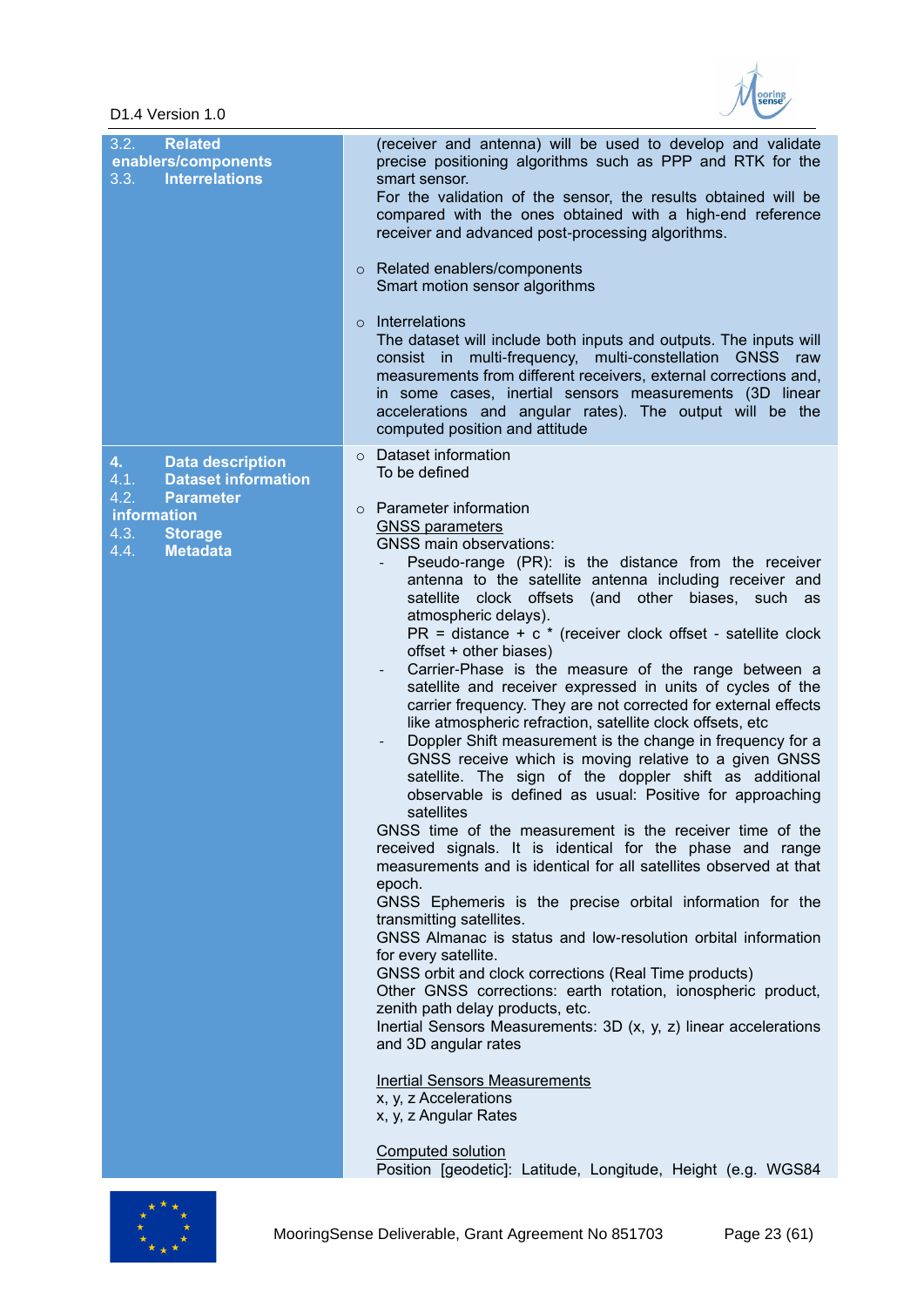

|                                                  |                                                                                                          | ellipsoid)<br>Velocity [m/s]: x, y and z (body frame)<br>Attitude [ <sup>o</sup> ]: Roll, Pitch and Yaw<br>Time [s]: GNSS time<br>Storage<br>$\circ$<br>a) format<br>Plain text. Specific format depending on the type of information:<br>RINEX v3 will be used for GNSS measurements<br>RTCM for real-time correction data (may be stored as a<br>plain text source table and RINEX files with the corrections<br>data streams)<br>IGS formats for non real-time products, i.e., for orbit<br>products: EPH, ERP, SP3, SUM; for clock products: CLK,<br>CLK 30, CLS. |
|--------------------------------------------------|----------------------------------------------------------------------------------------------------------|-----------------------------------------------------------------------------------------------------------------------------------------------------------------------------------------------------------------------------------------------------------------------------------------------------------------------------------------------------------------------------------------------------------------------------------------------------------------------------------------------------------------------------------------------------------------------|
|                                                  |                                                                                                          | b) Size (kB, MB),<br>To be definedIt will depend on the number and duration of the<br>tests. Rough figures are provided below that can be used for<br>estimation:<br>Real time corrections $\sim$ = 6 MB/h<br>Non real-time corrections $\sim$ = 30 MB/day<br>GNSS $\sim$ = 8 MB/h                                                                                                                                                                                                                                                                                    |
|                                                  |                                                                                                          | c) direct link to dataset<br>To be defined                                                                                                                                                                                                                                                                                                                                                                                                                                                                                                                            |
|                                                  |                                                                                                          | Metadata<br>$\Omega$<br>To be defined                                                                                                                                                                                                                                                                                                                                                                                                                                                                                                                                 |
| 5.<br>5.1.<br>$\overline{5.2}$ .<br>5.3.<br>5.4. | Data management<br><b>Availability</b><br><b>Owner</b><br><b>Open Access</b><br><b>Access conditions</b> | $\circ$ Availability<br>Data will be produced/gathered in the MooringSense project<br>Owner<br>$\circ$<br><b>CTC</b>                                                                                                                                                                                                                                                                                                                                                                                                                                                  |
|                                                  |                                                                                                          | <b>Open Access</b><br>$\circ$<br>Yes                                                                                                                                                                                                                                                                                                                                                                                                                                                                                                                                  |
|                                                  |                                                                                                          | Access conditions<br>$\circ$<br>CC-BY-SA (To be confirmed)                                                                                                                                                                                                                                                                                                                                                                                                                                                                                                            |
| 6.<br>6.1.<br>6.2.                               | <b>Data repository</b><br><b>Name</b><br><b>Description</b>                                              | Name<br>$\circ$<br>Zenodo (To be confirmed)                                                                                                                                                                                                                                                                                                                                                                                                                                                                                                                           |
| 6.3.<br>6.4.                                     | <b>Link</b><br><b>Properties</b>                                                                         | Description<br>$\circ$<br>https://about.zenodo.org/ (To be confirmed)                                                                                                                                                                                                                                                                                                                                                                                                                                                                                                 |
| 6.5.                                             | <b>Access</b>                                                                                            | Link<br>$\circ$<br>https://zenodo.org/ (To be confirmed)                                                                                                                                                                                                                                                                                                                                                                                                                                                                                                              |
|                                                  |                                                                                                          | Properties<br>$\circ$<br>Existing (To be confirmed)<br>External (To be confirmed)<br>Public (To be confirmed)<br>Security as described in:<br>https://about.zenodo.org/infrastructure/ (To be confirmed)                                                                                                                                                                                                                                                                                                                                                              |
|                                                  |                                                                                                          | Access<br>$\circ$<br>Openly accessible through open APIs (To be confirmed)                                                                                                                                                                                                                                                                                                                                                                                                                                                                                            |

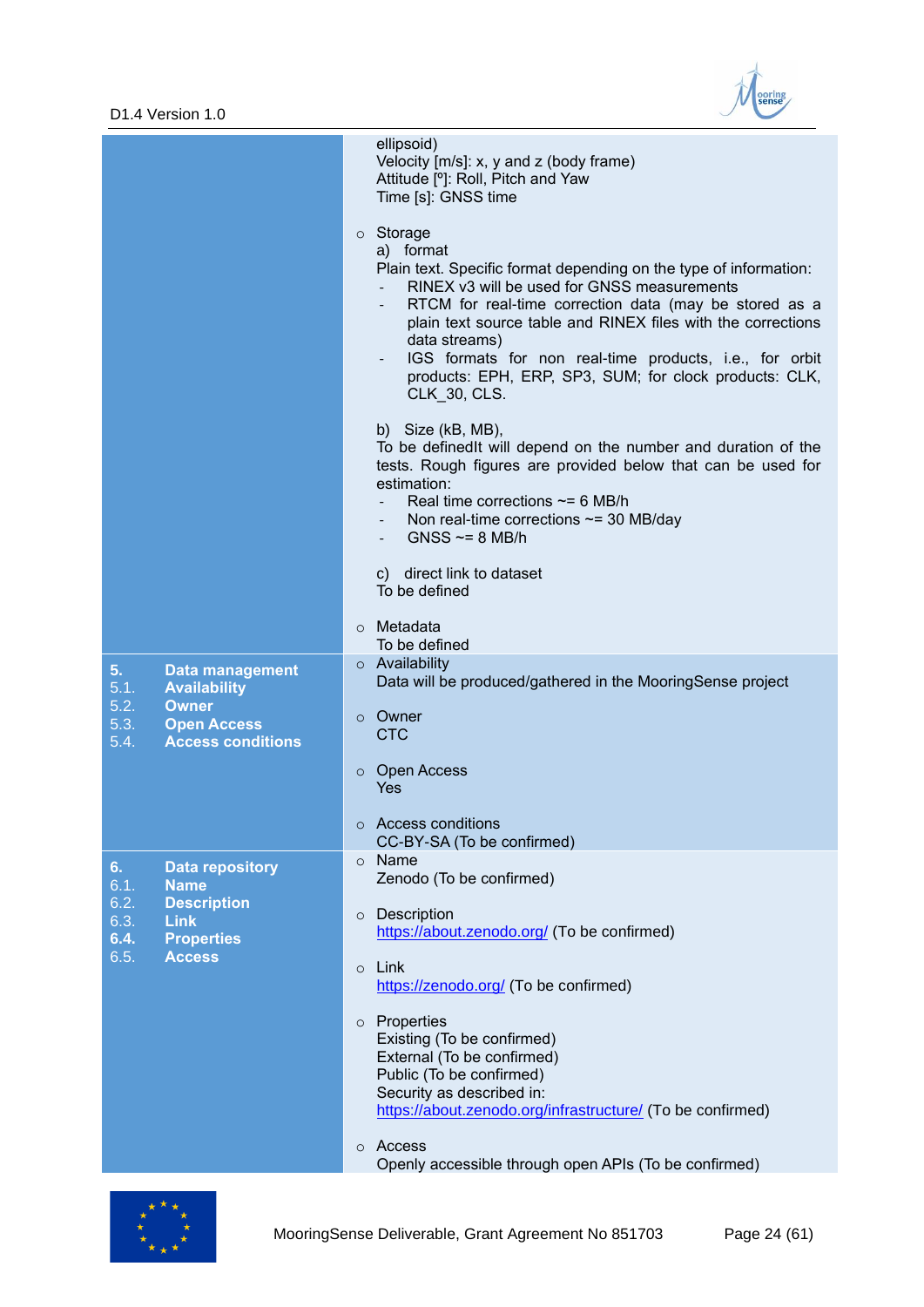ooring<br>sense

API documentation available (To be confirmed) Login required (To be confirmed)

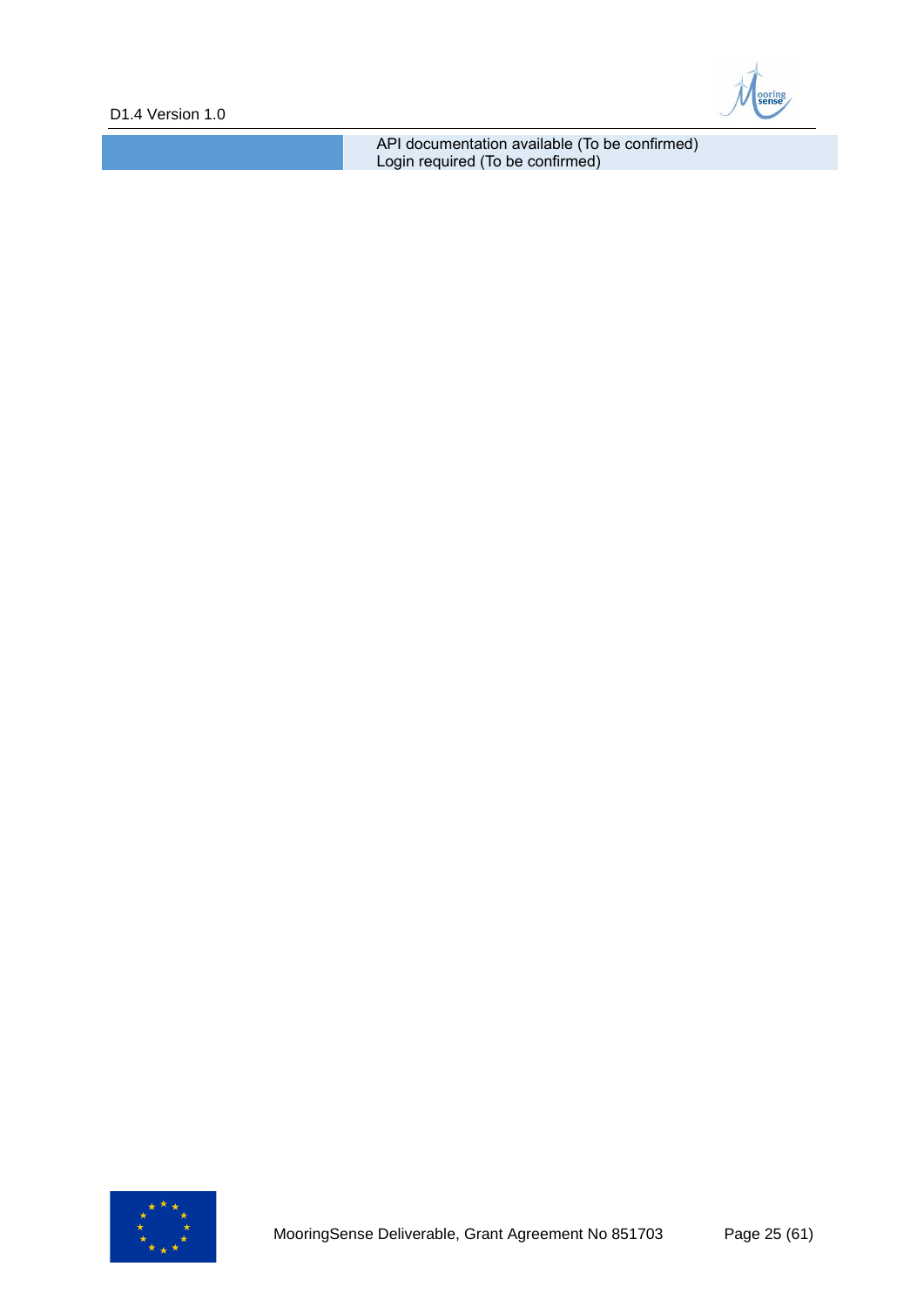

| GNSS measurements from tests with a GNSS signal simulator                                                                                           |                                                                                                                                                                                                                                                                                                                                                                                                                                                                                                                                                                                                                                                                                                                                                                                                                                                                                                                                                                                                                                                                                                                                                                                                                                                                                                                                                                                                                                                                                                                                                                                                 |  |
|-----------------------------------------------------------------------------------------------------------------------------------------------------|-------------------------------------------------------------------------------------------------------------------------------------------------------------------------------------------------------------------------------------------------------------------------------------------------------------------------------------------------------------------------------------------------------------------------------------------------------------------------------------------------------------------------------------------------------------------------------------------------------------------------------------------------------------------------------------------------------------------------------------------------------------------------------------------------------------------------------------------------------------------------------------------------------------------------------------------------------------------------------------------------------------------------------------------------------------------------------------------------------------------------------------------------------------------------------------------------------------------------------------------------------------------------------------------------------------------------------------------------------------------------------------------------------------------------------------------------------------------------------------------------------------------------------------------------------------------------------------------------|--|
| <b>Responsible party</b><br>1.<br>1.1.<br>Role of partners<br>1.2.<br>Responsible party<br>1.3.<br>Responsible person                               | o Responsible party role<br>CTC will be responsible for collecting and storing the data<br>Responsible party<br>$\circ$<br><b>CTC</b><br>Responsible person<br>$\circ$<br>María Campo-Cossío                                                                                                                                                                                                                                                                                                                                                                                                                                                                                                                                                                                                                                                                                                                                                                                                                                                                                                                                                                                                                                                                                                                                                                                                                                                                                                                                                                                                    |  |
| 2.<br><b>Data Provenance</b><br>2.1.<br><b>Description</b><br>2.2.<br><b>External datasets</b><br>2.3.<br>Internal datasets<br><b>Tools</b><br>2.4. | o Description<br>A GNSS signal simulator will be used to generate signals to feed<br>the GNSS receivers. The inputs to the simulator will be<br>estimated motion of the receivers in realistic operational<br>conditions. The setup will include at least a low-cost receiver<br>(the one that will be used in the smart motion sensor) and a<br>high-end GNSS receiver for comparison purposes.<br><b>External datasets</b><br>$\circ$<br>Not applicable<br>Internal datasets<br>$\Omega$<br>Not applicable<br>Model/Tool<br>$\circ$<br>To be defined. Some alternatives for advanced post-processing<br>algorithms foreseen to be used to generate reference solution<br>dataset:<br>CSRS-PPP: online PPP post-processing tool developed at<br>the Canadian Geodetic Survey of Natural Resources<br>Canada (NRCan).<br>BNC: BKG Ntrip Client, developed at the Frankfurt Federal<br>Agency of Cartography and Geodesy (BKG)<br>PPP-Wizard: proof of concept of the zero-difference<br>ambiguity resolution method, develop in the Orbit<br>Determination Service at CNES.<br>Bernese: Commercial data processing software developed<br>at the Astronomical Institute of the University of Bern.<br>GAMIT-GLOBK: developed at the Massachusetts Institute<br>of Technology,<br>GIPSY-OASIS II: automated, fast and ultra-precise data<br>processing software developed at the NASA JPL. Focuses<br>on GPS, GLONASS and DORIS.<br>RTKLib: open source program package that provides a<br>range of standard and high precision positioning algorithms<br>for both real-time and post-processing. |  |
| 3.<br><b>Intended use</b><br>3.1.<br><b>Description</b><br>3.2.<br><b>Related</b><br>enablers/components<br>3.3.<br><b>Interrelations</b>           | <b>O</b> Description<br>Raw measurements obtained with the GNSS sensors (receiver<br>and antenna) will be used to develop and validate precise<br>positioning algorithms such as PPP and RTK for the smart<br>sensor.<br>For the validation of the sensor, the results obtained will be<br>compared with the ones obtained with a high-end reference<br>receiver and advanced post-processing algorithms.                                                                                                                                                                                                                                                                                                                                                                                                                                                                                                                                                                                                                                                                                                                                                                                                                                                                                                                                                                                                                                                                                                                                                                                       |  |

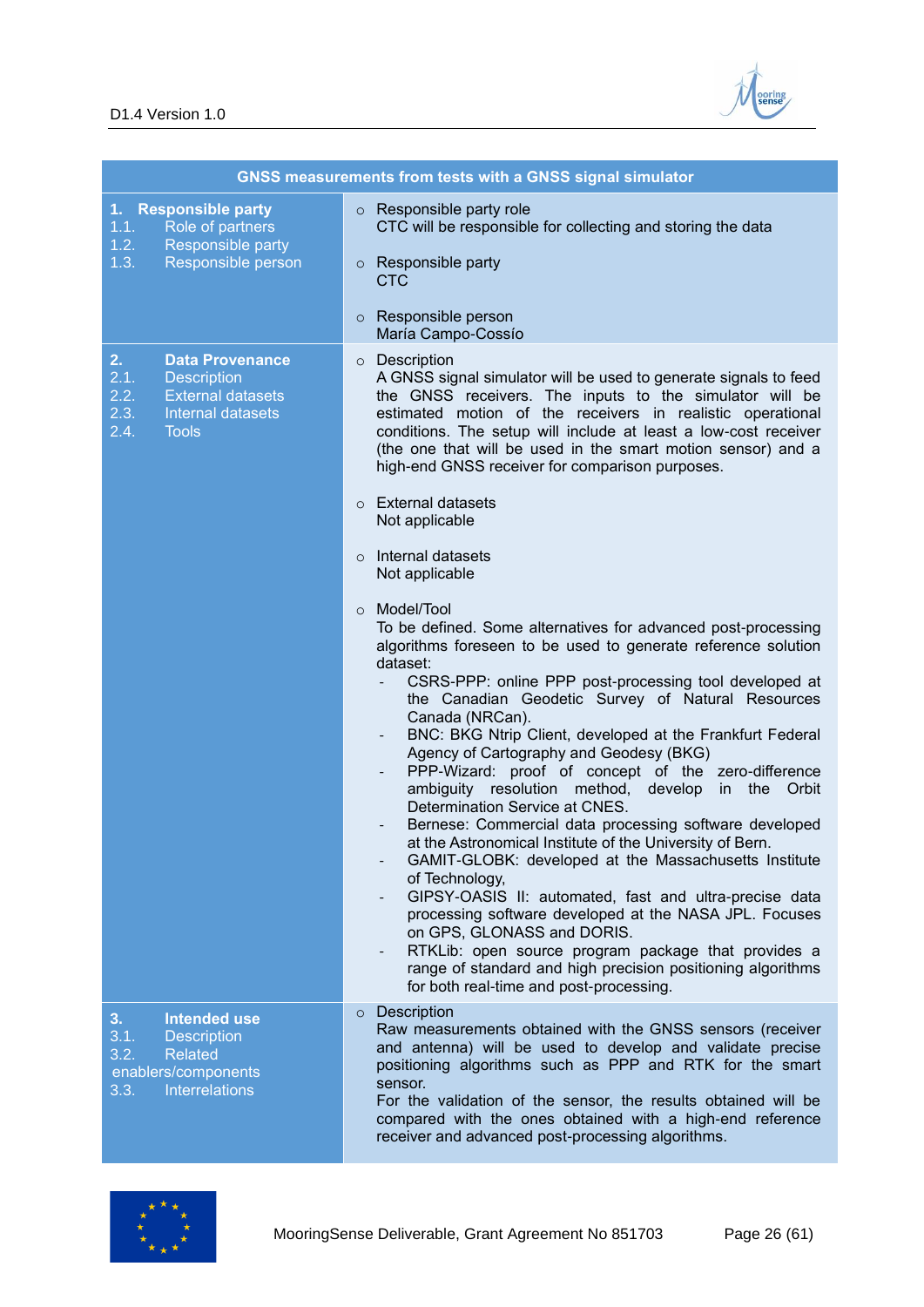

|                                                                             | ○ Related enablers/components<br>Smart motion sensor                                                                                                                                                                                                                                                                                                                                                                                                                                                                                                                                                                                                                                                                                                                                                                                                                                                                                                                                                                                                                                                                                                                                                                                                                                                                                                                                                                                                                                                                                                                                                                                                                                                                      |
|-----------------------------------------------------------------------------|---------------------------------------------------------------------------------------------------------------------------------------------------------------------------------------------------------------------------------------------------------------------------------------------------------------------------------------------------------------------------------------------------------------------------------------------------------------------------------------------------------------------------------------------------------------------------------------------------------------------------------------------------------------------------------------------------------------------------------------------------------------------------------------------------------------------------------------------------------------------------------------------------------------------------------------------------------------------------------------------------------------------------------------------------------------------------------------------------------------------------------------------------------------------------------------------------------------------------------------------------------------------------------------------------------------------------------------------------------------------------------------------------------------------------------------------------------------------------------------------------------------------------------------------------------------------------------------------------------------------------------------------------------------------------------------------------------------------------|
|                                                                             | Interrelations<br>$\Omega$<br>The dataset will include both inputs and outputs. The inputs will<br>consist in the motion measurements (obtained in the Ocean<br>Basin Laboratory, that will be obtained during WP3 using optical<br>high precision tools and up scaled to the real platform<br>dimensions) that will be used to generate synthetic signals by<br>the GNSS simulator, multi-frequency, multi-constellation GNSS<br>raw measurements gathered from different receivers and<br>external corrections. The output will be the computed positions<br>and attitudes.                                                                                                                                                                                                                                                                                                                                                                                                                                                                                                                                                                                                                                                                                                                                                                                                                                                                                                                                                                                                                                                                                                                                             |
| 4.1<br><b>Data description</b><br>4.1.<br><b>Dataset information</b>        | Dataset information<br>$\Omega$<br>To be defined                                                                                                                                                                                                                                                                                                                                                                                                                                                                                                                                                                                                                                                                                                                                                                                                                                                                                                                                                                                                                                                                                                                                                                                                                                                                                                                                                                                                                                                                                                                                                                                                                                                                          |
| Parameter information<br>4.2.<br>4.3.<br><b>Storage</b><br>4.4.<br>Metadata | Parameter information<br>$\circ$<br><b>Motion input</b><br>Positions and timestamps describing the motion of each<br>measurement point of the structure (antennas positions).                                                                                                                                                                                                                                                                                                                                                                                                                                                                                                                                                                                                                                                                                                                                                                                                                                                                                                                                                                                                                                                                                                                                                                                                                                                                                                                                                                                                                                                                                                                                             |
|                                                                             | <b>GNSS parameters</b><br><b>GNSS main observations:</b><br>Pseudo-range (PR): is the distance from the receiver<br>antenna to the satellite antenna including receiver and<br>(and other biases, such as<br>satellite clock offsets<br>atmospheric delays).<br>$PR = distance + c * (receiver clock offset - satellite clock)$<br>offset + other biases)<br>Carrier-Phase is the measure of the range between a<br>satellite and receiver expressed in units of cycles of the<br>carrier frequency. They are not corrected for external effects<br>like atmospheric refraction, satellite clock offsets, etc<br>Doppler Shift measurement is the change in frequency for a<br>GNSS receive which is moving relative to a given GNSS<br>satellite. The sign of the doppler shift as additional<br>observable is defined as usual: Positive for approaching<br>satellites<br>GNSS time of the measurement is the receiver time of the<br>received signals. It is identical for the phase and range<br>measurements and is identical for all satellites observed at that<br>epoch.<br>GNSS Ephemeris is the precise orbital information for the<br>transmitting satellites.<br>GNSS Almanac is status and low-resolution orbital information<br>for every satellite.<br>GNSS orbit and clock corrections (Real Time products)<br>Other GNSS corrections: earth rotation, ionospheric product,<br>zenith path delay products, etc.<br>Inertial Sensors Measurements: 3D (x, y, z) linear accelerations<br>and 3D angular rates<br><b>Computed solution</b><br>Position [geodetic]: Latitude, Longitude, Height (e.g. for WGS84<br>ellipsoid)<br>Velocity [m/s]: x, y and z<br>Attitude [ <sup>o</sup> ]: Roll. Pitch and Yaw |

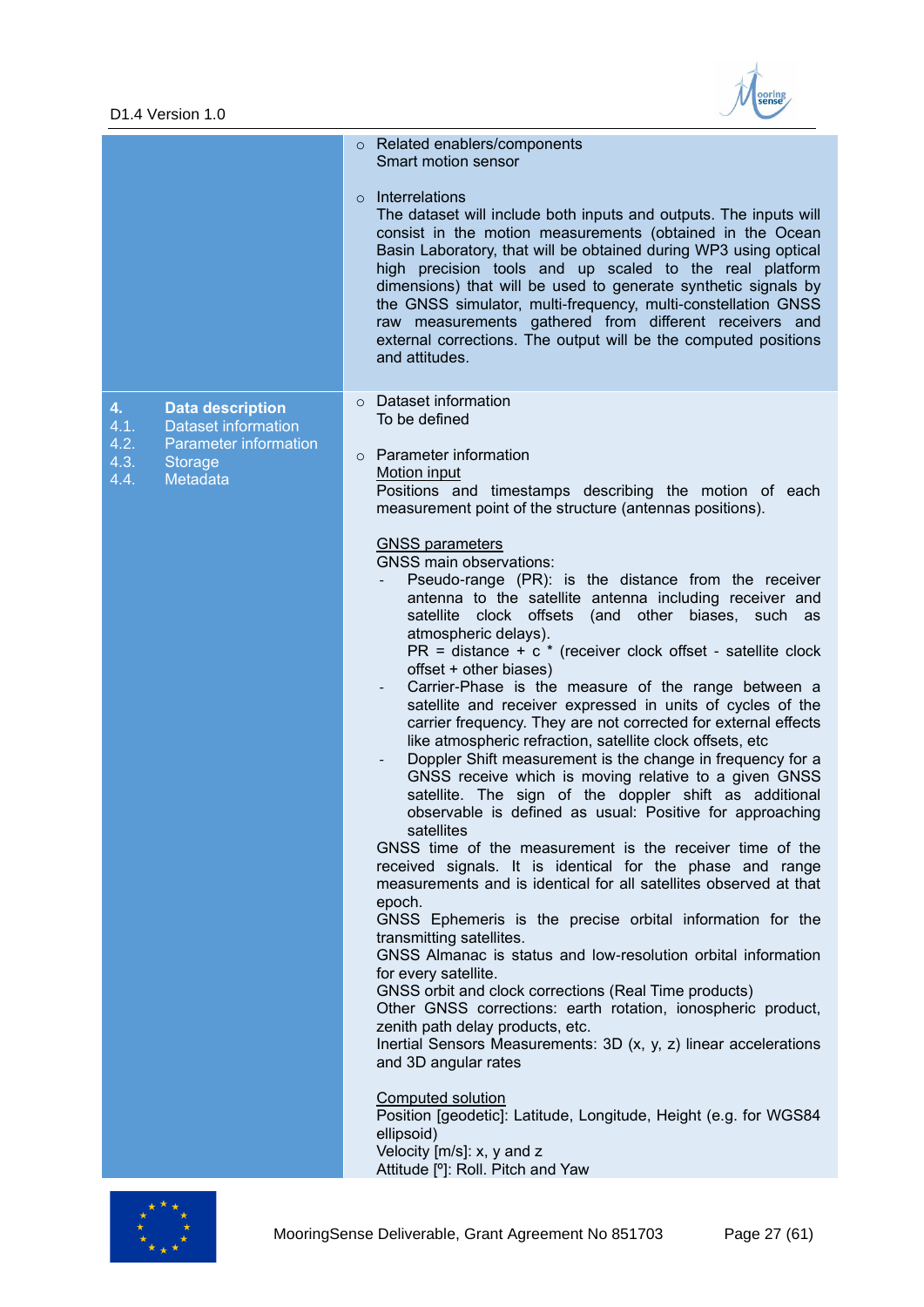

|                                                                         | Time [s]: GNSS time                                                                                                                                                                                                                                                                                                                                                                                                                 |
|-------------------------------------------------------------------------|-------------------------------------------------------------------------------------------------------------------------------------------------------------------------------------------------------------------------------------------------------------------------------------------------------------------------------------------------------------------------------------------------------------------------------------|
|                                                                         | Storage<br>$\circ$<br>d) format<br>Plain text. Specific format depending on the type of information:<br>RINEX v3 will be used for GNSS measurements<br>RTCM for real-time correction data (may be stored as a<br>plain text source table and RINEX files with the corrections<br>data streams)<br>IGS formats for non real-time products, i.e., for orbit<br>products: EPH, ERP, SP3, SUM; for clock products: CLK,<br>CLK_30, CLS. |
|                                                                         | e) Size (kB, MB),<br>The estimated size will be 100MB-250MB (To be defined). It will<br>depend on the number and duration of the tests. Rough figures<br>are provided below that can be used for estimation:<br>Real time corrections $\sim$ = 6 MB/h<br>Non real-time corrections $\sim$ = 30 MB/day<br>GNSS $\sim$ = 8 MB/h                                                                                                       |
|                                                                         | direct link to dataset<br>f<br>To be defined                                                                                                                                                                                                                                                                                                                                                                                        |
|                                                                         | Metadata<br>$\circ$<br>To be defined                                                                                                                                                                                                                                                                                                                                                                                                |
| 5.<br>Data management<br>5.1.<br>Availability<br>5.2.<br>Owner          | $\circ$ Availability<br>Data will be produced in the MooringSense project                                                                                                                                                                                                                                                                                                                                                           |
| 5.3.<br><b>Open Access</b><br><b>Access conditions</b><br>5.4.          | Owner<br>$\circ$<br><b>CTC</b>                                                                                                                                                                                                                                                                                                                                                                                                      |
|                                                                         | <b>Open Access</b><br>$\circ$<br>Yes                                                                                                                                                                                                                                                                                                                                                                                                |
|                                                                         | o Access conditions<br>CC-BY-SA (To be confirmed)Data will be produced/gathered in<br>the MooringSense project                                                                                                                                                                                                                                                                                                                      |
| <b>Data repository</b><br>6.<br>6.1.<br><b>Name</b>                     | ○ Name<br>Zenodo (To be confirmed)                                                                                                                                                                                                                                                                                                                                                                                                  |
| 6.2.<br><b>Description</b><br>6.3.<br><b>Link</b><br>6.4.<br>Properties | Description<br>$\circ$<br>https://about.zenodo.org/ (To be confirmed)                                                                                                                                                                                                                                                                                                                                                               |
| 6.5.<br><b>Access</b>                                                   | Link<br>$\circ$<br>https://zenodo.org/ (To be confirmed)                                                                                                                                                                                                                                                                                                                                                                            |
|                                                                         | Properties<br>$\circ$<br>Existing (To be confirmed)<br>External (To be confirmed)<br>Public (To be confirmed)<br>Security as described in:<br>https://about.zenodo.org/infrastructure/ (To be confirmed)                                                                                                                                                                                                                            |
|                                                                         | Access<br>$\circ$<br>Openly accessible through open APIs (To be confirmed)<br>API documentation available (To be confirmed)<br>Login required (To be confirmed)                                                                                                                                                                                                                                                                     |

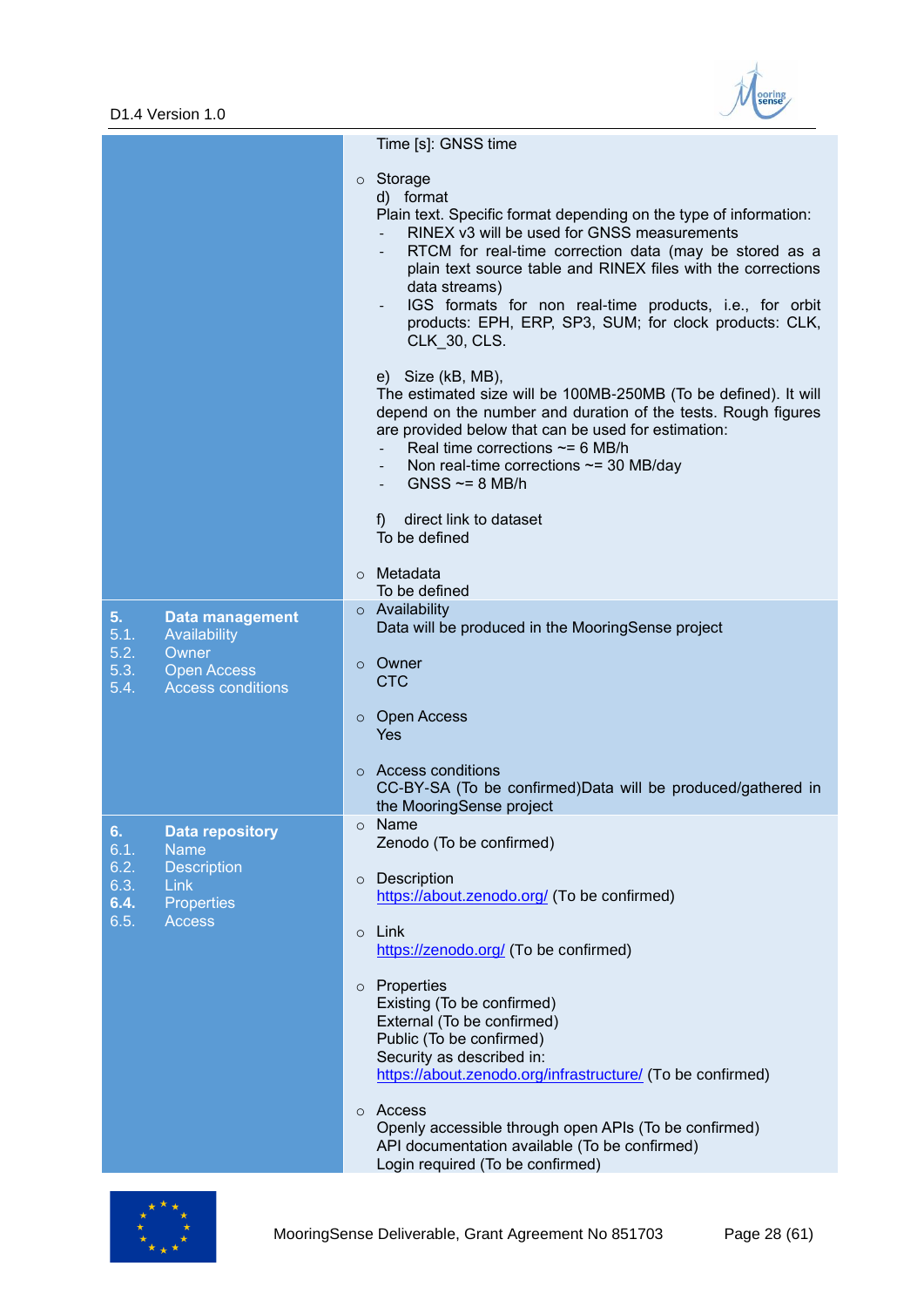

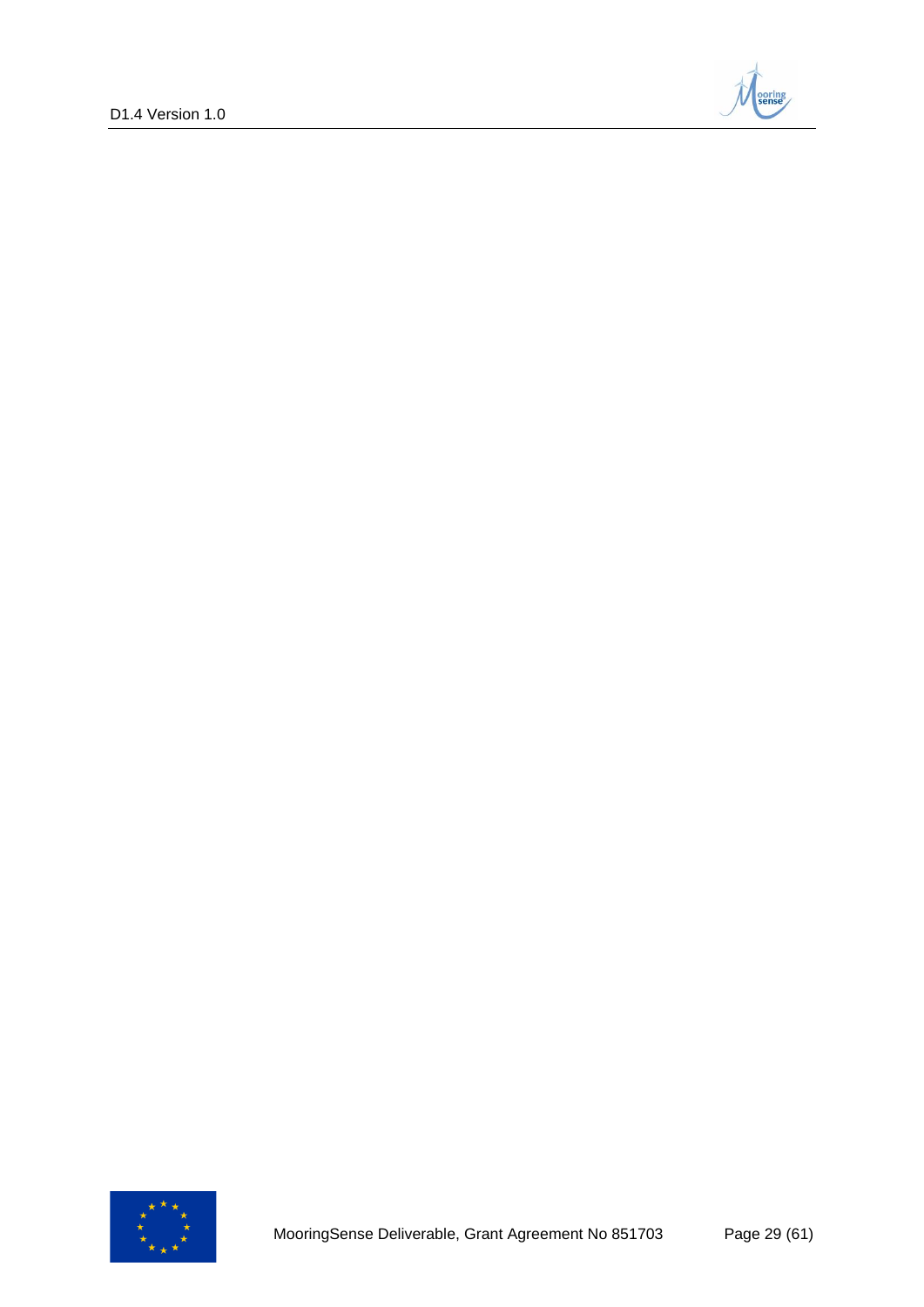

| <b>GNSS measurements from tests at sea</b>                                                                                                         |                                                                                                                                                                                                                                                                                                                                                                                                                                                                                                                                                                                                                                                                                                                                                                                                                                                                                                                                                                                                                                                                                                                                                                                                                                                                                                                                                                                                                                                                                                                                                                                                                                                                                                                |  |
|----------------------------------------------------------------------------------------------------------------------------------------------------|----------------------------------------------------------------------------------------------------------------------------------------------------------------------------------------------------------------------------------------------------------------------------------------------------------------------------------------------------------------------------------------------------------------------------------------------------------------------------------------------------------------------------------------------------------------------------------------------------------------------------------------------------------------------------------------------------------------------------------------------------------------------------------------------------------------------------------------------------------------------------------------------------------------------------------------------------------------------------------------------------------------------------------------------------------------------------------------------------------------------------------------------------------------------------------------------------------------------------------------------------------------------------------------------------------------------------------------------------------------------------------------------------------------------------------------------------------------------------------------------------------------------------------------------------------------------------------------------------------------------------------------------------------------------------------------------------------------|--|
| <b>Responsible party</b><br>1. .<br>Role of partners<br>1.1.<br>1.2.<br>Responsible party<br>1.3.<br><b>Responsible person</b>                     | o Responsible party role<br>CTC will be responsible for collecting and storing the data.<br>ZUNIBAL will be responsible for the set-up<br>Responsible party<br>$\circ$<br><b>CTC</b><br>Responsible person<br>$\circ$<br>María Campo-Cossío                                                                                                                                                                                                                                                                                                                                                                                                                                                                                                                                                                                                                                                                                                                                                                                                                                                                                                                                                                                                                                                                                                                                                                                                                                                                                                                                                                                                                                                                    |  |
| 2<br><b>Data Provenance</b><br>2.1.<br><b>Description</b><br>2.2.<br><b>External datasets</b><br>2.3.<br>Internal datasets<br><b>Tools</b><br>2.4. | <b>O</b> Description<br>The smart motion sensors will be mounted at the platform in<br>known locations and will register the actual platform dynamics.<br>The setup will also include high-end GNSS receiver and antenna<br>for comparison purposes.<br>As the final step in the validation of the smart motion sensor it<br>will be installed on a floating platform (to be defined) to gather<br>motion measurements in real environment. Measurements will<br>consist of multi-constellation.<br><b>External datasets</b><br>$\circ$<br>Not applicable<br>Internal datasets<br>$\circ$<br>Not applicable<br>Model/Tool<br>$\Omega$<br>To be determined. Some alternatives for available post-<br>processing algorithms foreseen to be used to generate<br>reference solution dataset:<br>CSRS-PPP: online PPP post-processing tool developed at<br>the Canadian Geodetic Survey of Natural Resources<br>Canada (NRCan).<br>BNC: BKG Ntrip Client, developed at the Frankfurt Federal<br>Agency of Cartography and Geodesy (BKG)<br>PPP-Wizard: proof of concept of the zero-difference<br>ambiguity resolution method, develop<br>the<br>Orbit<br>in.<br>Determination Service at CNES.<br>Bernese: Commercial data processing software developed<br>at the Astronomical Institute of the University of Bern.<br>GAMIT-GLOBK: developed at the Massachusetts Institute<br>of Technology,<br>GIPSY-OASIS II: automated, fast and ultra-precise data<br>processing software developed at the NASA JPL. Focuses<br>on GPS, GLONASS and DORIS.<br>RTKLib: open source program package that provides a<br>range of standard and high precision positioning algorithms<br>for both real-time and post-processing. |  |
| 3.<br><b>Intended use</b><br>3.1.<br><b>Description</b><br>3.2.<br><b>Related</b><br>enablers/components<br>Interrelations<br>3.3.                 | <b>Description</b><br>$\circ$<br>Data will be collected at sea on a floating platform and will be<br>used for the validation of the smart motion sensor in relevant<br>conditions.<br>Related enablers/components<br>$\circ$                                                                                                                                                                                                                                                                                                                                                                                                                                                                                                                                                                                                                                                                                                                                                                                                                                                                                                                                                                                                                                                                                                                                                                                                                                                                                                                                                                                                                                                                                   |  |

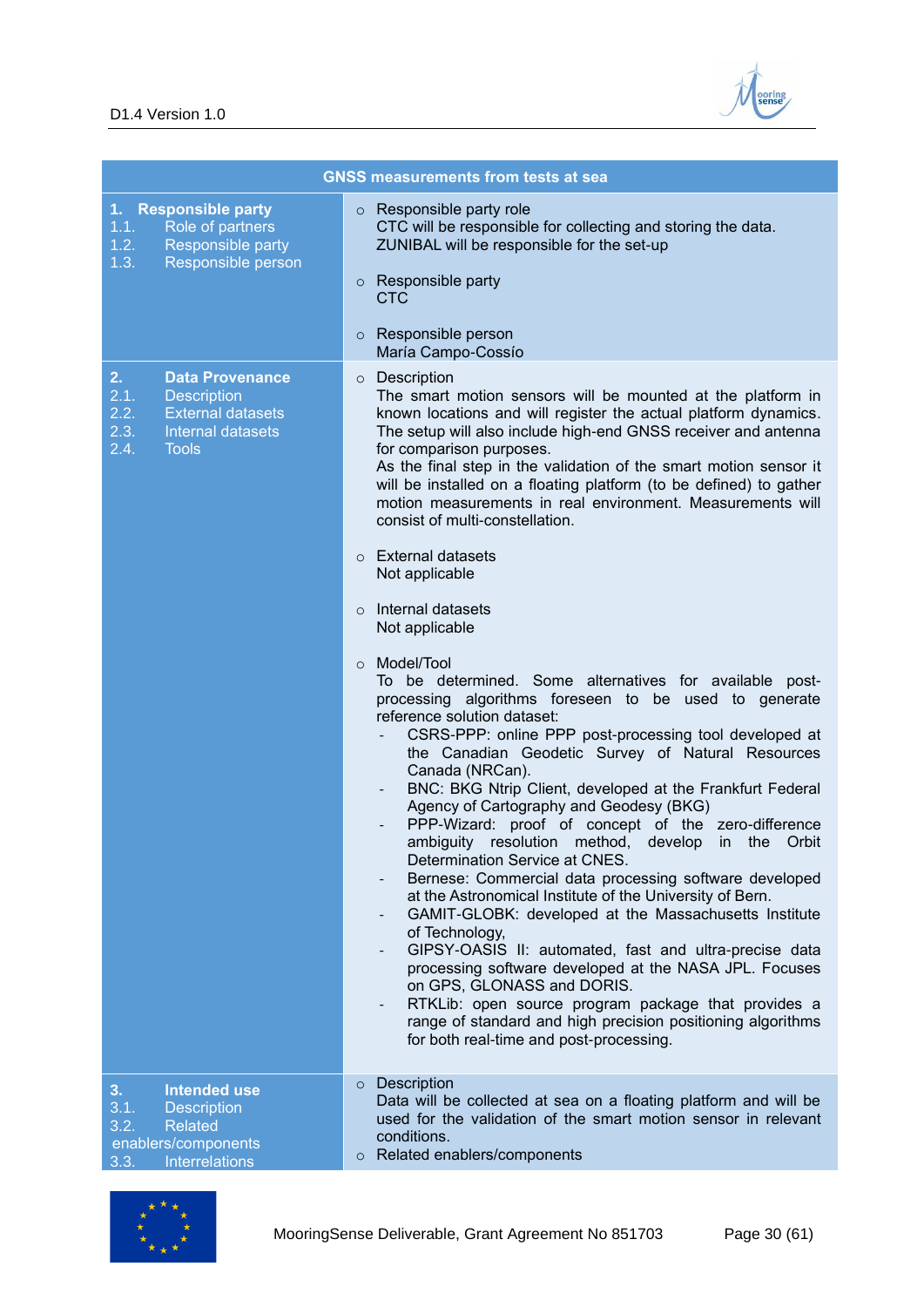

|                                                                                                                                                           | Smart motion sensor algorithms<br>Smart motion sensor<br>Interrelations<br>$\circ$<br>The dataset will include both inputs and outputs. The inputs will<br>multi-frequency, multi-constellation<br><b>GNSS</b><br>consist in<br>raw<br>measurements gathered from different receivers and external<br>corrections. The output will be the computed positions and<br>attitudes.<br>The dataset will be the output of the smart motion sensor.                                                                                                                                                                                                                                                                                                                                                                                                                                                                                                                                                                                                                                                                                                                                                                                                                                                                                                                                                                                                                                                                                                                                                                      |
|-----------------------------------------------------------------------------------------------------------------------------------------------------------|-------------------------------------------------------------------------------------------------------------------------------------------------------------------------------------------------------------------------------------------------------------------------------------------------------------------------------------------------------------------------------------------------------------------------------------------------------------------------------------------------------------------------------------------------------------------------------------------------------------------------------------------------------------------------------------------------------------------------------------------------------------------------------------------------------------------------------------------------------------------------------------------------------------------------------------------------------------------------------------------------------------------------------------------------------------------------------------------------------------------------------------------------------------------------------------------------------------------------------------------------------------------------------------------------------------------------------------------------------------------------------------------------------------------------------------------------------------------------------------------------------------------------------------------------------------------------------------------------------------------|
| 4.<br><b>Data description</b><br><b>Dataset information</b><br>4.1.<br><b>Parameter information</b><br>4.2.<br>4.3.<br><b>Storage</b><br>4.4.<br>Metadata | Dataset information<br>$\circ$<br>To be defined<br>Parameter information<br>$\circ$<br><b>GNSS parameters</b><br><b>GNSS main observations:</b><br>Pseudo-range (PR): is the distance from the receiver<br>antenna to the satellite antenna including receiver and<br>clock offsets (and other biases, such as<br>satellite<br>atmospheric delays).<br>$PR = distance + c * (receiver clock offset - satellite clock)$<br>offset + other biases)<br>Carrier-Phase is the measure of the range between a<br>satellite and receiver expressed in units of cycles of the<br>carrier frequency. They are not corrected for external effects<br>like atmospheric refraction, satellite clock offsets, etc<br>Doppler Shift measurement is the change in frequency for a<br>GNSS receive which is moving relative to a given GNSS<br>satellite. The sign of the doppler shift as additional<br>observable is defined as usual: Positive for approaching<br>satellites<br>GNSS time of the measurement is the receiver time of the<br>received signals. It is identical for the phase and range<br>measurements and is identical for all satellites observed at that<br>epoch.<br>GNSS Ephemeris is the precise orbital information for the<br>transmitting satellites.<br>GNSS Almanac is status and low-resolution orbital information<br>for every satellite<br>GNSS orbit and clock corrections (Real Time products)<br>Other GNSS corrections: earth rotation, ionospheric product,<br>zenith path delay products, etc.<br>Inertial Sensors Measurements: 3D (x, y, z) linear accelerations<br>and 3D angular rates |
|                                                                                                                                                           | <b>Inertial Sensors Measurements</b><br>x, y, z Accelerations<br>x, y, z Angular Rates<br><b>Computed solution</b><br>Position [geodetic]: Latitude, Longitude, Height (e.g. WGS84<br>ellipsoid)<br>Velocity [m/s]: x, y and z (body frame)<br>Attitude [ <sup>o</sup> ]: Roll. Pitch and Yaw<br>Time [s]: GNSS time<br>Storage<br>$\circ$<br>g) format                                                                                                                                                                                                                                                                                                                                                                                                                                                                                                                                                                                                                                                                                                                                                                                                                                                                                                                                                                                                                                                                                                                                                                                                                                                           |

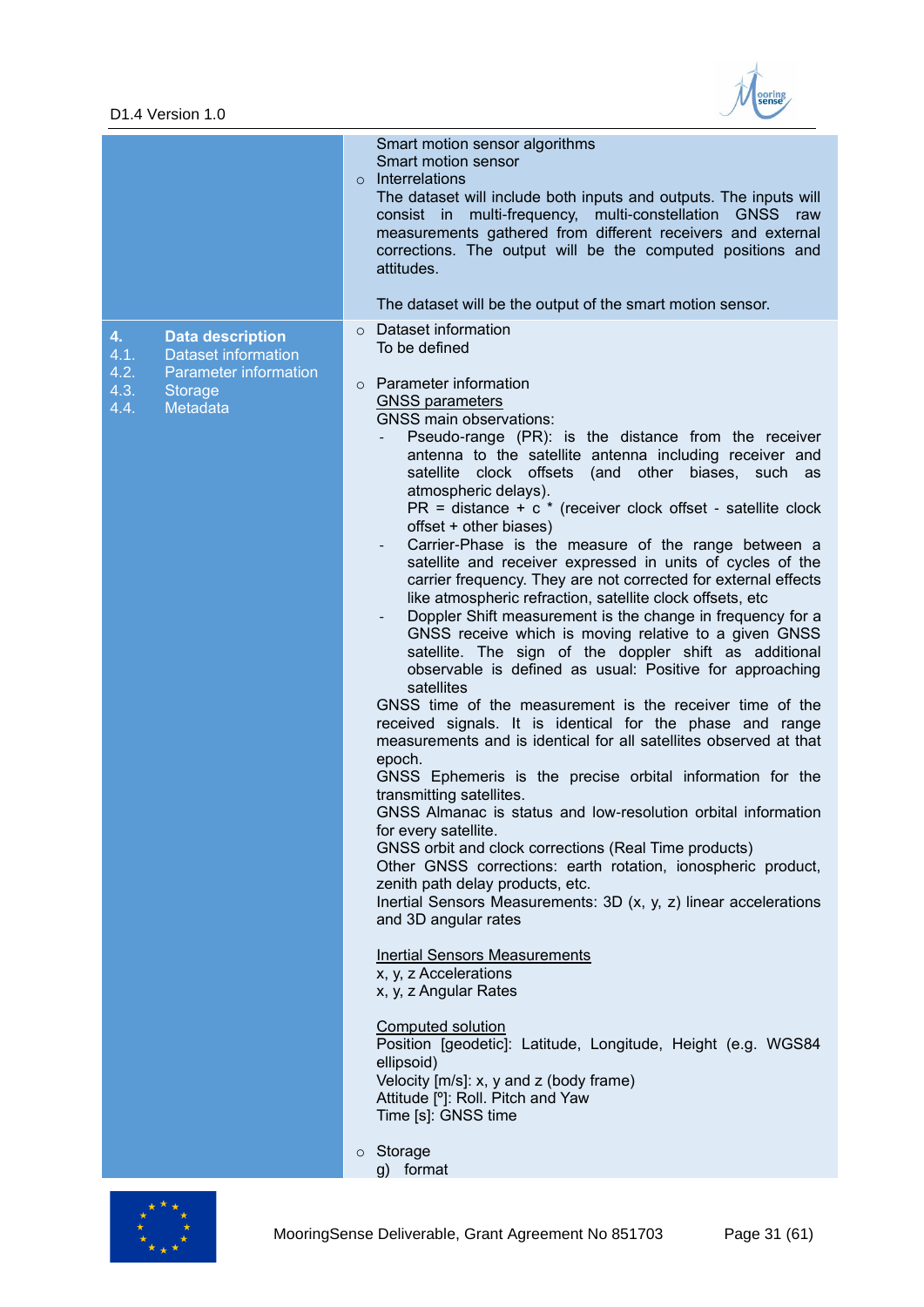

|                                                                                                                                         |                                             | Plain text. Specific format depending on the type of information:<br>RINEX v3 will be used for GNSS measurements<br>RTCM for real-time correction data (may be stored as a<br>plain text source table and RINEX files with the corrections<br>data streams)<br>IGS formats for non real-time products, i.e., for orbit<br>$\overline{\phantom{a}}$<br>products: EPH, ERP, SP3, SUM; for clock products: CLK,<br><b>CLK 30, CLS.</b> |
|-----------------------------------------------------------------------------------------------------------------------------------------|---------------------------------------------|-------------------------------------------------------------------------------------------------------------------------------------------------------------------------------------------------------------------------------------------------------------------------------------------------------------------------------------------------------------------------------------------------------------------------------------|
|                                                                                                                                         |                                             | h) Size (kB, MB),<br>The estimated size will be 2000MB-4000MB (To be defined). It<br>will depend on the number and duration of the tests. Rough<br>figures are provided below that can be used for estimation:<br>Real time corrections $\sim$ = 6 MB/h<br>$\overline{\phantom{a}}$<br>Non real-time corrections $\sim$ = 30 MB/day<br>GNSS $\sim$ = 8 MB/h<br>direct link to dataset<br>i)<br>To be defined                        |
|                                                                                                                                         |                                             | Metadata<br>$\circ$<br>To be defined                                                                                                                                                                                                                                                                                                                                                                                                |
| 5.<br><b>Data management</b><br>5.1.<br>Availability<br>5.2.<br>Owner<br>5.3.<br><b>Open Access</b><br><b>Access conditions</b><br>5.4. |                                             | $\circ$ Availability<br>Data will be produced in the MooringSense project                                                                                                                                                                                                                                                                                                                                                           |
|                                                                                                                                         | Owner<br>$\Omega$<br><b>CTC and ZUNIBAL</b> |                                                                                                                                                                                                                                                                                                                                                                                                                                     |
|                                                                                                                                         |                                             | <b>Open Access</b><br>$\circ$<br>Yes                                                                                                                                                                                                                                                                                                                                                                                                |
|                                                                                                                                         |                                             | <b>Access conditions</b><br>$\circ$<br>CC-BY-SA (To be confirmed)<br>$\circ$                                                                                                                                                                                                                                                                                                                                                        |
| 6.<br>6.1.                                                                                                                              | <b>Data repository</b><br><b>Name</b>       | Name<br>$\circ$<br>Zenodo (To be confirmed)                                                                                                                                                                                                                                                                                                                                                                                         |
| 6.2.<br>6.3.<br>Link<br>6.4.<br>6.5.                                                                                                    | <b>Description</b><br><b>Properties</b>     | Description<br>$\circ$<br>https://about.zenodo.org/ (To be confirmed)                                                                                                                                                                                                                                                                                                                                                               |
|                                                                                                                                         | <b>Access</b>                               | $\circ$ Link<br>https://zenodo.org/ (To be confirmed)                                                                                                                                                                                                                                                                                                                                                                               |
|                                                                                                                                         |                                             | Properties<br>$\circ$<br>Existing (To be confirmed)<br>External (To be confirmed)<br>Public (To be confirmed)<br>Security as described in:<br>https://about.zenodo.org/infrastructure/ (To be confirmed)                                                                                                                                                                                                                            |
|                                                                                                                                         |                                             | Access<br>$\circ$<br>Openly accessible through open APIs (To be confirmed)<br>API documentation available (To be confirmed)<br>Login required (To be confirmed)                                                                                                                                                                                                                                                                     |

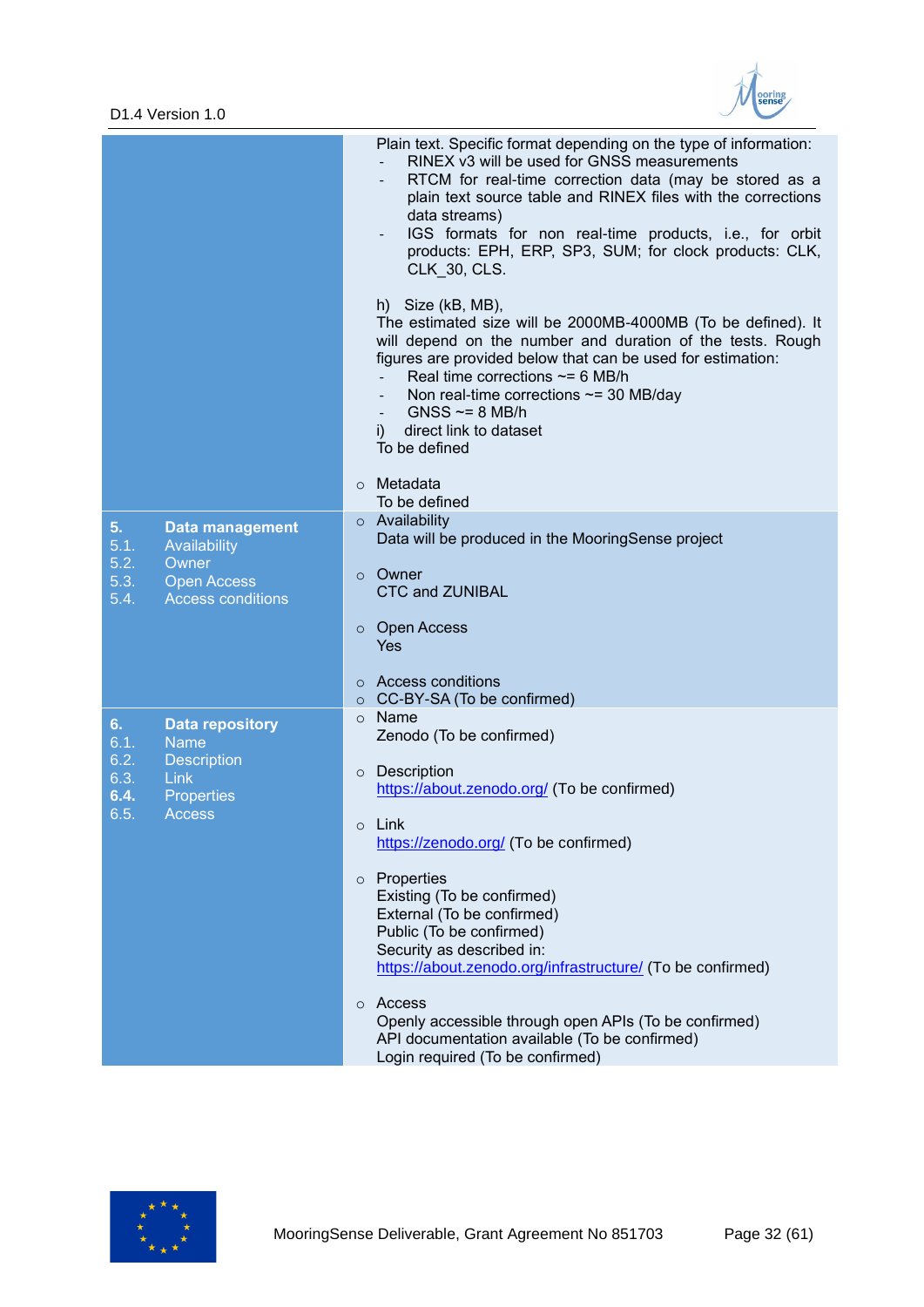

# <span id="page-32-0"></span>**2.3 Data in WP5**

## <span id="page-32-1"></span>**2.3.1 Datasets in WP5**

| <b>SHM based on GNSS measurements from Ocean Basin Laboratory</b>                                                                                   |                                                                                                                                                                                                                                                                                                             |  |
|-----------------------------------------------------------------------------------------------------------------------------------------------------|-------------------------------------------------------------------------------------------------------------------------------------------------------------------------------------------------------------------------------------------------------------------------------------------------------------|--|
| <b>Responsible party</b><br>1.<br>Role of partners<br>1.1.<br>1.2.<br>Responsible party<br>1.3.<br>Responsible person                               | $\circ$ Responsible party role<br>IKERLAN will be responsible for collecting and storing the data.<br>IKERLAN will be responsible for the set-up<br>Responsible party<br>$\circ$<br><b>IKERLAN</b><br>Responsible person<br>$\circ$                                                                         |  |
|                                                                                                                                                     | Jon Basurko                                                                                                                                                                                                                                                                                                 |  |
| 2.<br><b>Data Provenance</b><br>2.1.<br><b>Description</b><br>2.2.<br><b>External datasets</b><br>Internal datasets<br>2.3.<br>2.4.<br><b>Tools</b> | Description<br>$\circ$<br>The dataset contains the output generated by the SHM<br>algorithms. The datasets can be divided into simulation and test<br>data obtained from the model test at the ocean basin laboratory<br>(WP3, WP4).                                                                        |  |
|                                                                                                                                                     | <b>External datasets</b><br>$\circ$<br>Not applicable                                                                                                                                                                                                                                                       |  |
|                                                                                                                                                     | Internal datasets<br>$\Omega$<br>The SHM algorithms use the datasets from WP3 (Model test<br>results for the selected conditions and Simulated results for<br>selected conditions) and WP4 (GNSS measurements from tests<br>with a GNSS signal simulator, GNSS measurements from tests<br>at sea) as input. |  |
|                                                                                                                                                     | Model/Tool<br>$\Omega$<br>To be defined.                                                                                                                                                                                                                                                                    |  |
| 3.<br><b>Intended use</b><br>3.1.<br><b>Description</b><br>3.2.<br><b>Related</b><br>enablers/components                                            | Description<br>$\circ$<br>The dataset is used to take decisions about damage detection<br>and localization.                                                                                                                                                                                                 |  |
| 3.3.<br><b>Interrelations</b>                                                                                                                       | Related enablers/components<br>$\circ$<br>The dataset will be used for the development of the next<br>enablers: decision part of the SHM system.                                                                                                                                                            |  |
|                                                                                                                                                     | Interrelations<br>$\Omega$<br>The dataset is used as input for damage detection and<br>localization decisions.                                                                                                                                                                                              |  |
| <b>Data description</b><br>4.<br><b>Dataset information</b><br>4.1.                                                                                 | Dataset information<br>$\Omega$<br>To be defined                                                                                                                                                                                                                                                            |  |
| 4.2.<br><b>Parameter information</b><br>4.3.<br><b>Storage</b><br>Metadata<br>4.4.                                                                  | Parameter information<br>$\Omega$<br>To be defined                                                                                                                                                                                                                                                          |  |
|                                                                                                                                                     | Storage<br>$\circ$<br>To be defined                                                                                                                                                                                                                                                                         |  |
|                                                                                                                                                     | Meatadata<br>$\circ$<br>To be defined                                                                                                                                                                                                                                                                       |  |
| 5.<br><b>Data management</b>                                                                                                                        | Availability<br>$\circ$<br>Data will be produced in the MooringSense project                                                                                                                                                                                                                                |  |

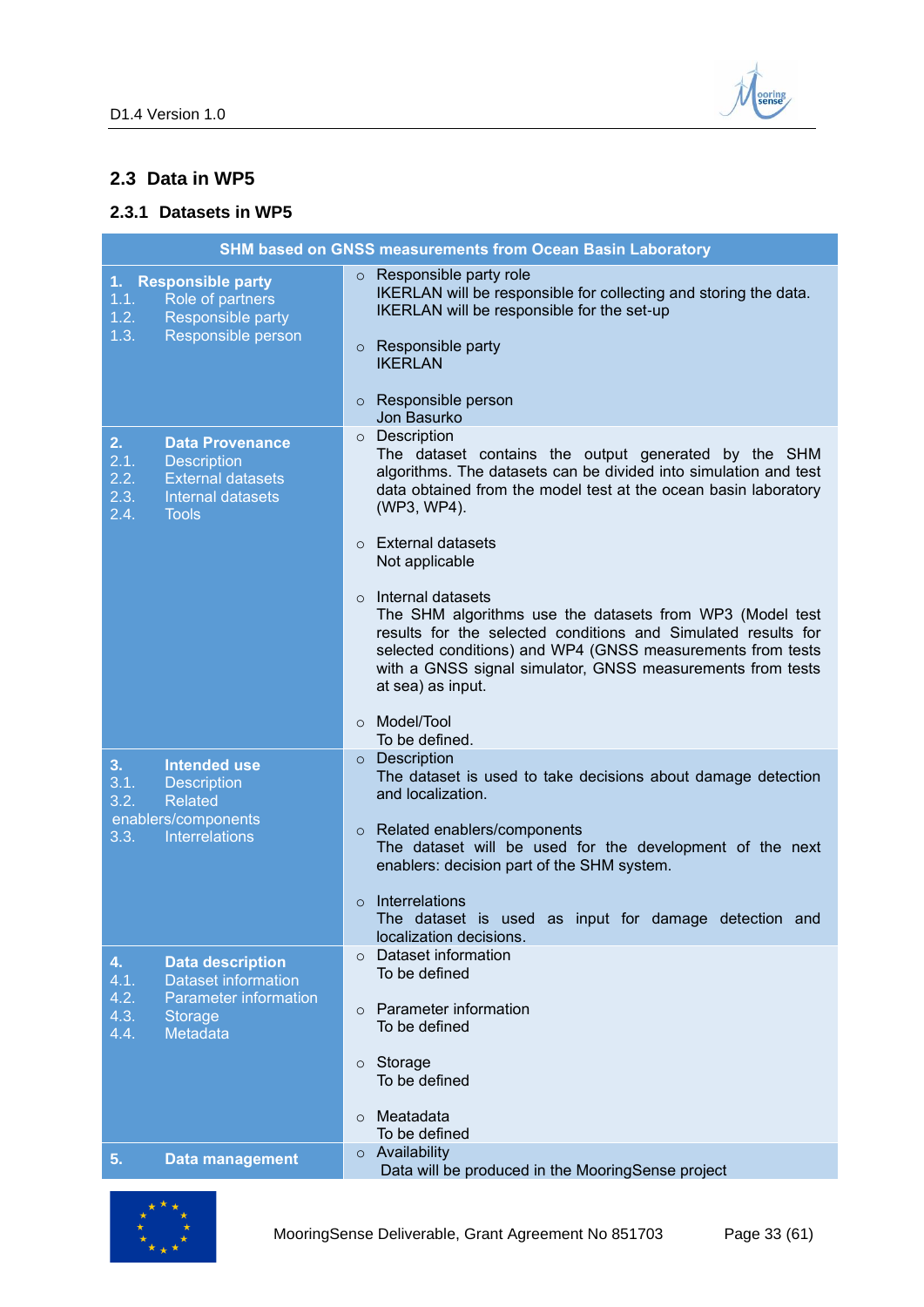|                                            | D <sub>1.4</sub> Version 1.0                                                                              | ooring<br><b>sense</b>                                                                                                                                                                                                                                                                                                                                                                                                                                                                                                                                             |
|--------------------------------------------|-----------------------------------------------------------------------------------------------------------|--------------------------------------------------------------------------------------------------------------------------------------------------------------------------------------------------------------------------------------------------------------------------------------------------------------------------------------------------------------------------------------------------------------------------------------------------------------------------------------------------------------------------------------------------------------------|
| 5.1.<br>5.2.<br>5.3.<br>5.4.               | Availability<br>Owner<br><b>Open Access</b><br><b>Access conditions</b>                                   | Owner<br>$\Omega$<br><b>IKERLAN</b><br><b>Open Access</b><br>$\circ$<br>Yes<br>Access conditions<br>$\Omega$<br>CC-BY-SA (To be confirmed)                                                                                                                                                                                                                                                                                                                                                                                                                         |
| 6.<br>6.1.<br>6.2.<br>6.3.<br>6.4.<br>6.5. | <b>Data repository</b><br><b>Name</b><br><b>Description</b><br><b>Link</b><br>Properties<br><b>Access</b> | Name<br>$\Omega$<br>Zenodo (To be confirmed)<br>Description<br>$\circ$<br>https://about.zenodo.org/ (To be confirmed)<br>Link<br>$\Omega$<br>https://zenodo.org/ (To be confirmed)<br>Properties<br>$\circ$<br>Existing (To be confirmed)<br>External (To be confirmed)<br>Public (To be confirmed)<br>Security as described in:<br>https://about.zenodo.org/infrastructure/ (To be confirmed)<br>Access<br>$\Omega$<br>Openly accessible through open APIs (To be confirmed)<br>API documentation available (To be confirmed)<br>Login required (To be confirmed) |

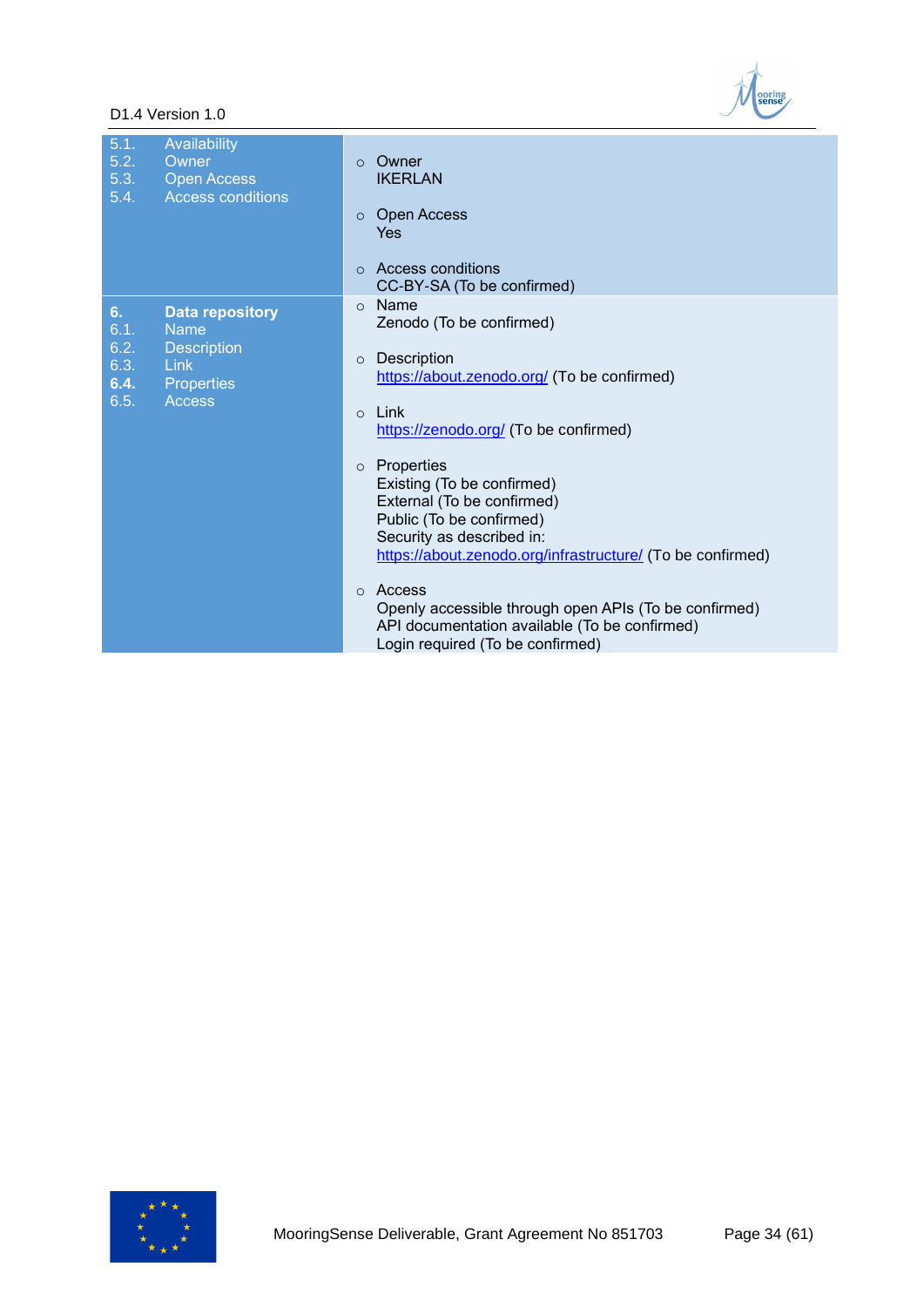

# <span id="page-34-0"></span>**2.4 Data in WP6**

#### <span id="page-34-1"></span>**2.4.1 Datasets in WP6**

| Simulation results for the control development at FOWT level                                                                                              |                                                                                                                                                                                                                                                                                        |  |
|-----------------------------------------------------------------------------------------------------------------------------------------------------------|----------------------------------------------------------------------------------------------------------------------------------------------------------------------------------------------------------------------------------------------------------------------------------------|--|
| <b>Responsible party</b><br>1.<br>Role of partners<br>1.1.<br>1.2.<br>Responsible party<br>1.3.<br>Responsible person                                     | o Responsible party role<br>IKERLAN will be responsible for collecting and storing the data.<br>IKERLAN will be responsible for the set-up<br>Responsible party<br>$\circ$<br><b>IKERLAN</b><br>Responsible person<br>$\circ$                                                          |  |
| 2.<br><b>Data Provenance</b><br>2.1.<br><b>Description</b><br>2.2.<br><b>External datasets</b><br>2.3.<br>Internal datasets<br>2.4.<br><b>Tools</b>       | <b>Iker Elorza</b><br>Description<br>$\circ$<br>The l<br>control<br>algorithm<br>implementations<br>used<br>for<br>WP <sub>6</sub><br>simulations, as well as those simulation data not subject to<br>confidentiality clauses, i.e. those involving publicly available<br>FOWT models. |  |
|                                                                                                                                                           | <b>External datasets</b><br>$\circ$<br>To be defined<br>Internal datasets<br>$\Omega$<br>To be defined<br>Model/Tool<br>$\Omega$<br>To be defined                                                                                                                                      |  |
| 3.<br><b>Intended use</b><br>3.1.<br><b>Description</b><br>3.2.<br><b>Related</b><br>enablers/components<br>3.3.<br><b>Interrelations</b>                 | <b>Description</b><br>$\circ$<br>Simulation data will be used to evaluate control algorithm<br>performance.<br>Related enablers/components<br>$\circ$<br>Closed loop controller<br>Interrelations<br>$\circ$<br>Output                                                                 |  |
| <b>Data description</b><br>4.<br><b>Dataset information</b><br>4.1.<br>4.2.<br><b>Parameter information</b><br>4.3.<br><b>Storage</b><br>Metadata<br>4.4. | Dataset information<br>$\Omega$<br>To be defined<br>Parameter information<br>$\Omega$<br>To be defined<br>Storage<br>$\circ$<br>To be defined<br>Meatadata<br>$\circ$<br>To be defined                                                                                                 |  |
| 5.<br><b>Data management</b><br>5.1.<br>Availability<br>5.2.<br>Owner<br>5.3.<br><b>Open Access</b><br><b>Access conditions</b><br>5.4.                   | Availability<br>$\circ$<br>Data will be produced in the project<br>Owner<br>$\circ$<br><b>IKERLAN</b><br><b>Open Access</b><br>$\circ$<br>Yes                                                                                                                                          |  |

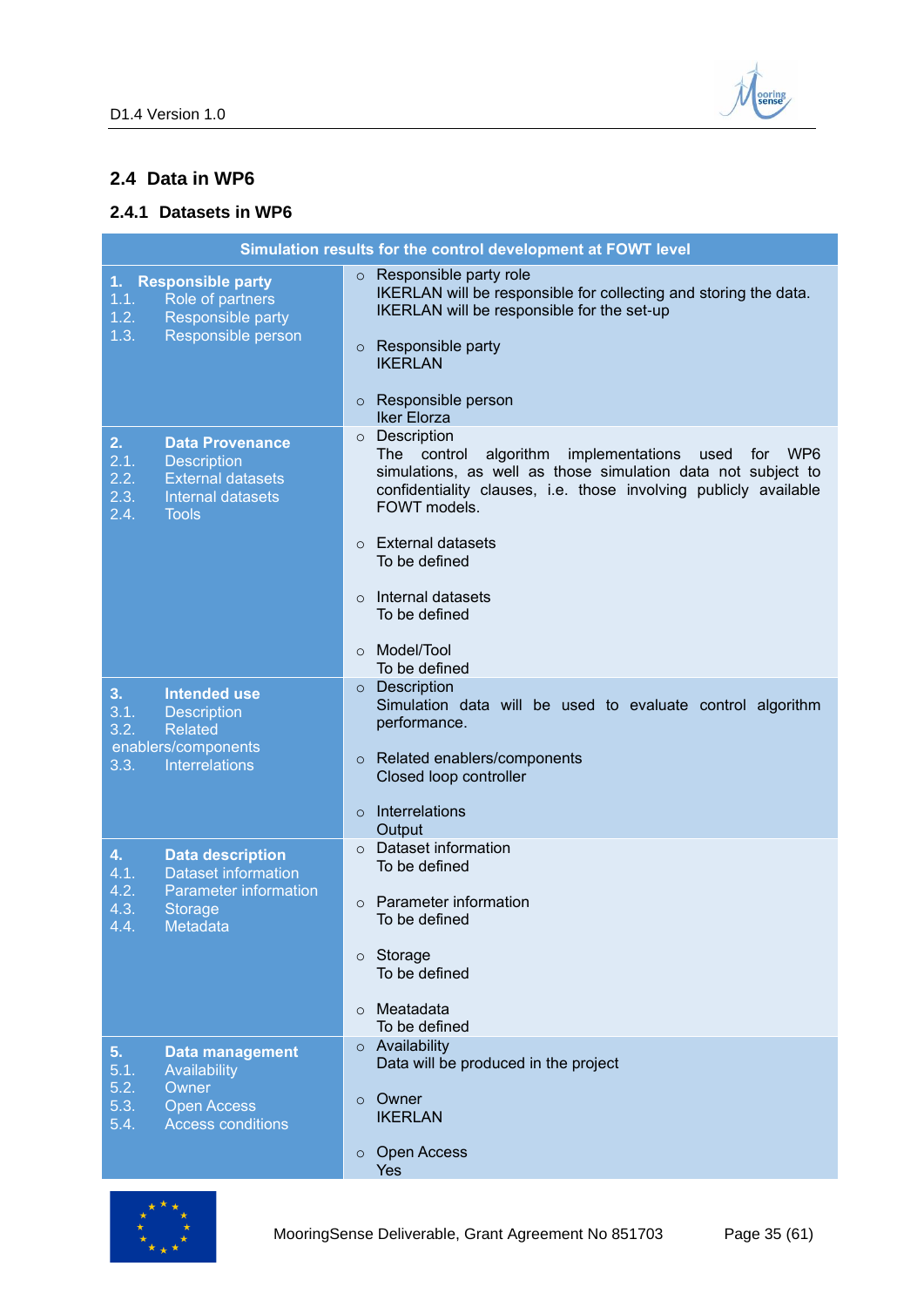# Mooring

|                                            |                                                                                                                  | $\circ$ Access condition<br>s<br>GPLv3 license (To be confirmed)                                                                                                                                                                                                                                                                                                             |
|--------------------------------------------|------------------------------------------------------------------------------------------------------------------|------------------------------------------------------------------------------------------------------------------------------------------------------------------------------------------------------------------------------------------------------------------------------------------------------------------------------------------------------------------------------|
| 6.<br>6.1.<br>6.2.<br>6.3.<br>6.4.<br>6.5. | <b>Data repository</b><br><b>Name</b><br><b>Description</b><br><b>Link</b><br><b>Properties</b><br><b>Access</b> | Name<br>$\Omega$<br>Zenodo (To be confirmed)<br>Description<br>$\circ$<br>https://about.zenodo.org/ (To be confirmed)<br>Link<br>$\circ$<br>https://zenodo.org/ (To be confirmed)                                                                                                                                                                                            |
|                                            |                                                                                                                  | Properties<br>$\circ$<br>Existing (To be confirmed)<br>External (To be confirmed)<br>Public (To be confirmed)<br>Security as described in:<br>https://about.zenodo.org/infrastructure/ (To be confirmed)<br>Access<br>$\Omega$<br>Openly accessible through open APIs (To be confirmed)<br>API documentation available (To be confirmed)<br>Login required (To be confirmed) |

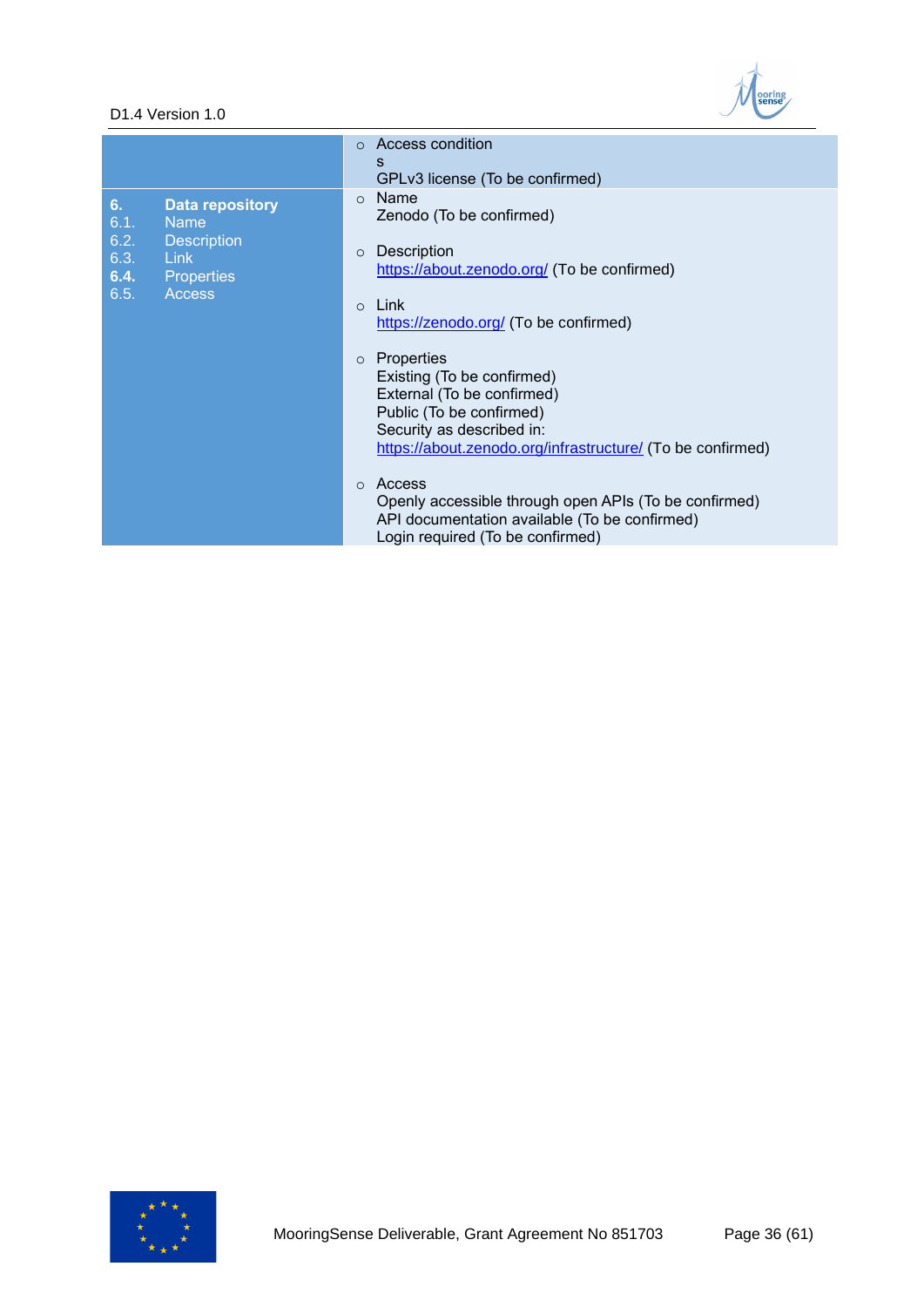

| Simulation results for the control development at farm level                                                                                        |                                                                                                                                                                                                                                                                                                                                                                                                                                                                                                                                                                                                                                                                                                           |  |
|-----------------------------------------------------------------------------------------------------------------------------------------------------|-----------------------------------------------------------------------------------------------------------------------------------------------------------------------------------------------------------------------------------------------------------------------------------------------------------------------------------------------------------------------------------------------------------------------------------------------------------------------------------------------------------------------------------------------------------------------------------------------------------------------------------------------------------------------------------------------------------|--|
| <b>Responsible party</b><br>1.<br>Role of partners<br>1.1.<br>1.2.<br>Responsible party<br>1.3.<br>Responsible person                               | $\circ$ Responsible party role<br>TNO is responsible for collecting and storing data.<br>Responsible party<br>$\circ$<br>TNO is the responsible partner within the consortium.<br>Responsible person<br>$\circ$<br>Feike Savenije is the responsible person within the consortium.                                                                                                                                                                                                                                                                                                                                                                                                                        |  |
| 2.<br><b>Data Provenance</b><br>2.1.<br><b>Description</b><br><b>External datasets</b><br>2.2.<br>2.3.<br>Internal datasets<br>2.4.<br><b>Tools</b> | Description<br>$\circ$<br>The dataset will be generated during the evaluation of wind farm<br>control strategies in MooringSense WP6. It contains results of<br>the wind farm power production estimates for the selected sites<br>generated with the TNO model FarmFlow. The dataset includes<br>at least the baseline results without wind farm control and the<br>results with a selected farm control strategy (as described in the<br>project deliverable D6.6)<br>o External datasets<br>The following external data has been used as input:DTU<br>10MW RWT model description/files (add link)<br>Metocean data of the wind farm sites (add link)<br>Internal datasets<br>$\circ$<br>Not applicable |  |
|                                                                                                                                                     | Model/Tool<br>$\Omega$<br>The model used for the dataset is the wind farm flow simulator<br>FarmFlow (add link)                                                                                                                                                                                                                                                                                                                                                                                                                                                                                                                                                                                           |  |
| 3.<br><b>Intended use</b><br>3.1.<br><b>Description</b><br>3.2.<br><b>Related</b><br>enablers/components<br><b>Interrelations</b><br>3.3.           | <b>Description</b><br>$\circ$<br>The generated power production estimates will be used to<br>evaluate the impact of floating wind farm control strategies in<br>general and in WP7 as part of MooringSense impact.<br>Related enablers/components<br>$\circ$<br>Control strategies and algorithms for FOW farms.<br>Interrelations<br>$\Omega$<br>The dataset will consist of inputs (e.g. Metocean data) and<br>outputs (e.g. Energy production) related to the developed control<br>strategies. To be confirmed.                                                                                                                                                                                        |  |
| 4.<br><b>Data description</b><br><b>Dataset information</b><br>4.1.<br>4.2.<br>Parameter information<br>4.3.<br><b>Storage</b><br>Metadata<br>4.4.  | Dataset information<br>$\Omega$<br>To be defined<br>Parameter information<br>$\Omega$<br>To be defined<br>Storage<br>$\circ$<br>To be defined<br>Meatadata<br>$\circ$<br>To be defined                                                                                                                                                                                                                                                                                                                                                                                                                                                                                                                    |  |
| Data management<br>5.<br>5.1.<br>Availability                                                                                                       | Availability<br>$\circ$<br>Data will be produced in the MooringSense project                                                                                                                                                                                                                                                                                                                                                                                                                                                                                                                                                                                                                              |  |

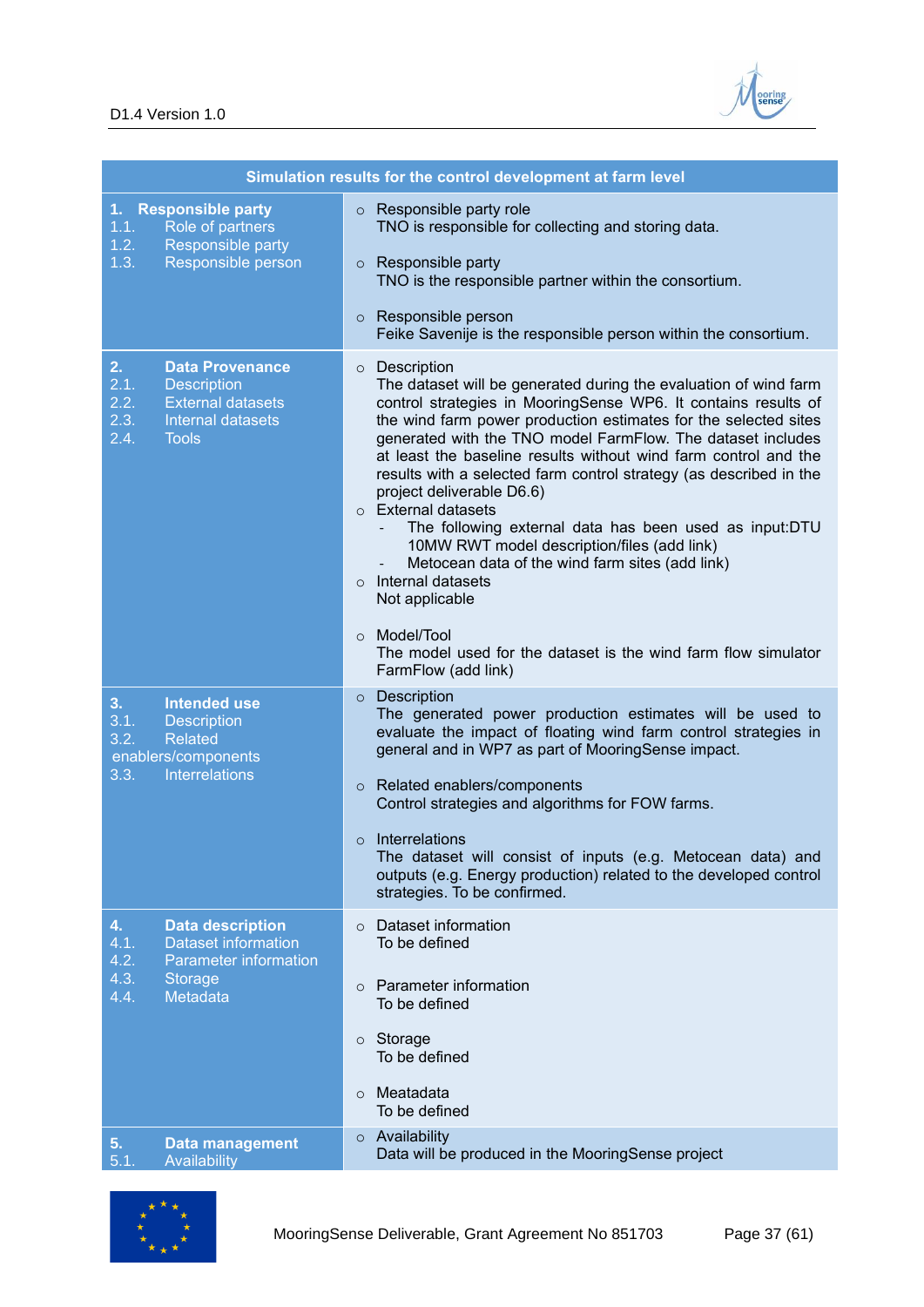|  | ooring<br>sense |
|--|-----------------|
|  |                 |

| 5.2.<br>5.3.<br>5.4.                       | Owner<br><b>Open Access</b><br><b>Access conditions</b>                                                          | Owner<br>$\circ$<br>The owner of the data is TNO.<br><b>Open Access</b><br>$\circ$<br>Yes<br>Access conditions<br>$\Omega$<br>To be defined.                                                                                                                                                                                                                                                                                                                                                                                                                      |
|--------------------------------------------|------------------------------------------------------------------------------------------------------------------|-------------------------------------------------------------------------------------------------------------------------------------------------------------------------------------------------------------------------------------------------------------------------------------------------------------------------------------------------------------------------------------------------------------------------------------------------------------------------------------------------------------------------------------------------------------------|
| 6.<br>6.1.<br>6.2.<br>6.3.<br>6.4.<br>6.5. | <b>Data repository</b><br><b>Name</b><br><b>Description</b><br><b>Link</b><br><b>Properties</b><br><b>Access</b> | Name<br>$\Omega$<br>Zenodo (To be confirmed)<br>Description<br>$\circ$<br>https://about.zenodo.org/ (To be confirmed)<br>Link<br>$\circ$<br>https://zenodo.org/ (To be confirmed)<br>Properties<br>$\circ$<br>Existing (To be confirmed)<br>External (To be confirmed)<br>Public (To be confirmed)<br>Security as described in:<br>https://about.zenodo.org/infrastructure/ (To be confirmed)<br>Access<br>$\Omega$<br>Openly accessible through open APIs (To be confirmed)<br>API documentation available (To be confirmed)<br>Login required (To be confirmed) |

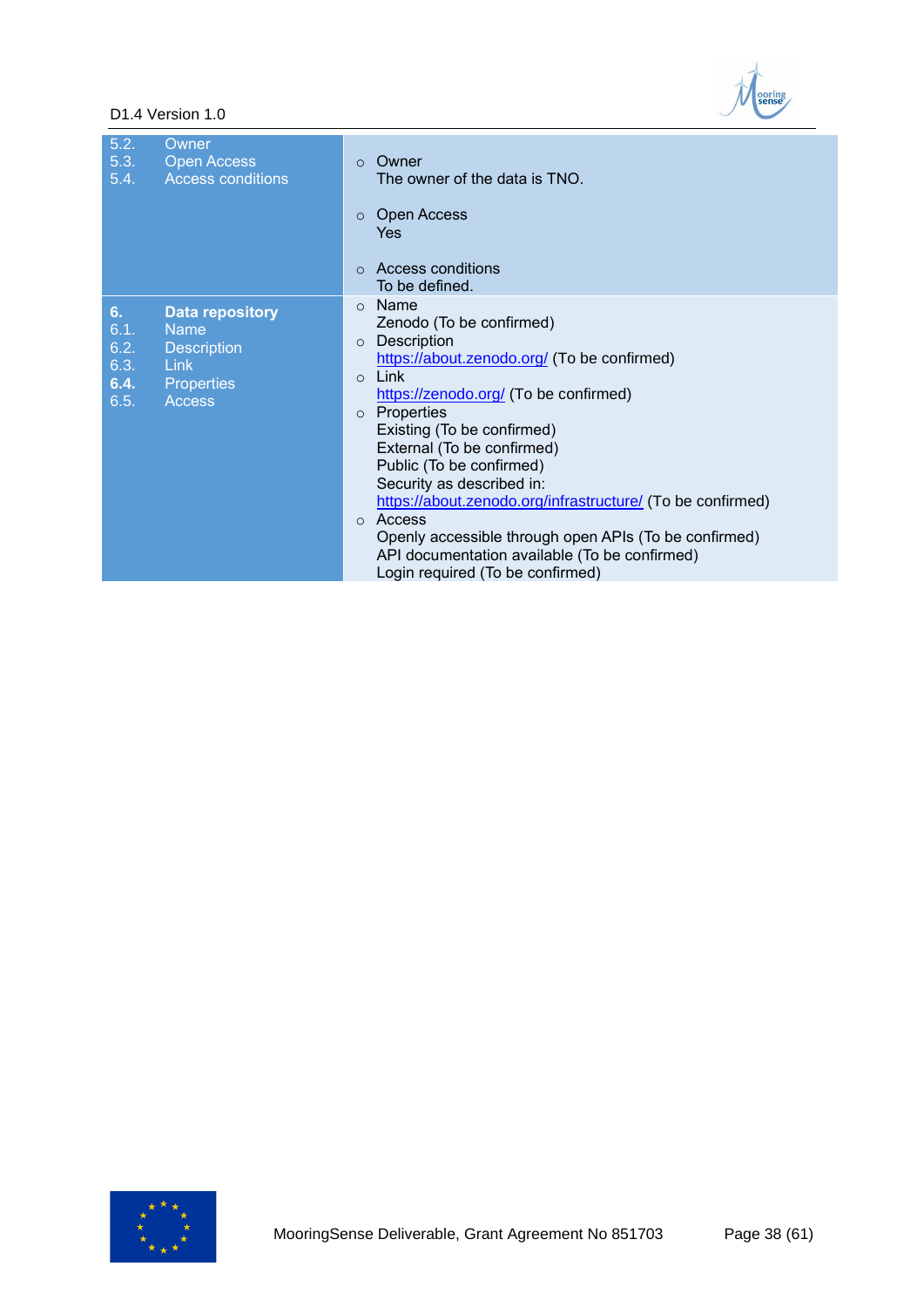

# <span id="page-38-0"></span>**2.5 Data in WP7**

Within WP7 TNO's cost modelling tool will be improved in several aspects. One of the main improvements will consist in the addition of more detailed information related to the floating platform and the mooring system, also including O&M costs. Costs figures are considered an important dataset that will be generated within the MooringSense project.

The costs dataset that will be produced in WP7 will include information for the assessment of costs under a Life Cycle approach. Data will be related to some commercially available products (i.e. mooring chains, polyester ropes and connectors), and to the SATH floating platform concept which is currently under development.

Information related to costs is considered confidential by the owners/providers of the data: Vicinay Marine Innovación, Bekaert Wire Rope Industry and Saitec, since publication could have a negative impact on present/future commercialization/exploitation.

On the other hand, costs dataset will be managed according to the policy explained in this document.

#### <span id="page-38-1"></span>**2.5.1 Datasets in WP7**

Datasets in WP7 will be described when more information become available.

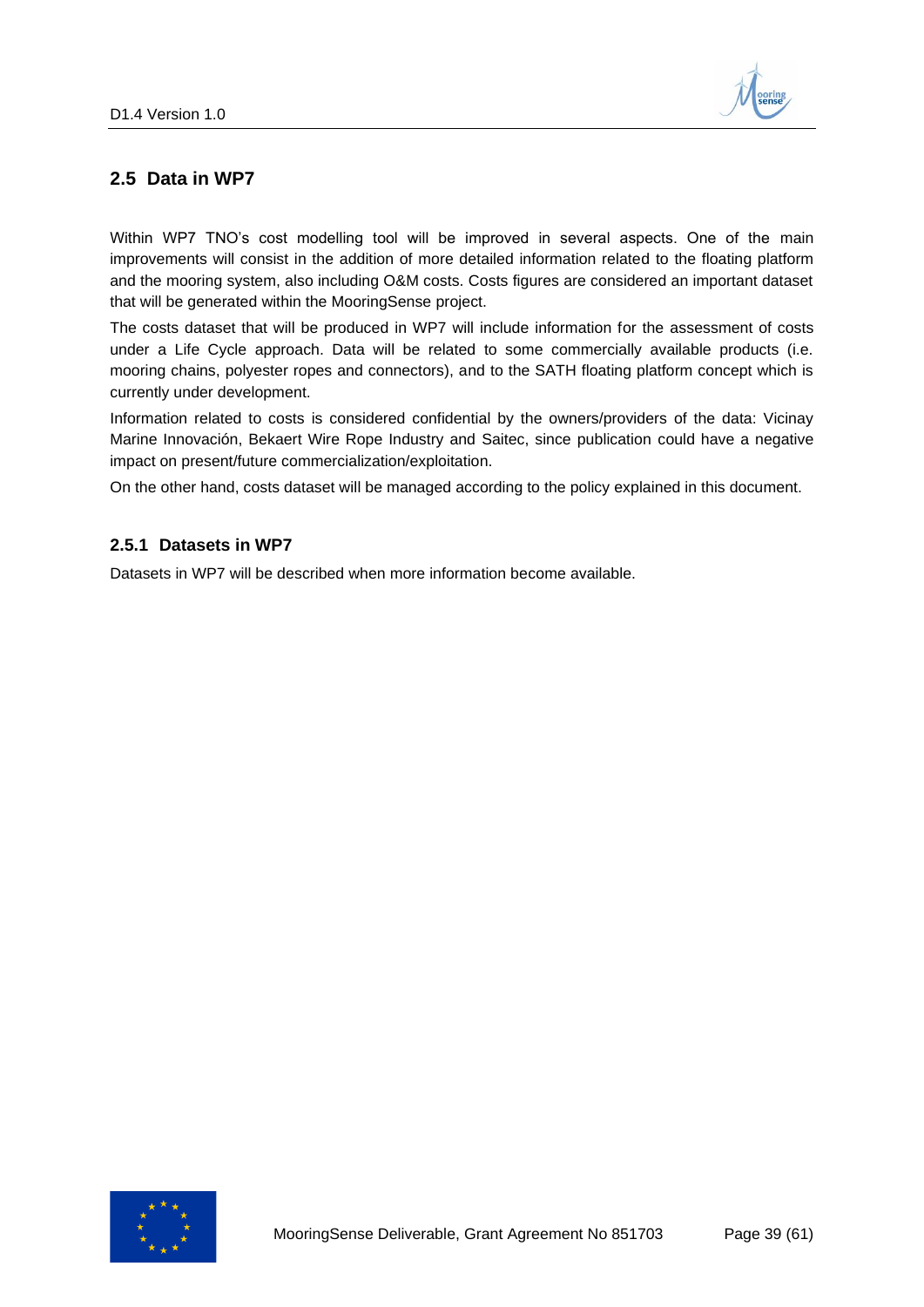

# <span id="page-39-0"></span>**3. FAIR data**

MooringSense's data management policy is based on FAIR data management principles [\[1\],](#page-50-1) and consequently it is aimed at making research data findable, accessible, interoperable and re-usable. Data Management Policy has been developed in accordance to open data requirements [\[2\]](#page-50-2) and following best practices and implementation guidelines provided by the EC [\[3\]](#page-50-3)[\[4\].](#page-50-4)

MooringSense's data management policy apply to new data the project will generate and that are to be shared by the consortium as open data.

# <span id="page-39-1"></span>**3.1 Making data findable, including provisions for metadata**

# <span id="page-39-2"></span>**3.1.1 Are the data produced and/or used in the project discoverable with metadata, identifiable and locatable by means of a standard identification mechanism (e.g. persistent and unique identifiers such as Digital Object Identifiers)?**

All open data produced in MooringSense will be identifiable and locatable by means of an assigned Digital Object Identifier (DOI). DOIs are persistent identifiers that are used to permanently and unambiguously identify digital objects such as journal articles, research reports and data sets to which the identifier is associated. DOIs of MooringSense's open datasets will also associate metadata to provide researchers/users with relevant pieces of information about the objects and their relationships (See section 3.1.5).

Since DOI system is implemented through a federation of registration agencies [\(https://www.doi.org/registration\\_agencies.html\)](https://www.doi.org/registration_agencies.html) coordinated by the International DOI Foundation, and these agencies have associated DOI registrants. MooringSense consortium will get DOIs assigned through Zenodo [\[5\],](#page-50-5) which is the open access repository of the Open Access Infrastructure for Research in Europe, OpenAIRE [\[6\]](#page-50-6) and an authorized DOI registrant.

#### <span id="page-39-3"></span>**3.1.2 What naming conventions do you follow?**

File names will include at least a version number and a time stamp.

#### <span id="page-39-4"></span>**3.1.3 Will search keywords be provided that optimize possibilities for re-use?**

Open MooringSense's datasets will include search keywords together with their metadata (see 3.1.5). Keywords for open data will be selected from controlled vocabularies that are suitable for the specific type of the data (see Appendix B).

#### <span id="page-39-5"></span>**3.1.4 Do you provide clear version numbers?**

Open datasets will be provided with version numbers that will follow the semantic versioning schema [\(http://semver.org](http://semver.org/) ). Besides, all datasets deposited in the Zenodo repository will use DOI versioning. DOI versioning allows for updating a dataset after it has been published and to cite either a specific version of a dataset or all versions of a dataset (see [https://blogs.OpenAIRE.eu/?p=2010](https://blogs.openaire.eu/?p=2010)).

## <span id="page-39-6"></span>**3.1.5 What metadata will be created? In case metadata standards do not exist in your discipline, please outline what type of metadata will be created and how.**

Since metadata significantly improves the data's findability and re-usability, it will be required to define a metadata scheme that fits all the different purposes intended within the MooringSense project. At this regard, the Zenodo metadata model, which is based on the domain-agnostic DataCite metadata scheme [\[7\],](#page-50-7) will be used (see Appendix B for more informatio .

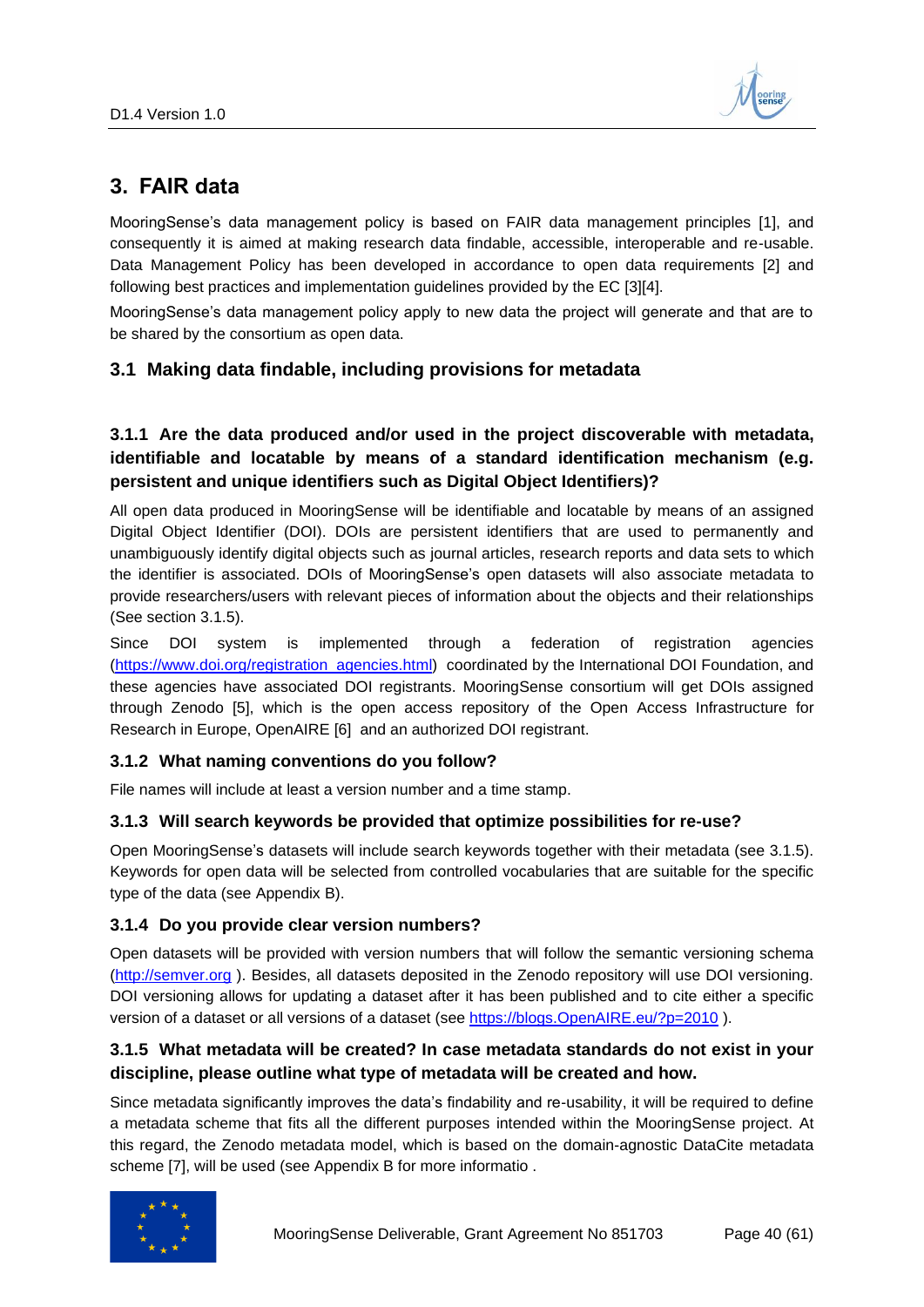

In MooringSense, the following deposition metadata fields are mandatory:

- upload type: Type of the deposition from a controlled vocabulary (publication, dataset, software, ...).
- **publication\_date**: Date of publication in ISO8601 format (YYYY-MM-DD).
- **Title:** Title of the deposition.
- **Creators:** The creators/authors of the deposition.
- **Description:** Abstract or description for deposition.
- **Access right**: Access right from controlled vocabulary (open, embargoed)
- License: Open license from controlled vocabulary "Open Definition Licenses Service"
- **Doi**: Digital Object Identifier assigned by the DOI registrant (e.g. Zenodo), also used for versioning
- **Keywords**: Free form keywords for this deposition.
- related identifiers: Persistent identifiers of related publications, datasets and software.
- **communities**: List of communities the deposition to appears in (https://zenodo.org/communities/clarity/)
- grants: List of European Commission grants which have funded the research for this deposition (851703).

#### <span id="page-40-0"></span>**3.2 Making data openly accessible**

# <span id="page-40-1"></span>**3.2.1 Which data produced and/or used in the project will be made openly available as the default? If certain datasets cannot be shared (or need to be shared under restrictions), explain why, clearly separating legal and contractual reasons from voluntary restrictions.**

In general, **data access/use will be unrestricted** when no confidentiality or IPR issues exist. Open access will be provided to data files and metadata through ZENODO. In addition, use and reuse of data will be permitted, and privacy of its users will be kept. Embargo period will not apply unless datasets are linked to a green open access publication. Foreseen datasets under this category are shown in the following table:

<span id="page-40-2"></span>

| <b>WP</b>       | Types of data without access/use restrictions                                                                |
|-----------------|--------------------------------------------------------------------------------------------------------------|
| WP <sub>3</sub> | FOWT model and performance (tests and simulations):                                                          |
|                 | Videos and images of the model tests                                                                         |
|                 | Calibrated waves, current and wind (for selected conditions)<br>Model test results (for selected conditions) |
| WP4             | <b>Smart Motion Sensor measurements:</b>                                                                     |
|                 | GNSS measurements obtained in a motion simulator<br>GNSS measurements obtained with a GNSS simulator         |
| WP5             | SHM data (inputs and outputs)                                                                                |

#### **Table 3.1: Types of data without access/use restrictions**

When commercial exploitation of project results and or IPR may be jeopardized, as a consequence of data publication, the access to the related datasets will be restricted to MooringSense partners. Nevertheless, a strategy of data aggregation might be followed in order to reduce such restrictions and to allow dissemination of project results through scientific publications. In these specific cases,

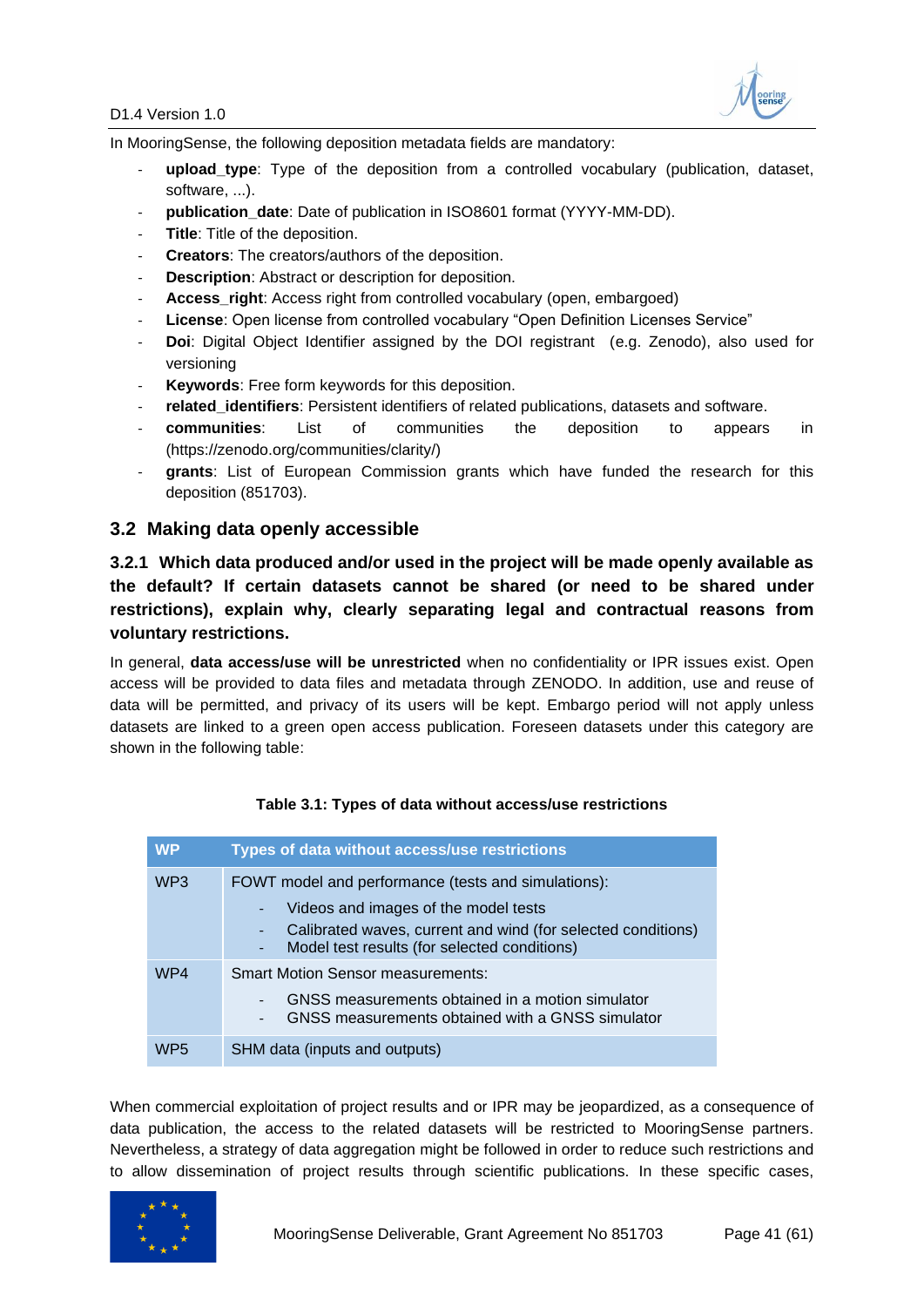aggregated data will be disseminated at the same time as the scientific publication, or after the embargo period, if data were linked to a green open access publication.

Several data types include information that could harm future exploitation of existing IPR, mainly related to the design, performance and associated costs of the SATH Floating Offshore Wind Turbine concept, which is still under development.

<span id="page-41-3"></span>The following table identifies the types of data with restricted access.

| <b>WP</b>       | Types of data with access/use restrictions                                                                                                                                                                 |
|-----------------|------------------------------------------------------------------------------------------------------------------------------------------------------------------------------------------------------------|
| WP <sub>3</sub> | FOWT model and performance (tests and simulations):                                                                                                                                                        |
|                 | All physical properties of the model tested<br>Simulated results for selected conditions                                                                                                                   |
| WP <sub>6</sub> | Control algorithms performance in simulations:                                                                                                                                                             |
|                 | Simulation results for the control development at FOWT level<br>(Task T6.2) for selected conditions<br>Simulation results for the control development at farm level<br>(Task T6.3) for selected conditions |
| WP7             | Costs:                                                                                                                                                                                                     |
|                 | Costs for cost modelling                                                                                                                                                                                   |

#### **Table 3.2: Types of data with access/use restrictions**

# <span id="page-41-0"></span>**3.2.2 Note that in multi-beneficiary projects it is also possible for specific beneficiaries to keep their data closed if relevant provisions are made in the consortium agreement and are in line with the reasons for opting out.**

Currently, no beneficiary has the intention to opt-out from the open data pilot

#### <span id="page-41-1"></span>**3.2.3 How will the data be made accessible (e.g. by deposition in a repository)?**

MooringSense open data will be made accessible according to the Rules on Open Access to Scientific Publications and Open Access to Research Data in Horizon 2020 [\[2\].](#page-50-2) Consequently, open research data generated within MooringSense will be deposited in an appropriate Open Access repository (i.e. OpenAIRE compliant) to make dataset openly accessible.

When open research data are linked to scientific publications (e.g. data needed for the validation of the presented results), data will be deposited in an Open Access Repository at the same time as the linked publication. In the specific case of Green Open Access publications, the underlying data will be open after the period of embargo (i.e. 6 months after publications).

Non-public research data will be archived at the MooringSense's repository and access will be restricted to MooringSense partners.

#### <span id="page-41-2"></span>**3.2.4 What methods or software tools are needed to access the data?**

There are no special methods or software tools needed to access the data. The files can be downloaded from the data repository via HTTP protocol using a standard web browser.

Specific software and tools will be required for viewing, interpreting, processing and editing the open data files shared through the repository. Depending on the dataset any of the following software tools would be needed:

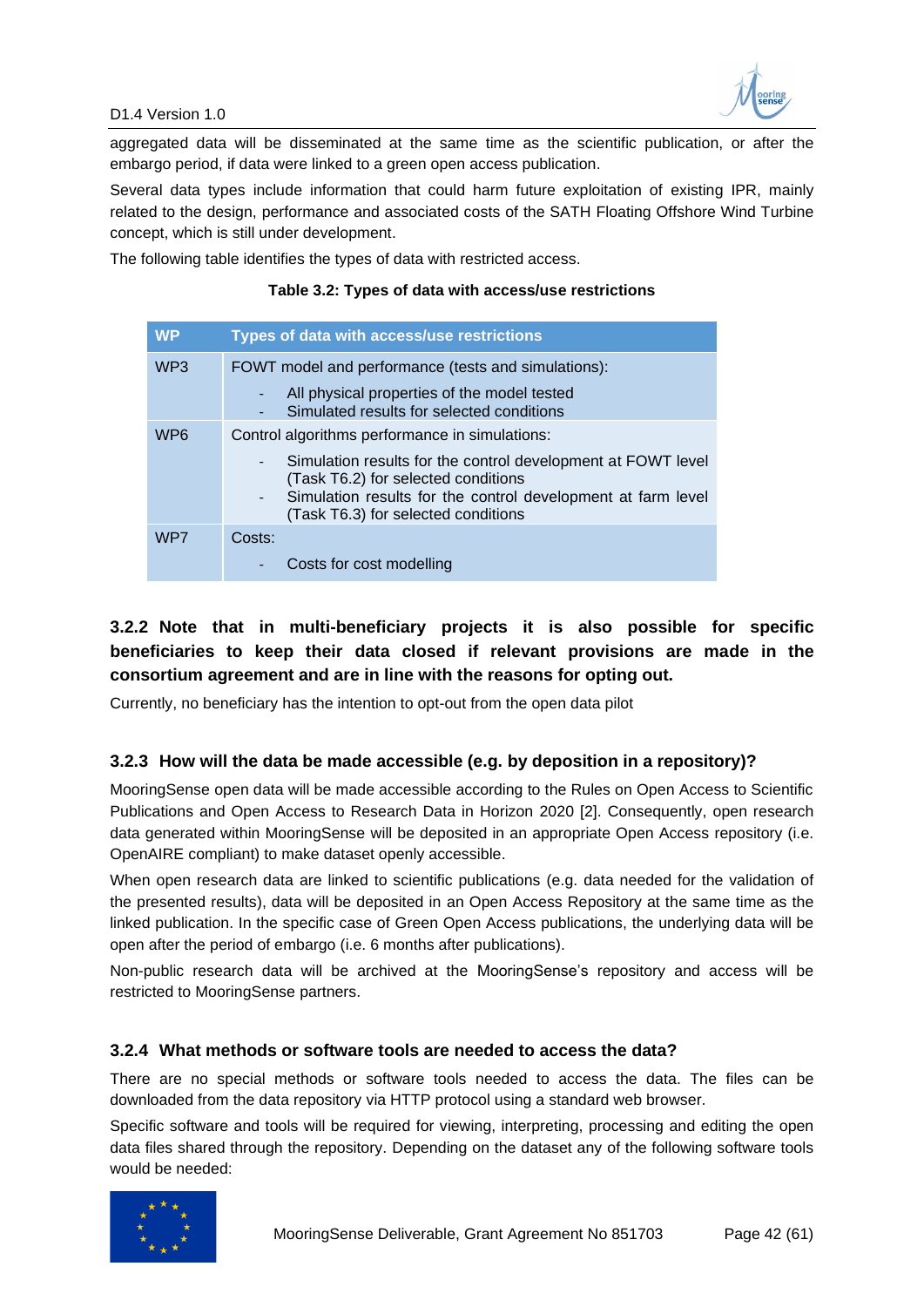

- MS Excel
- **Matlab**
- OpenDiscon
- **OpenFAST**
- Mp4 video player
- Jpg image viewer
- …

## <span id="page-42-0"></span>**3.2.5 Is documentation about the software needed to access the data included?**

Documentation of the required software tools needed to access the data is available.

## <span id="page-42-1"></span>**3.2.6 Is it possible to include the relevant software (e.g. in open source code)?**

In general, all the pieces of software developed within the MooringSense project are considered key components of the exploitable results. For instance, models of the FOWT for different purposes (virtual model of the moorings, closed-loop control, etc.) are classified as confidential information. Consequently, related source code will not be openly accessible.

On the other hand, a new and improved version of OpenDiscon will be made available for open access by IKERLAN.

# <span id="page-42-2"></span>**3.2.7 Where will the data and associated metadata, documentation and code be deposited? Preference should be given to certified repositories which support open access where possible.**

The default repository of the MooringSense project for depositing publications, open data and open source software is Zenodo [\[5\].](#page-50-5) Zenodo was created in 2013 by the OpenAIRE project and is a generalpurpose Open Access repository which is co-founded by the EC. It is compliant with the open data requirements of Horizon 2020, the EU Research and Innovation funding programme and OpenAIRE. Zenodo allows researchers to deposit research data sets, software, reports, and any other research related digital object. Besides, a DOI is automatically assigned to all Zenodo files, which can be uploaded in any file format. Zenodo not only allows depositing publications and data, it also provides means to link them. As per data storage, data is kept in the CERN cloud infrastructure.

Finally, a MooringSense project page (community) will be set up for easy upload of project datasets.

#### <span id="page-42-3"></span>**3.2.8 Have you explored appropriate arrangements with the identified repository?**

Currently, there is no need for arrangement.

#### <span id="page-42-4"></span>**3.2.9 If there are restrictions on use, how will access be provided?**

Research data linked to exploitable results will not be made public, if its publication might jeopardize the future commercialization of project results. However, some parts could be made available in an aggregated way to allow the dissemination of project results. This might be the case of some scientific publications and their underlying data.

When an embargo period applies (i.e. "Green" open access publication), a restriction on open access to research data is necessary. Since data is stored in the Zenodo repository, information about the

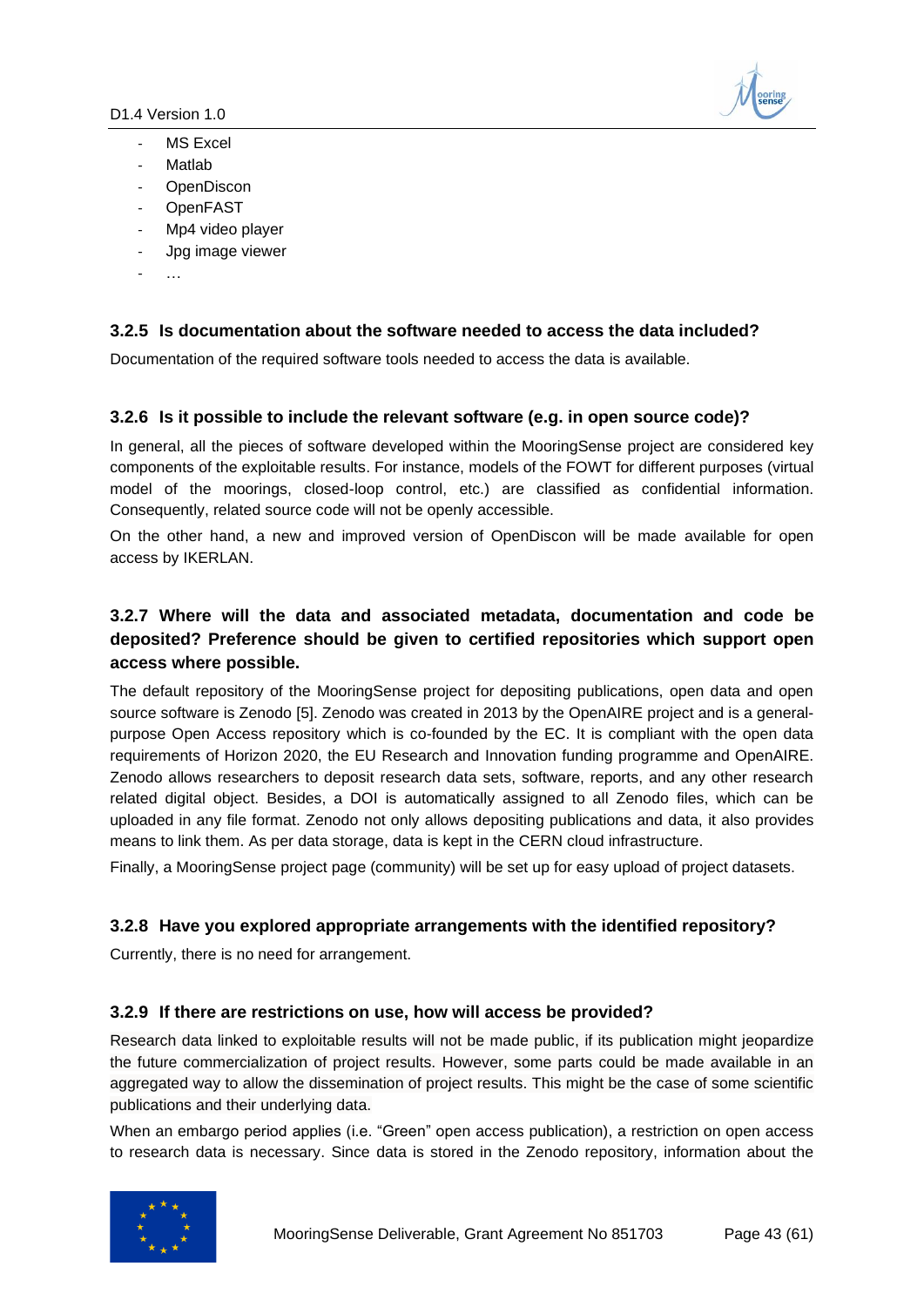

restricted data will be published in the repository, and details of when the data will become available will be included in the metadata.

Metadata are always publicly available in Zenodo. Data files and data sets for restricted access records are only visible to their owners and to those the owner grants access. Restricted access allows a researcher to upload a dataset and provide the conditions under which he/she grants access to the data.

#### <span id="page-43-0"></span>**3.2.10 Is there a need for a data access committee?**

So far, the need for a data access committee has not been identified.

## <span id="page-43-1"></span>**3.2.11 Are there well described conditions for access (i.e. a machine readable license)?**

Yes, Zenodo provides well described conditions for access. The license for open data as well as the conditions for access and possible embargo periods are distributed in machine-readable format as part of the metadata in Zenodo.

#### <span id="page-43-2"></span>**3.2.12 How will the identity of the person accessing the data be ascertained?**

Firstly, users in Zenodo are requested to register in order to access open datasets.

On the other hand, restricted access allows a researcher to upload a dataset and provide the conditions under which he/she grants access to the data. In such cases, the identity/person that intends to gain access to restricted data stored in Zenodo will be requested to provide a justification of the fulfilment of these conditions. The owner of the dataset gets notified for each new request and can decide to either accept or reject the request. If the request is accepted, the requester receives a secret link, which usually expires within 1-12 months.

#### <span id="page-43-3"></span>**3.3 Making data interoperable**

<span id="page-43-4"></span>**3.3.1 Are the data produced in the project interoperable, that is allowing data exchange and re-use between researchers, institutions, organisations, countries, etc. (i.e. adhering to standards for formats, as much as possible compliant with available (open) software applications, and in particular facilitating re-combinations with different datasets from different origins)?**

The data produced in the project will be interoperable since most the datasets will adhere to standardised formats such as: txt, csv, xml, tiff, etc. If tools such as Microsoft Office, Acrobat pdf viewer or image viewer could not be used, a plain text file will be provided together with the dataset to indicate where an alternative open tool can be found.

On the other hand, datasets related to GNSS measurements will follow RINEX v3.00 [\[8\]](#page-50-8) to allow and facilitate .data exchange and re-use between researchers and institutions.

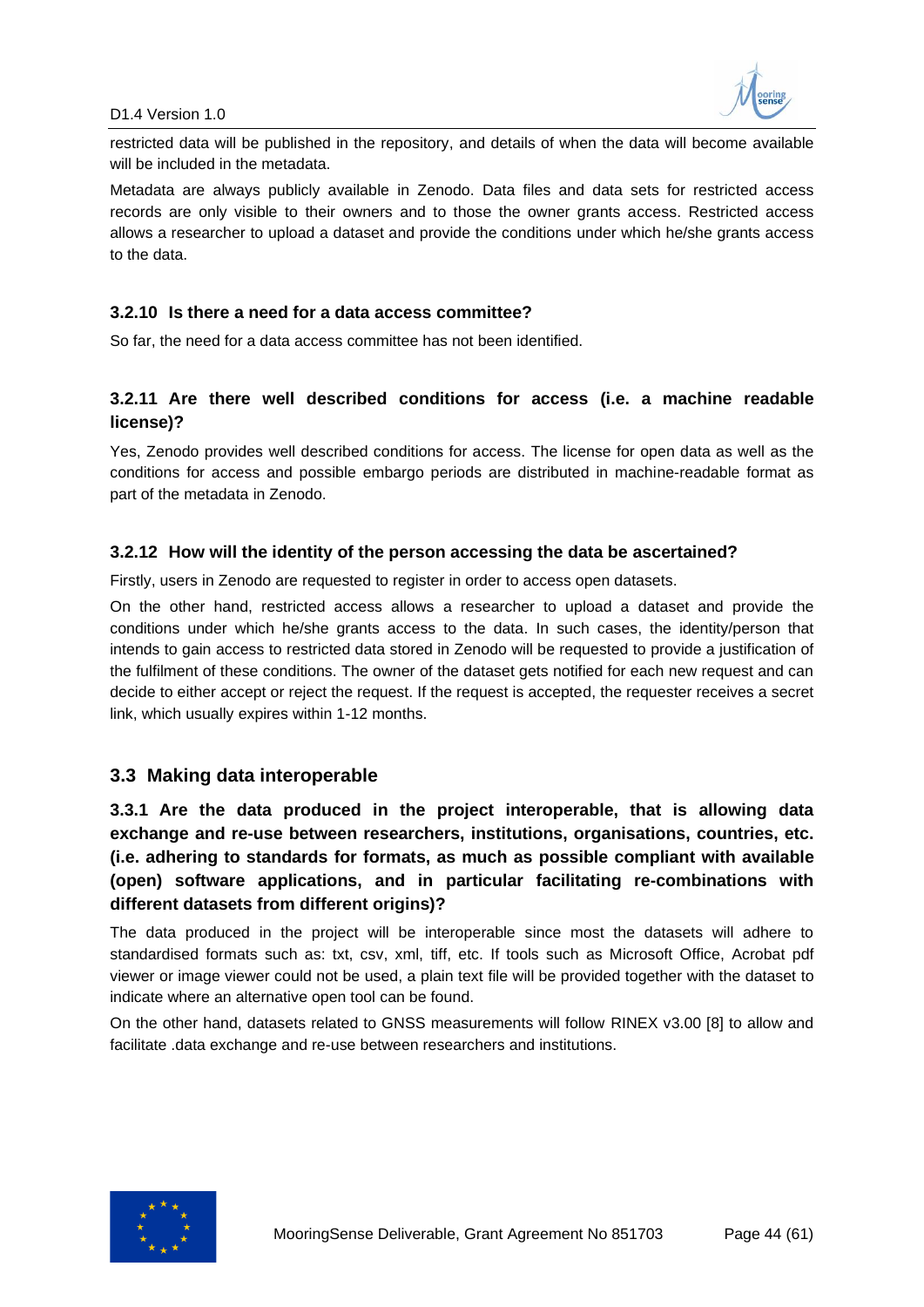

## <span id="page-44-0"></span>**3.3.2 What data and metadata vocabularies, standards or methodologies will you follow to make your data interoperable?**

Open datasets in MooringSense will include metadata, according to Zenodo's model. Consequently, MooringSense's datasets will be interoperable as Zenodo's basic metadata requirement (i.e. 1) description, 2) creator / ownership, 3) access, 4) lifecycle, 5) persistent identifiers) is compliant with the recommended standards used by DataCite (https://search.datacite.org/) and OpenAIRE [\(https://www.base-search.net/\)](https://www.base-search.net/).

# <span id="page-44-1"></span>**3.3.3 Will you be using standard vocabularies for all data types present in your data set, to allow inter-disciplinary interoperability?**

Standard vocabularies will be used for all datasets: to ensure inter-disciplinary interoperability and reuse. Some standards to be considered:

- IEEE thesaurus [\(https://www.ieee.org/content/dam/ieee-org/ieee/web/org/pubs/ieee](https://www.ieee.org/content/dam/ieee-org/ieee/web/org/pubs/ieee-thesaurus.pdf)[thesaurus.pdf\)](https://www.ieee.org/content/dam/ieee-org/ieee/web/org/pubs/ieee-thesaurus.pdf)
- IEEE taxonomy [https://www.ieee.org/content/dam/ieee-org/ieee/web/org/pubs/ieee](https://www.ieee.org/content/dam/ieee-org/ieee/web/org/pubs/ieee-taxonomy.pdf)[taxonomy.pdf\)](https://www.ieee.org/content/dam/ieee-org/ieee/web/org/pubs/ieee-taxonomy.pdf)

# <span id="page-44-2"></span>**3.3.4 In case it is unavoidable that you use uncommon or generate project specific ontologies or vocabularies, will you provide mappings to more commonly used ontologies?**

MooringSense does not intend to introduce new project specific ontologies or vocabularies.

## <span id="page-44-3"></span>**3.4 Increase data re-use (through clarifying licences)**

#### <span id="page-44-4"></span>**3.4.1 How will the data be licensed to permit the widest re-use possible?**

The data will either be licensed under a Creative Commons Attribution 4.0 (CC BY 4.0 [https://creativecommons.org/licenses/by/4.0/legalcode\)](https://creativecommons.org/licenses/by/4.0/legalcode). Consequently, users will be required to acknowledge the consortium and the source of the data in any resulting publications.

# <span id="page-44-5"></span>**3.4.2 When will the data be made available for re-use? If an embargo is sought to give time to publish or seek patents, specify why and how long this will apply, bearing in mind that research data should be made available as soon as possible.**

The data used in scientific publications, posters and oral communications will be made available for reuse as soon as is reasonably possible. For instance, for "Gold" Open Access publications, the underlying data will be openly accessible at the publication date, while for "Green" Open Access it will be after the period of embargo (i.e. 6 months after publication.

On the other hand, if the data were linked to a pending patent application a 18 months embargo period could be defined set.

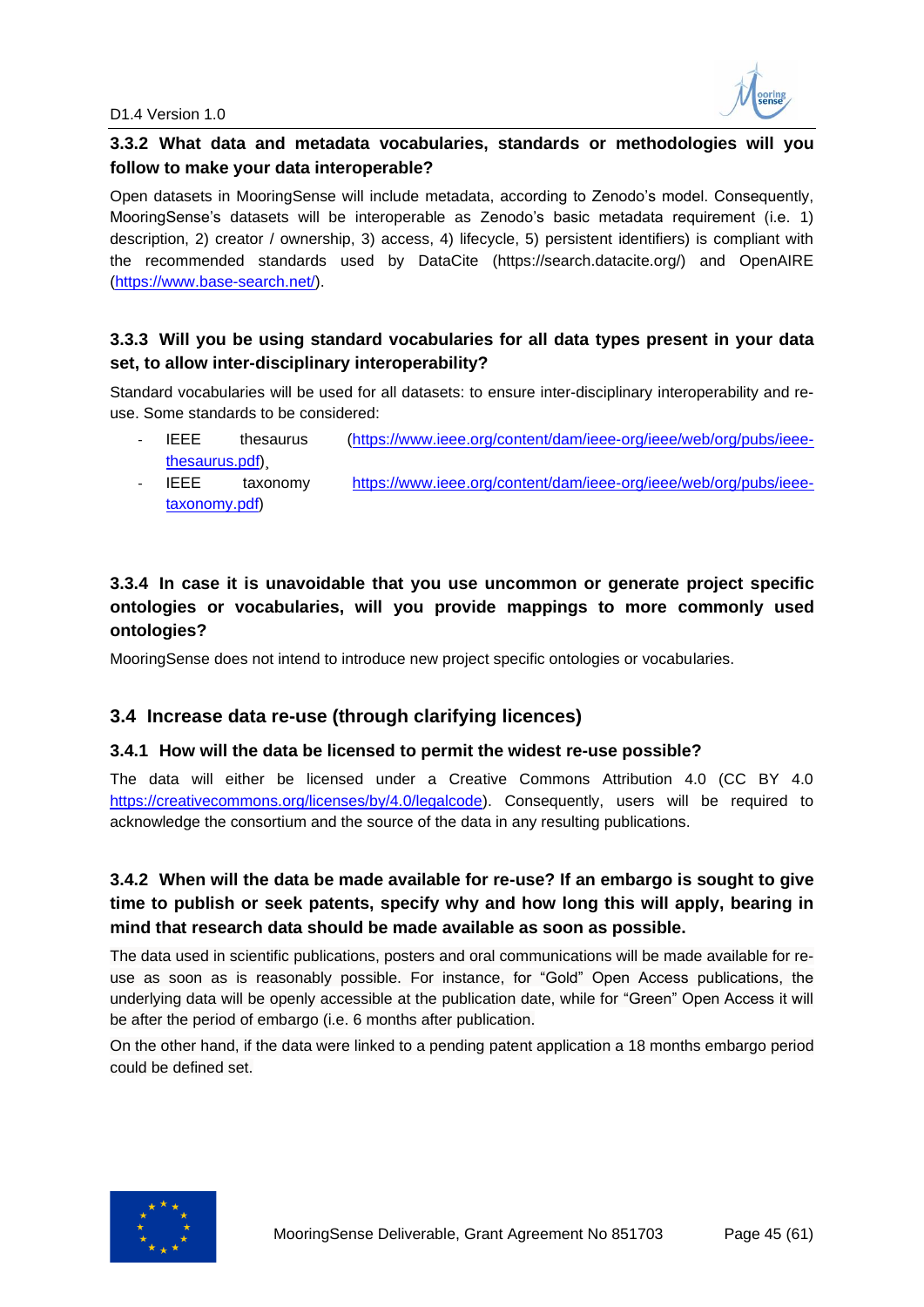

# <span id="page-45-0"></span>**3.4.3 Are the data produced and/or used in the project useable by third parties, in particular after the end of the project? If the re-use of some data is restricted, explain why.**

All the open datasets will be useable by third parties. This measure applies not only to data published in open-access journals, but also to other open data produced within the project.

On the other hand, the re-use of restricted data will be limited on a case-by-case basis, since restricted data are supposed to be linked to exploitable results and their disclosure might harm future exploitation.

#### <span id="page-45-1"></span>**3.4.4 How long is it intended that the data remains re-usable?**

According to Zenodo's Generl Policy, data "will be retained for the lifetime of the repository. This is currently the lifetime of the host laboratory CERN, which currently has an experimental programme defined for the next 20 years at least.The data will remain reusable for the lifetime of the repository, which is expected to be a minimum of 20 years".

#### <span id="page-45-2"></span>**3.4.5 Are data quality assurance processes described?**

Data quality will be assured through:

- Redundant measurements (e.g. obtained with the same instrument and/or with additional sensors and alternative sources of information) and comparison (e.g. processed data obtained through different techniques, algorithms, etc.)
- Adherence to standards for data processing, recording,
- Use of controlled vocabularies and standard terminology, M
- Metrological characterisation of the sensors/instruments, as well as, the measurement set-ups
- Validation of the data collected.
- Provision of test results along with the data and the peer-review of publications based on the data.

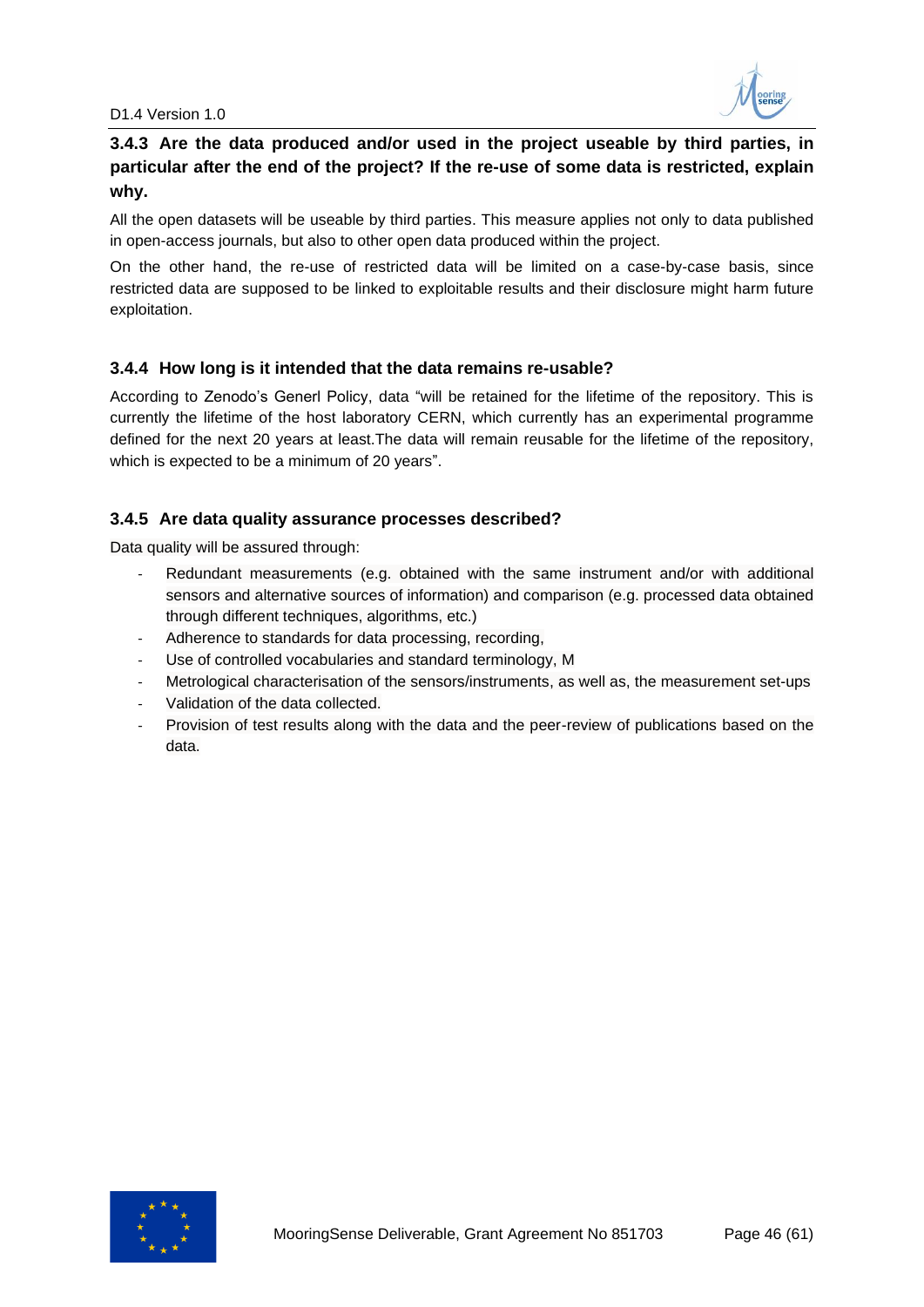

# <span id="page-46-0"></span>**4. Allocation of resources**

## <span id="page-46-1"></span>**4.1.1 What are the costs for making data FAIR in your project?**

Since the selected open repository is Zenodo, which is a free repository, the expected costs are mainly related to personnel costs. The estimated costs for making the data Findable, Accessible, Interoperable and Reusable (FAIR) are 2,000 €.

# <span id="page-46-2"></span>**4.1.2 How will these be covered? Note that costs related to open access to research data are eligible as part of the Horizon 2020 grant (if compliant with the Grant Agreement conditions).**

The costs for making the data FAIR are included in the project's budget and are compliant with the Grant Agreement's conditions. Consequently, costs for making the data FAIR will be claimed accordingly.

#### <span id="page-46-3"></span>**4.1.3 Who will be responsible for data management in your project?**

Each MooringSense partner must comply with the general policy and procedures described in this DMP, with the Grant Agreement and the Consortium Agreement, as well as, with the applicable legislation. Consequently, datasets must be created, managed and stored appropriately. CTC, as Project Coordinator and responsible for MooringSense website development and maintenance, has a particular responsibility to ensure that data shared through this site is easily available, but also that backups are performed and that proprietary data are secured.

On the other hand, validation and registration of datasets and metadata is the responsibility of the partner that generates the data in the WP. Backing up data for sharing through open access repositories is the responsibility of the partner owning the data. Quality control of these data is the responsibility of the relevant WP leader, supported by the Project Coordinator. If datasets are updated, the partner that owns the data has the responsibility to manage the different versions and to make sure that the latest version is available in the case of publicly available data.

Finally, all partners must consult the concerned partner(s) before publishing data in the open domain that can be associated to an exploitable result.

# <span id="page-46-4"></span>**4.1.4 Are the resources for long term preservation discussed (costs and potential value, who decides and how what data will be kept and for how long)?**

Firstly, there are no costs associated with the preservation of the data for the partners.

In addition, it is expected that value of data will increase over time since project results are focused on an emerging and growing sector such as the Floating Offshore Wind. More co

It will enable the technologies developed in the project to be taken up by the measurement supply chain and by standards bodies including ISO/TC193/SC1/WG25 Biomethane Working Group, ISO/TC 158 Analysis of Gases and regulators. These standards bodies will need access to the data to justify the robustness of future standards. The data will also be of value as it underpins the results of published datasets. The Data Management Committee will decide on what data will be kept and for how long.

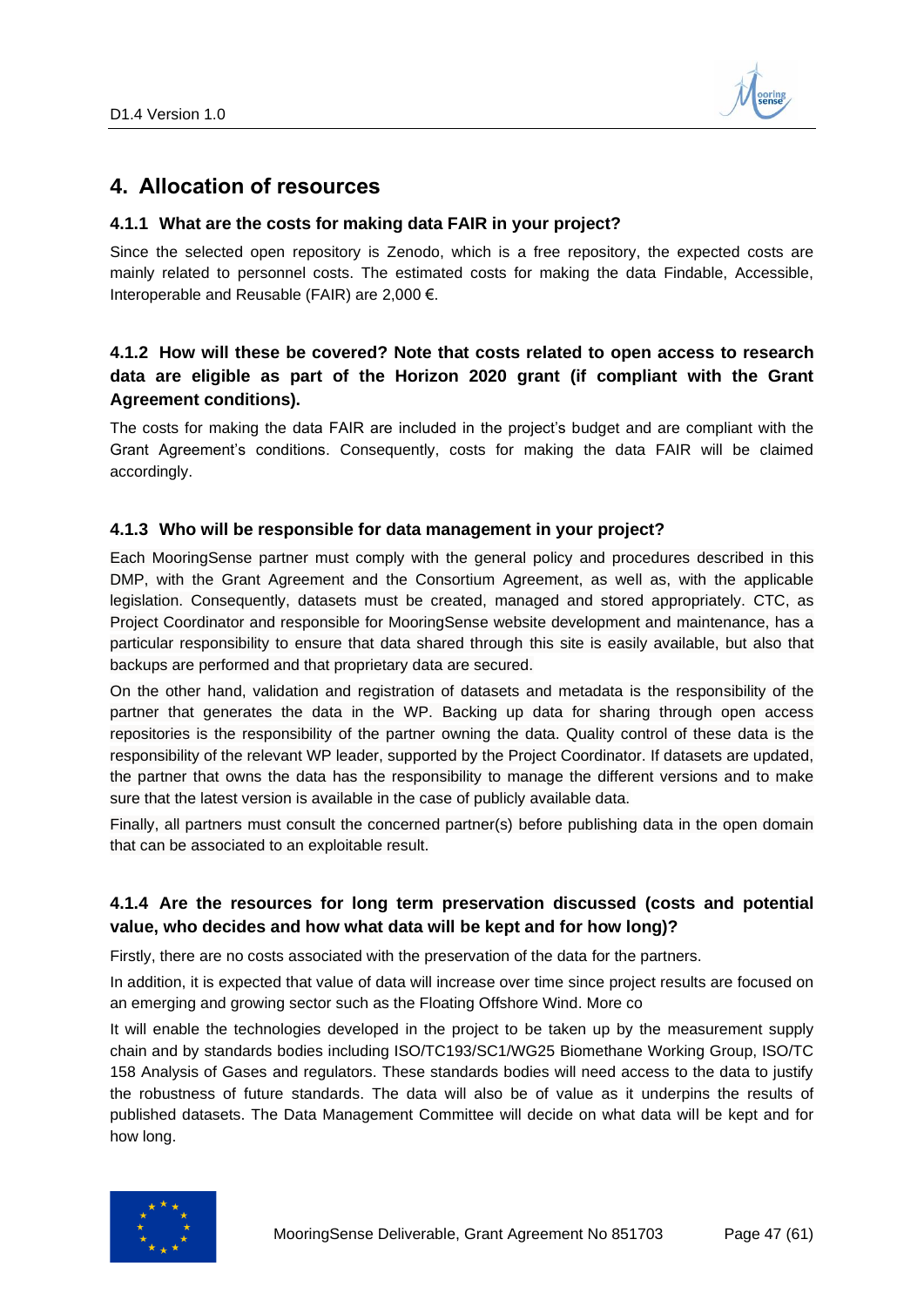

# <span id="page-47-0"></span>**5. Data security**

## <span id="page-47-1"></span>**5.1.1 What provisions are in place for data security (including data recovery as well as secure storage and transfer of sensitive data)?**

Open results deposited in the Zenodo repository are stored in CERN's EOS service in an 18 petabytes disk cluster. EOS is the primary low latency storage infrastructure for physics data from the Large Hadron Collider (LHC) and CERN currently operates multiple instances totalling 150+ petabytes of data with expected growth rates of 30-50 petabytes per year.

In Zenodo, each file copy has two replicas located on different disk servers. For each file Zenodo stores two independent MD5 checksums. One checksum is stored by Invenio, and used to detect changes to files made from outside of Invenio. The other checksum is stored by EOS, and used for automatic detection and recovery of file corruption on disks

Finally, MooringSense partners will store data in the project shared repository and within their organisations' networks, which are protected by password-protected access, firewall, backups, etc.

## <span id="page-47-2"></span>**5.1.2 Is the data safely stored in certified repositories for long-term preservation and curation?**

Despite not being a certified open repository, Zenodo has a long standing and solid user base and consequently it is considered a safe repository. Besides, Zenodo is working towards ISO certification of its organisational and technical infrastructure which relies on for long-term preservation (https://blogs.openaire.eu/?p=1485).

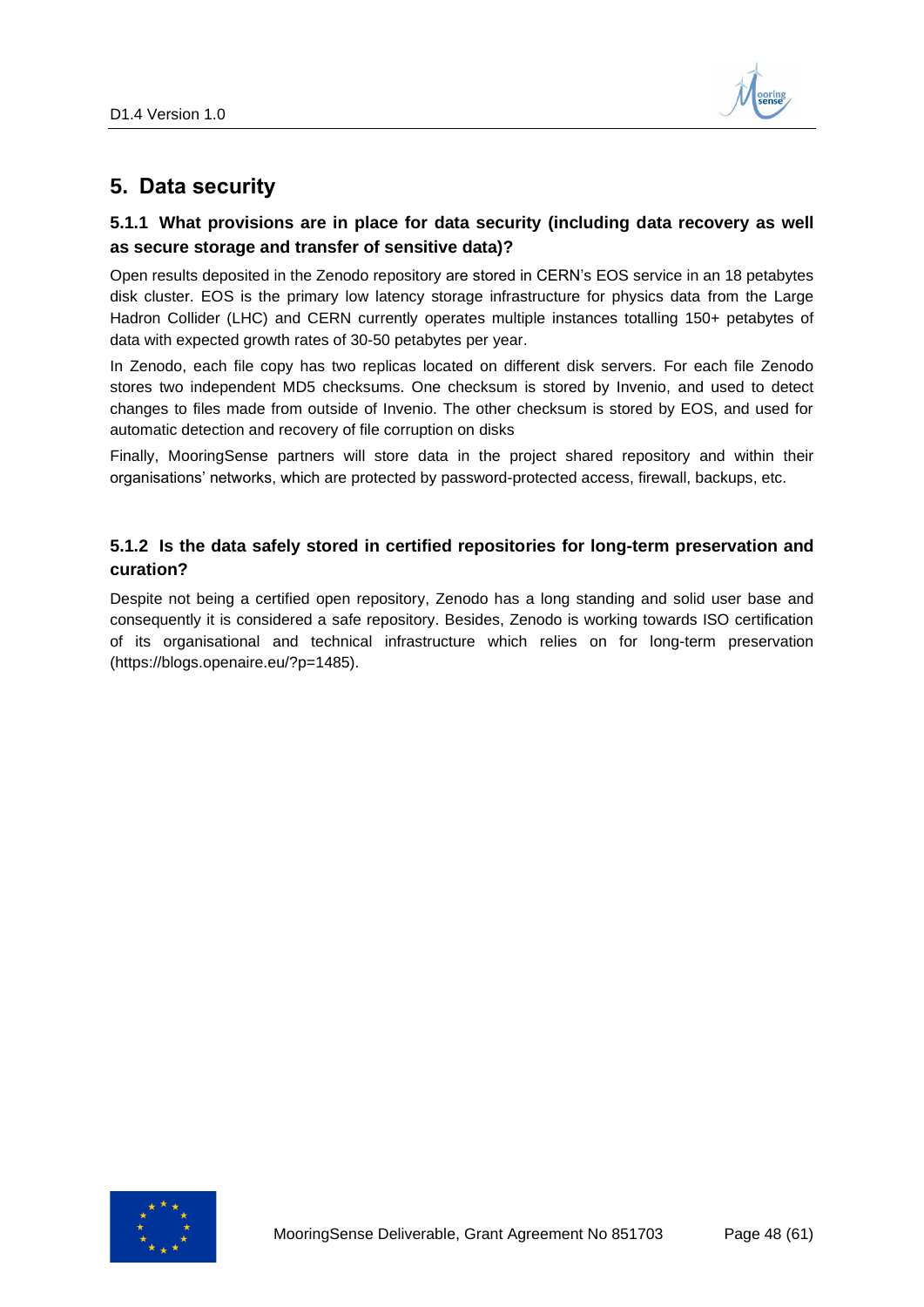

# <span id="page-48-0"></span>**6. Ethical aspects**

<span id="page-48-1"></span>**6.1.1 Are there any ethical or legal issues that can have an impact on data sharing? These can also be discussed in the context of the ethics review. If relevant, include references to ethics deliverables and ethics chapter in the Description of the Action (DoA).** 

The issues related to ethical or legal aspect that might have an impact on data sharing are the following ones:

- Ethical issues related to potential harm to the environment caused by the research and innovation action.
- Ethical issues related to health and safety measures during water tank testing campaign

The two potential issues identified above are considered not very relevant for the MooringSense project. In the case of potential harm to the environment derived from the execution of the action, a deliverable was already submitted (D9.1 EPQ – Requirement No. 1) to explain the expected impacts and the measures taken to mitigate them and to reduce risks.

As per the health and safety, the MooringSense consortium will provide a report (D9.2 EPQ – Requirement No.2) to demonstrate that appropriate procedures will be followed by the staff involved in water tank testing. Procedures to follow will comply with relevant local/national legislation and guidelines.

## <span id="page-48-2"></span>**6.1.2 Is informed consent for data sharing and long-term preservation included in questionnaires dealing with personal data?**

The MooringSense project has no plans to gather or share data with identifiable personal information.

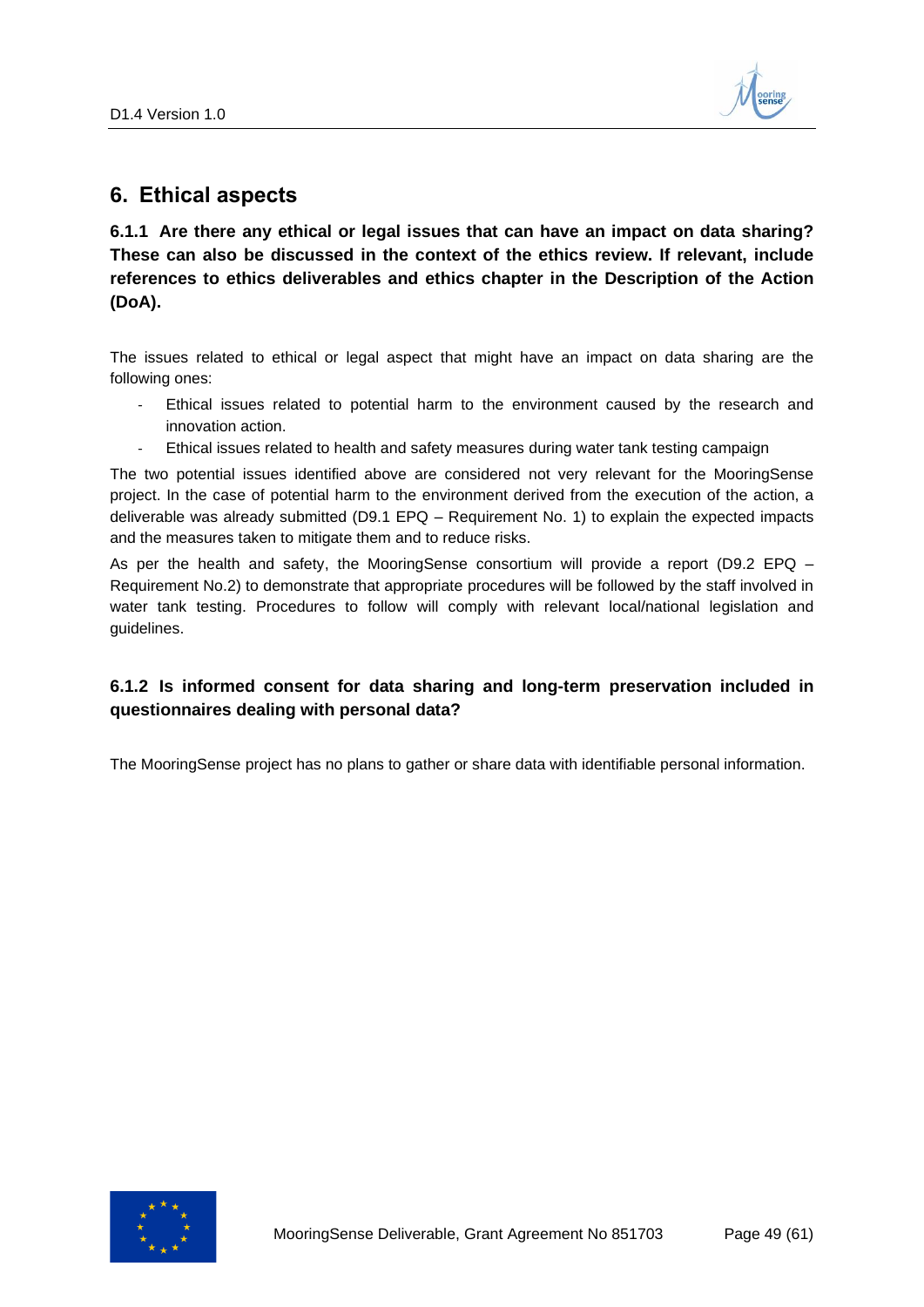

# <span id="page-49-0"></span>**7. Other issues**

# <span id="page-49-1"></span>**7.1.1 Do you make use of other national/funder/sectorial/departmental procedures for data management? If yes, which ones?**

The project does not make use of procedures for data management other than those described in this data management policy. Nevertheless, data management within MooringSense will be compliant with the European laws about data security and the protection of privacy (e.g. GDPR).

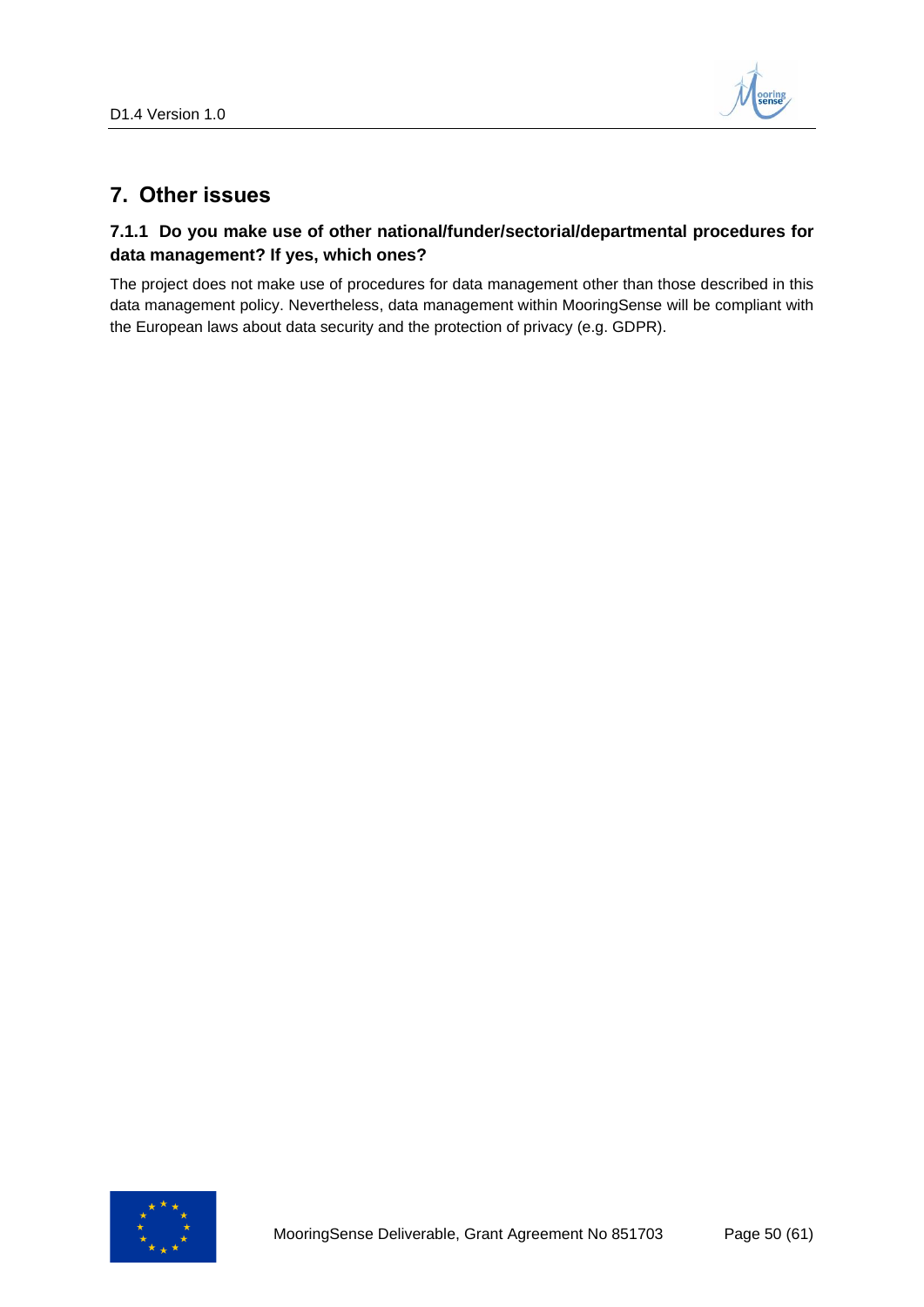

# <span id="page-50-0"></span>**8. References**

- <span id="page-50-1"></span>[1] Directorate-General for Research & Innovation, "Guidelines on FAIR Data Management in Horizon 2020, Version 3.0," EUROPEAN COMMISSION, 26 July 2016: [https://ec.europa.eu/research/participants/data/ref/h2020/grants\\_manual/hi/oa\\_pilot/h2020-hi](https://ec.europa.eu/research/participants/data/ref/h2020/grants_manual/hi/oa_pilot/h2020-hi-oa-data-mgt_en.pdf)[oa-data-mgt\\_en.pdf](https://ec.europa.eu/research/participants/data/ref/h2020/grants_manual/hi/oa_pilot/h2020-hi-oa-data-mgt_en.pdf)
- <span id="page-50-2"></span>[2] Directorate-General for Research & Innovation, "Guidelines to the Rules on Open Access to Scientific Publications and Open Access to Research Data in Horizon 2020, Version 3.2," European Commission, 2017 March 21: [https://ec.europa.eu/research/participants/data/ref/h2020/grants\\_manual/hi/oa\\_pilot/h2020-hi](https://ec.europa.eu/research/participants/data/ref/h2020/grants_manual/hi/oa_pilot/h2020-hi-oa-pilot-guide_en.pdf)[oa-pilot-guide\\_en.pdf](https://ec.europa.eu/research/participants/data/ref/h2020/grants_manual/hi/oa_pilot/h2020-hi-oa-pilot-guide_en.pdf)
- <span id="page-50-3"></span>[3] European Research Council, "Guidelines on the Implementation of Open Access to Scientific Publications and Research Data in projects supported by the European Research Council under Horizon 2020, Version 1.1," 7 April 2017: [https://ec.europa.eu/research/participants/data/ref/h2020/other/hi/oa-pilot/h2020-hi-erc-oa](https://ec.europa.eu/research/participants/data/ref/h2020/other/hi/oa-pilot/h2020-hi-erc-oa-guide_en.pdf)[guide\\_en.pdf](https://ec.europa.eu/research/participants/data/ref/h2020/other/hi/oa-pilot/h2020-hi-erc-oa-guide_en.pdf)
- <span id="page-50-4"></span>[4] Clarity Project, "D7.8 Data Management Plan v1", 30 November 2017: [https://clarity-h2020.eu/sites/default/files/clarity/public/content](https://clarity-h2020.eu/sites/default/files/clarity/public/content-files/deliverables/CLARITY%20D7.8%20Data%20Management%20Plan%20v1.0-final2.pdf)[files/deliverables/CLARITY%20D7.8%20Data%20Management%20Plan%20v1.0-final2.pdf](https://clarity-h2020.eu/sites/default/files/clarity/public/content-files/deliverables/CLARITY%20D7.8%20Data%20Management%20Plan%20v1.0-final2.pdf)
- <span id="page-50-5"></span>[5] ZENODO repository. <http://www.zenodo.org/>
- <span id="page-50-6"></span>[6] OpenAIRE H2020 Project. <https://www.openaire.eu/>
- <span id="page-50-7"></span>[7] DataCite. <https://www.datacite.org/>
- <span id="page-50-8"></span>[8] RINEX. The Receiver Independent Exchange Format. Werner Gurtner. Astronomical Institute. University of Bern. November 2007. [https://web.archive.org/web/20170713065129/http://ftp.unibe.ch/aiub/rinex/rinex300.pdf](https://web.archive.org/web/20170713065129/http:/ftp.unibe.ch/aiub/rinex/rinex300.pdf)

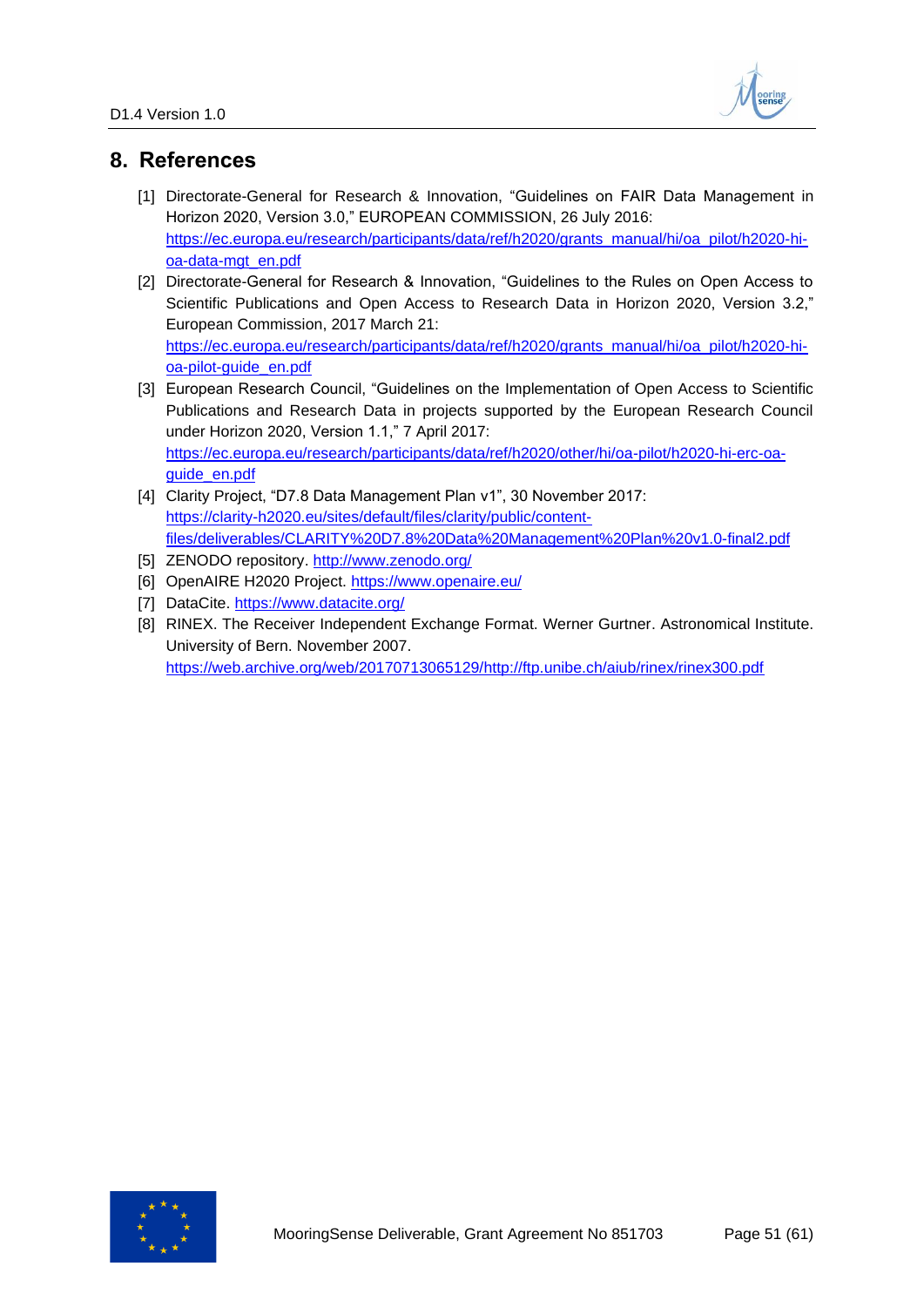

# <span id="page-51-0"></span>**Appendix A – Dataset Information Template**

| <b>Title</b>                                                                                                                                              |                                                                                                                                                                                                                                                                                                                                                                                                                                                                                                                                                                                                                                                                                                                                                                                                                                                                                                                                                                                                                                             |  |  |  |
|-----------------------------------------------------------------------------------------------------------------------------------------------------------|---------------------------------------------------------------------------------------------------------------------------------------------------------------------------------------------------------------------------------------------------------------------------------------------------------------------------------------------------------------------------------------------------------------------------------------------------------------------------------------------------------------------------------------------------------------------------------------------------------------------------------------------------------------------------------------------------------------------------------------------------------------------------------------------------------------------------------------------------------------------------------------------------------------------------------------------------------------------------------------------------------------------------------------------|--|--|--|
| <b>Responsible party</b><br>1.<br>Role of partners<br>1.1.<br>Responsible party<br>1.2.<br>Responsible person<br>1.3.                                     | $\circ$ Responsible party role<br>Description of the roles related to the dataset (e.g. Sintef ocean<br>is responsible for collecting data. CTC is responsible for<br>processing and storing the data)<br>$\circ$ Responsible party<br>Identify the responsible partner within the consortium<br>o Responsible person<br>Identify the responsible person within the consortium                                                                                                                                                                                                                                                                                                                                                                                                                                                                                                                                                                                                                                                              |  |  |  |
| 2.<br><b>Data Provenance</b><br>2.1.<br><b>Description</b><br><b>External datasets</b><br>2.2.<br>Internal datasets<br>2.3.<br><b>Tools</b><br>2.4.       | Description<br>$\circ$<br>Description of the process that led to the production of the<br>current dataset. This includes: input data (which input or other<br>data are needed to produce this dataset) Links to Datasets (if<br>possible) or external links to / description of external data<br>Process or model (which process or model was / is used to<br>process the input data and produce this data) Link to Model (if<br>possible) or external link to / description of external model<br><b>External datasets</b><br>$\circ$<br>Reference/Link to the external data that have been used for the<br>creation of the current dataset<br>Internal datasets<br>$\circ$<br>Reference/Link to the internal data that have been used for the<br>creation of the current dataset. If the current dataset is produced<br>by a model ("model output"), the links would point to the "model<br>input" datasets.<br>Model/Tool<br>$\circ$<br>Reference/Link to the model if an external model has been used<br>to produce the current dataset. |  |  |  |
| 3.<br><b>Intended use</b><br>3.1.<br><b>Description</b><br>3.2.<br><b>Related</b><br>enablers/components<br>3.3.<br><b>Interrelations</b>                 | <b>Description</b><br>$\circ$<br>How and for which purpose is the data used/produced in<br>MooringSense? (E.g. Motion measurements obtained in the<br>Ocean Basin Laboratory will be used for the development and<br>validation of the SHM system in WP5)<br>Related enablers/components<br>$\circ$<br>Identification of the enablers associated to the dataset. (E.g.<br>Motion measurements obtained in the Ocean Basin Laboratory<br>will be used for the development of the following enablers:<br>1)Smart Motion Sensor, 2) SHM system, 3) Closed Loop<br>Controller)<br>Interrelations<br>$\circ$<br>Description of the dataset relation to the identified enablers (e.g.<br>the dataset might be input or output)                                                                                                                                                                                                                                                                                                                    |  |  |  |
| <b>Data description</b><br>4.<br><b>Dataset information</b><br>4.1.<br>4.2.<br><b>Parameter information</b><br>4.3.<br><b>Storage</b><br>Metadata<br>4.4. | <b>Dataset information</b><br>$\circ$<br>title<br>a)<br>\$Source \$params YYYY-<br>naming<br>conventions<br>(e.g.<br>b)<br>MM.DD.csv),<br>short description<br>C)<br>persistent and unique identifier such as Digital Object<br>$\mathsf{d}$<br>Identifiers (if available)                                                                                                                                                                                                                                                                                                                                                                                                                                                                                                                                                                                                                                                                                                                                                                  |  |  |  |

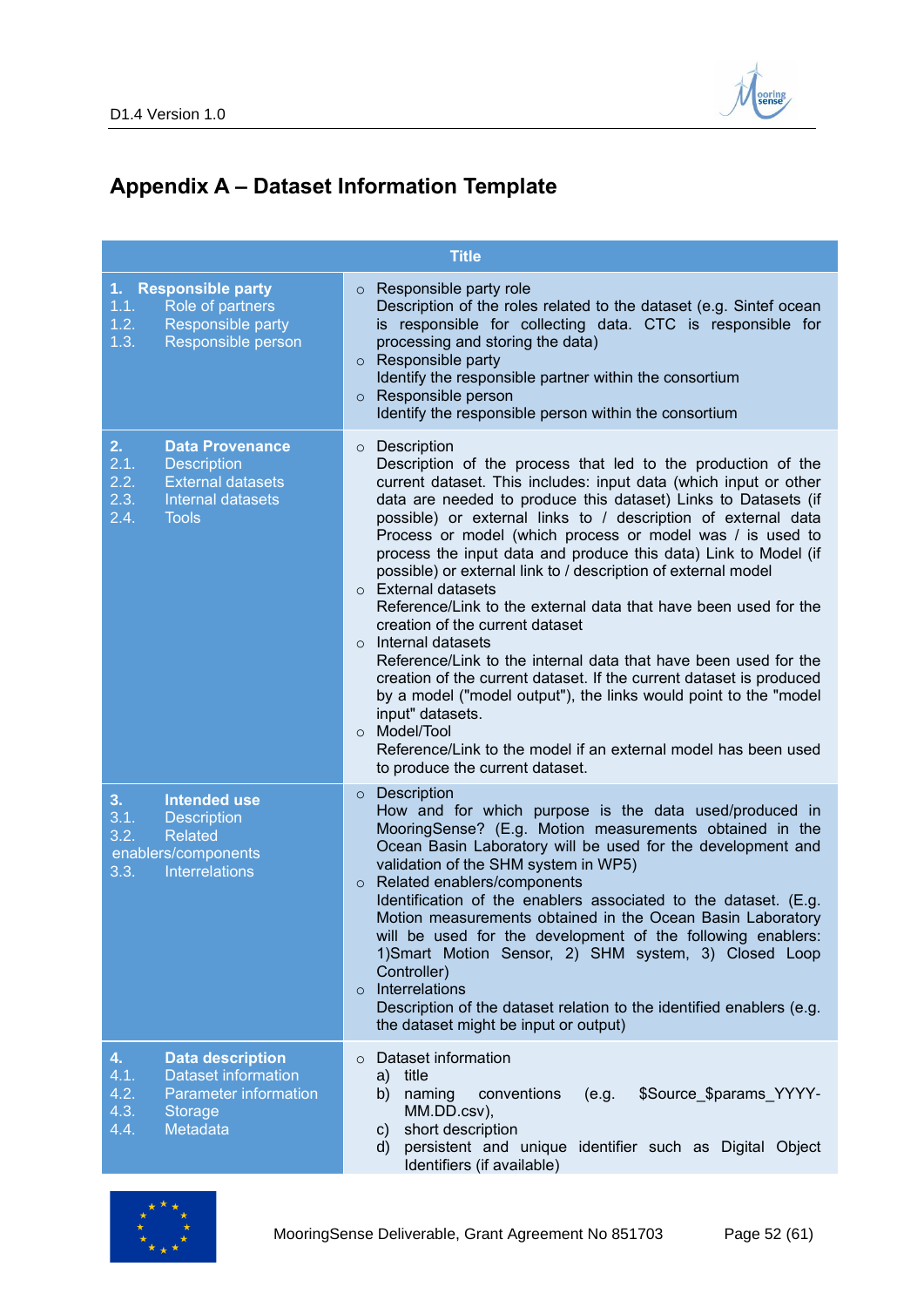

|                                                                                                                                                         | $\circ$ Parameter information<br>a) parameter names,<br>b) parameter description<br>c) units,<br>d) source type (e.g. simulation, measurement, etc.),<br>$\circ$ Storage<br>a) format,<br>b) Size (kB, MB),<br>c) direct link to dataset<br>Meatadata<br>$\Omega$<br>Keywords, etc.                                                                                                                                                                                                                                                                                                                                                                                                                                                                                                                                                                                                                                                                                                                                                                                                                                                                   |
|---------------------------------------------------------------------------------------------------------------------------------------------------------|-------------------------------------------------------------------------------------------------------------------------------------------------------------------------------------------------------------------------------------------------------------------------------------------------------------------------------------------------------------------------------------------------------------------------------------------------------------------------------------------------------------------------------------------------------------------------------------------------------------------------------------------------------------------------------------------------------------------------------------------------------------------------------------------------------------------------------------------------------------------------------------------------------------------------------------------------------------------------------------------------------------------------------------------------------------------------------------------------------------------------------------------------------|
| 5.<br><b>Data management</b><br>5.1.<br>Availability<br>5.2.<br>Owner<br>5.3.<br><b>Open Access</b><br><b>Access conditions</b><br>5.4.                 | $\circ$ Availability<br>a) Existing data<br>b) Data will be produced in the MooringSense project,<br>c) Data will be reused/extended<br>Owner<br>$\circ$<br>Owner of the data if different from responsible partner or data is<br>external.<br><b>Open Access</b><br>$\circ$<br>a) Yes<br>b) No<br>Why is/won't be the dataset openly available? (if previous<br>answer is no)<br>$\circ$ Access conditions<br>a) License (e.g. CC-BY-SA, for research only, etc.)<br>b) ordering, costs<br>constraints, (e.g. software requirements, external expertise<br>$\mathsf{C}$<br>$need, \ldots)$<br>d) further restrictions on use (e.g. sensitive data, non<br>disclosure, etc.)                                                                                                                                                                                                                                                                                                                                                                                                                                                                          |
| 6.<br><b>Data repository</b><br>6.1.<br><b>Name</b><br>6.2.<br><b>Description</b><br>6.3.<br><b>Link</b><br>Properties<br>6.4.<br>6.5.<br><b>Access</b> | Name<br>$\circ$<br>Name of the Data Repository where the Data will be deposited<br>(for open data produced by MooringSense) or can be<br>downloaded (for data collected / used by MooringSense.)<br>Description<br>$\circ$<br>Description of the Repository (e.g. whether institutional with<br>open access, public, internal service or database, deposit at<br>zenodo.org, REST service, to be provided by MooringSense,<br>$etc.$ )<br>Link<br>$\circ$<br>Link to data repository<br>o Properties<br>a) new (to be set up by MooringSense) or existing repository<br>(YES/NO)<br>b) internal (provided by MooringSense or a partner) or external<br>(e.g. zenodo.org) (YES/NO)<br>c) public or restricted (YES/NO)<br>d) sustainability of the repository (e.g.<br><i>in</i><br>case<br>ot<br>internal/partner repo, what happens after the end of the<br>project?)<br>e) security (e.g. backups, replication, etc.)<br>o Access<br>a) Access methods (e.g. type of client or application needed to<br>access the repository, e.g. WMS client)<br>b) access documentation (e.g. API documentation available)<br>availability access software<br>C) |

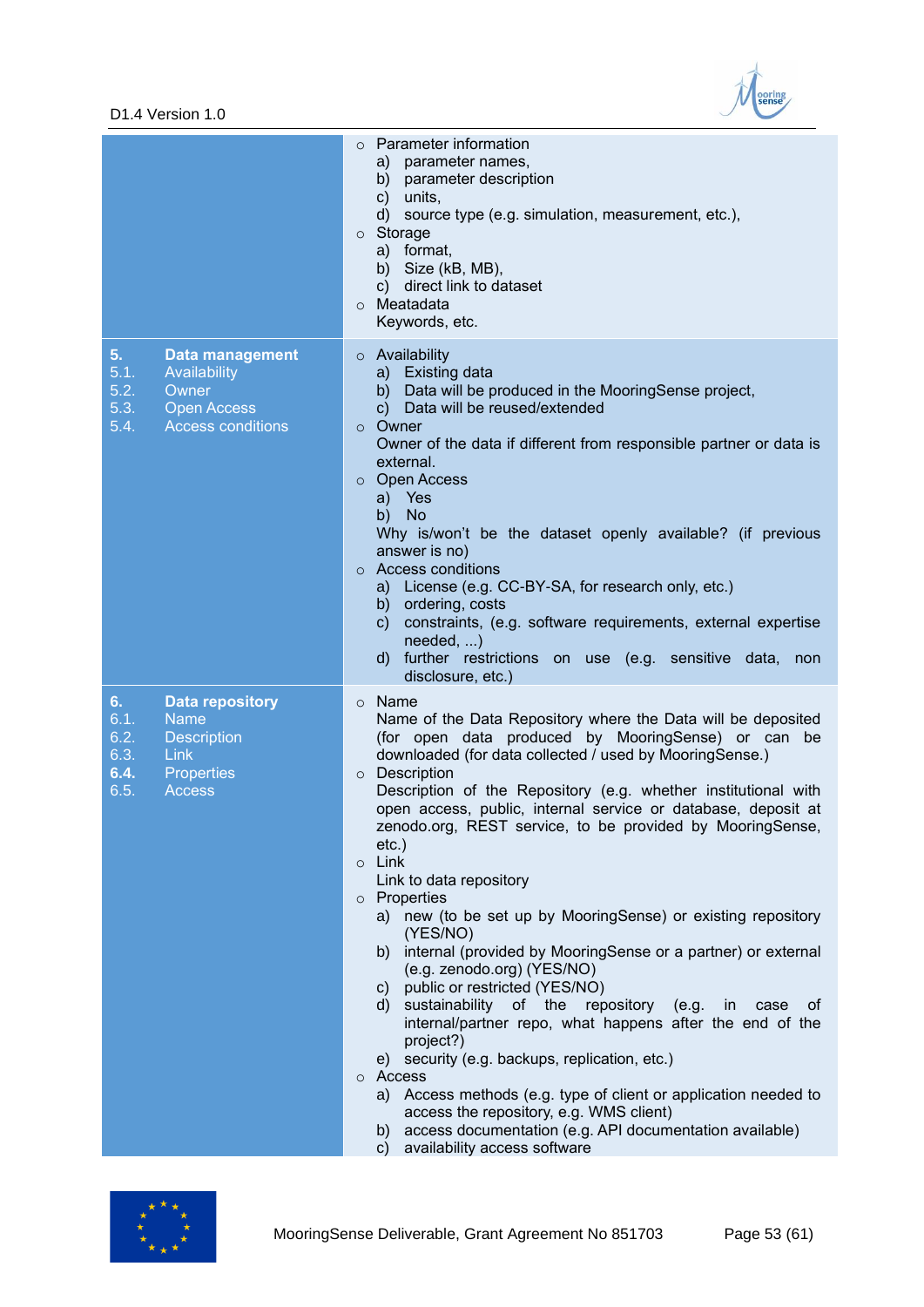d) access control and logging (e.g. no login required.)

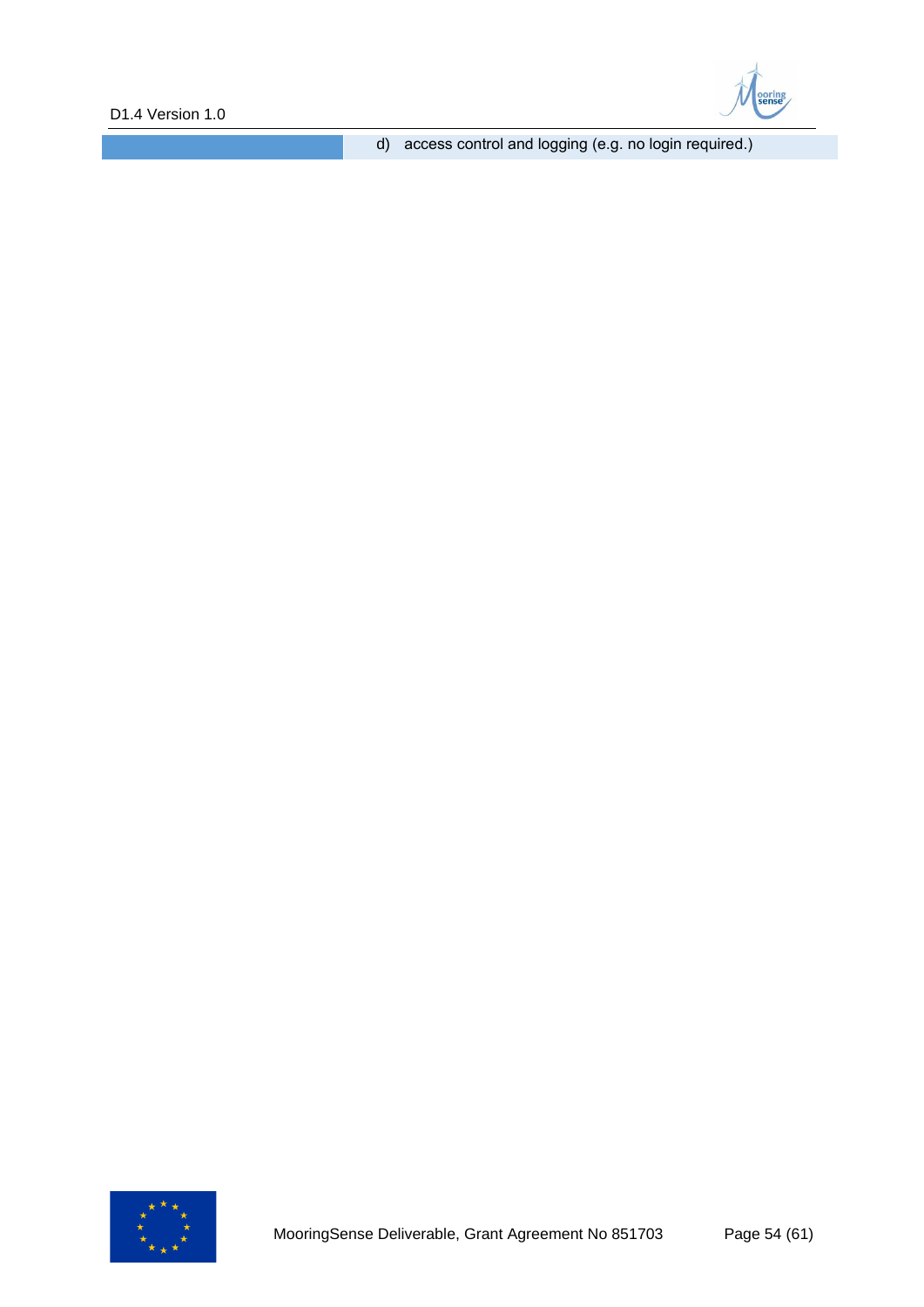ooring<br>sense

# <span id="page-54-0"></span>**Appendix B – Zenodo's metadata model**

| <b>Attribute</b> | <b>Required</b>               | <b>Description</b>                            |
|------------------|-------------------------------|-----------------------------------------------|
| Upload_type      | Yes                           | Controlled vocabulary:                        |
| string           |                               | * publication: Publication                    |
|                  |                               | * poster: Poster                              |
|                  |                               | * presentation: Presentation                  |
|                  |                               | * dataset: Dataset                            |
|                  |                               | * image: Image                                |
|                  |                               | * video: Video/Audio                          |
|                  |                               | * software: Software                          |
|                  |                               | * lesson: Lesson                              |
|                  |                               | * other: Other                                |
| publication_type | Yes,<br>if                    | Controlled vocabulary:                        |
| string           | upload_type<br>is             | * annotationcollection: Annotation collection |
|                  | "publication"                 | * book: Book                                  |
|                  |                               | * section: Book section                       |
|                  |                               | * conferencepaper: Conference paper           |
|                  |                               | * datamanagementplan: Data management plan    |
|                  |                               | * article: Journal article                    |
|                  |                               | * patent: Patent                              |
|                  |                               | * preprint: Preprint                          |
|                  |                               | * deliverable: Project deliverable            |
|                  |                               | * milestone: Project milestone                |
|                  |                               | * proposal: Proposal                          |
|                  |                               | * report: Report                              |
|                  |                               | Software<br>softwaredocumentation:            |
|                  |                               | documentation                                 |
|                  |                               | * taxonomictreatment: Taxonomic treatment     |
|                  |                               | * technicalnote: Technical note               |
|                  |                               | * thesis: Thesis                              |
|                  |                               | * workingpaper: Working paper                 |
|                  |                               | * other: Other                                |
| image_type       | if<br>Yes,                    | Controlled vocabulary:                        |
| string           | upload_type<br>is<br>"image". | * figure: Figure                              |
|                  |                               | * plot: Plot                                  |
|                  |                               | * drawing: Drawing                            |
|                  |                               | * diagram: Diagram                            |
|                  |                               | * photo: Photo                                |

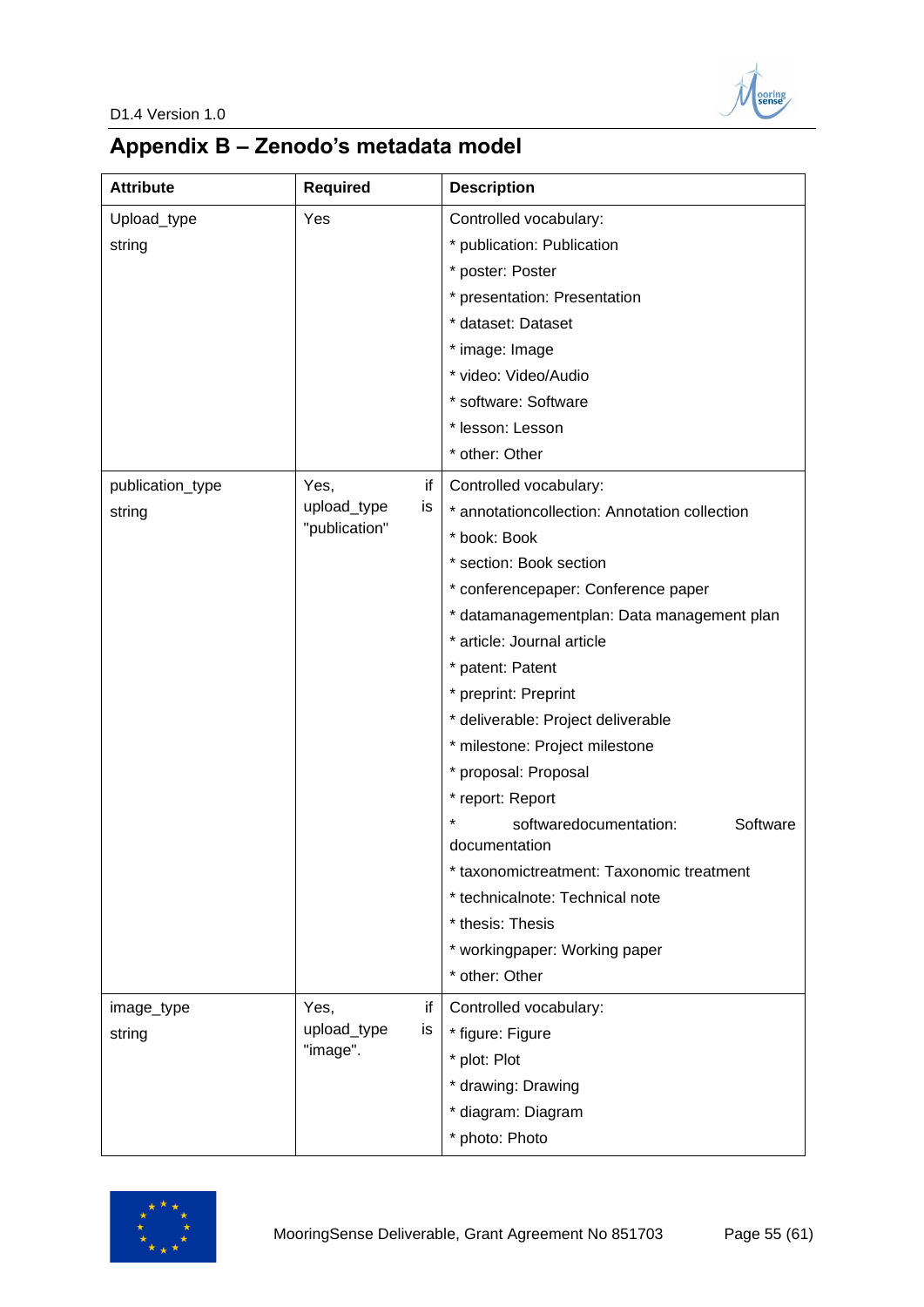

|                              |                                  | * other: Other                                                                                                                                                                                                                                   |
|------------------------------|----------------------------------|--------------------------------------------------------------------------------------------------------------------------------------------------------------------------------------------------------------------------------------------------|
|                              |                                  |                                                                                                                                                                                                                                                  |
| publication_date<br>string   | Yes                              | Date of publication in ISO8601 format (YYYY-MM-<br>DD). Defaults to current date.                                                                                                                                                                |
| title                        | Yes                              | Title of deposition                                                                                                                                                                                                                              |
| string                       |                                  |                                                                                                                                                                                                                                                  |
| creators<br>array of objects | Yes                              | The creators/authors of the deposition. Each array<br>element is an object with the attributes:                                                                                                                                                  |
|                              |                                  | * name: Name of creator in the format Family<br>name, Given names                                                                                                                                                                                |
|                              |                                  | * affiliation: Affiliation of creator (optional).                                                                                                                                                                                                |
|                              |                                  | * orcid: ORCID identifier of creator (optional).                                                                                                                                                                                                 |
|                              |                                  | * gnd: GND identifier of creator (optional).                                                                                                                                                                                                     |
|                              |                                  | Example:<br>[{'name':'Doe, John',<br>'affiliation':<br>'Zenodo'},<br>{'name':'Smith, Jane',<br>'affiliation':<br>'Zenodo', 'orcid': '0000-0002-1694-233X'}, {'name':<br>'Kowalski, Jack', 'affiliation': 'Zenodo', 'gnd':<br>'170118215'}]       |
| creators                     | Yes                              | The creators/authors of the deposition. Each array<br>element is an object with the attributes:                                                                                                                                                  |
| array of objects             |                                  | * name: Name of creator in the format Family                                                                                                                                                                                                     |
|                              |                                  | name, Given names<br>* affiliation: Affiliation of creator (optional).                                                                                                                                                                           |
|                              |                                  | * orcid: ORCID identifier of creator (optional).                                                                                                                                                                                                 |
|                              |                                  | * gnd: GND identifier of creator (optional).                                                                                                                                                                                                     |
|                              |                                  | Example:<br>[{'name':'Doe,<br>John',<br>'affiliation':<br>'Zenodo'},<br>{'name':'Smith,<br>'affiliation':<br>Jane',<br>'Zenodo', 'orcid': '0000-0002-1694-233X'}, {'name':<br>'Kowalski, Jack', 'affiliation': 'Zenodo', 'gnd':<br>'170118215'}] |
| description                  | Yes                              | Abstract or description for deposition.                                                                                                                                                                                                          |
| string (allows HTML)         |                                  |                                                                                                                                                                                                                                                  |
| access_right                 | Yes                              | Controlled vocabulary:                                                                                                                                                                                                                           |
| string                       |                                  | * open: Open Access                                                                                                                                                                                                                              |
|                              |                                  | * embargoed: Embargoed Access                                                                                                                                                                                                                    |
|                              |                                  | * restricted: Restricted Access                                                                                                                                                                                                                  |
|                              |                                  | * closed: Closed Access Defaults to open.                                                                                                                                                                                                        |
| license                      | if<br>Yes,<br>access_right<br>is | Controlled vocabulary:                                                                                                                                                                                                                           |

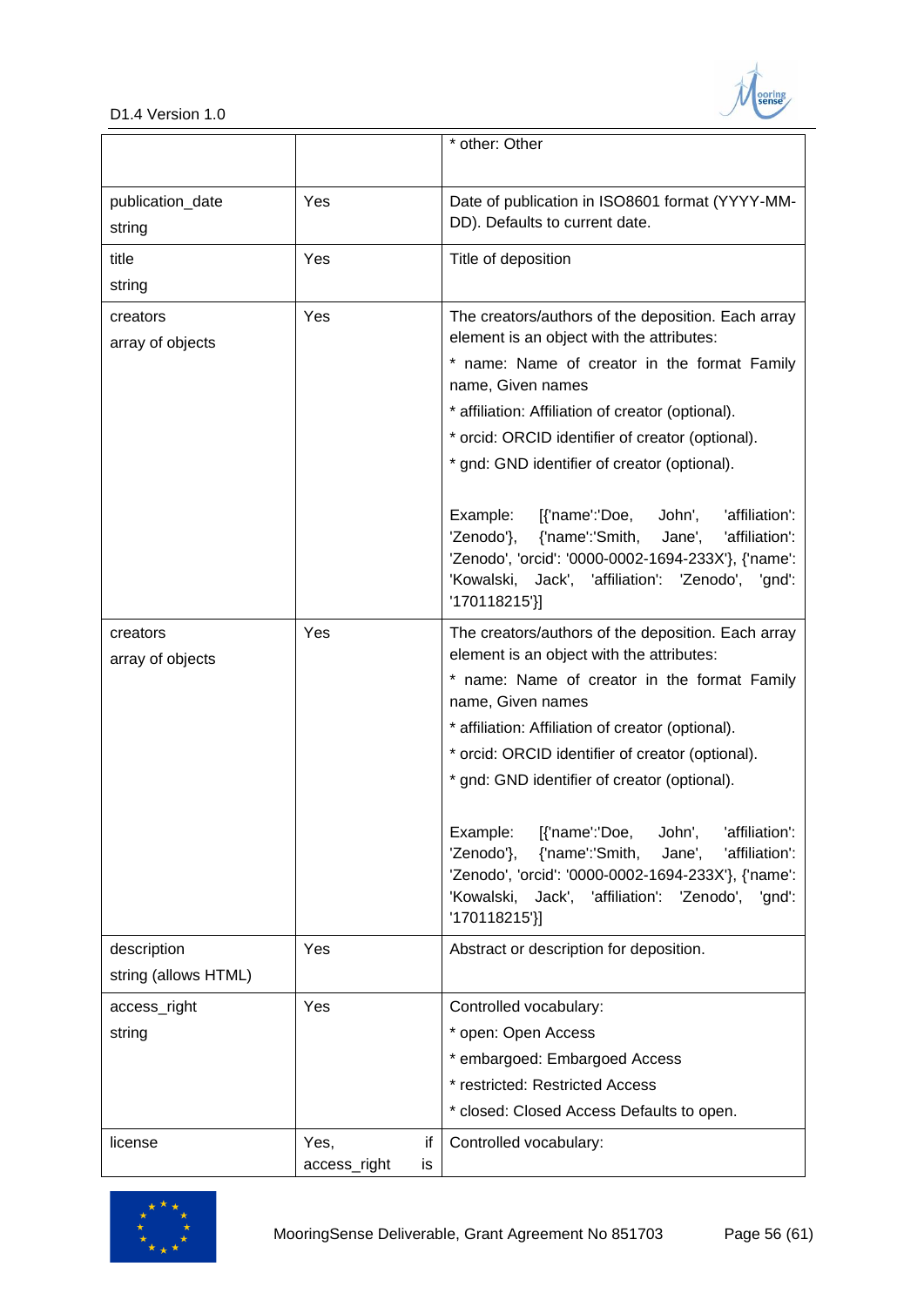

| string                                    | "open"<br>or<br>"embargoed".                     | The selected license applies to all files in this<br>deposition, but not to the metadata which is<br>licensed under Creative Commons Zero. Further<br>information about licenses is available at Open<br>Definition Licenses Service. Defaults to cc-by for<br>non-datasets and cc-zero for datasets.                                                                                                                                                                                                                       |
|-------------------------------------------|--------------------------------------------------|-----------------------------------------------------------------------------------------------------------------------------------------------------------------------------------------------------------------------------------------------------------------------------------------------------------------------------------------------------------------------------------------------------------------------------------------------------------------------------------------------------------------------------|
| embargo_date<br>date                      | Yes,<br>if<br>access_right<br>is<br>"embargoed". | When<br>the<br>deposited files<br>will<br>be<br>made<br>automatically made publicly available by the<br>system. Defaults to current date.                                                                                                                                                                                                                                                                                                                                                                                   |
| access_conditions<br>string (allows HTML) | Yes,<br>if<br>access_right<br>is<br>"restricted" | Specify the conditions under which you grant<br>users access to the files in your upload. User<br>requesting access will be asked to justify how<br>they fulfil<br>the conditions.<br>Based on<br>the<br>justification, you decide who to grant/deny<br>access. You are not allowed to charge users for<br>granting access to data hosted on Zenodo.                                                                                                                                                                        |
| doi<br>string                             | No                                               | Digital Object Identifier. Did a publisher already<br>assign a DOI to your deposited files? If not, leave<br>the field empty and we will register a new DOI for<br>you when you publish. A DOI allow others to<br>easily and unambiguously cite your deposition.                                                                                                                                                                                                                                                            |
| prereserve_doi<br>object/bool             | No                                               | Set to true, to reserve a Digital Object Identifier<br>(DOI). The DOI is automatically generated by our<br>system and cannot be changed. Also, The DOI is<br>not registered with DataCite until you publish your<br>deposition, and thus cannot be used before then.<br>Reserving a DOI is useful, if you need to include it<br>in the files you upload, or if you need to provide a<br>dataset DOI to your publisher but not yet publish<br>your dataset. The response from the REST API<br>will include the reserved DOI. |
| keywords<br>array of strings              | No                                               | Free form keywords for this deposition.<br>Example: ["Keyword 1", "Keyword 2"]                                                                                                                                                                                                                                                                                                                                                                                                                                              |
| notes<br>string (allows HTML)             | No                                               | Additional notes                                                                                                                                                                                                                                                                                                                                                                                                                                                                                                            |
| related_identifiers<br>array of objects   | No                                               | Persistent identifiers of related publications and<br>datasets. Supported identifiers include: DOI,<br>Handle, ARK, PURL, ISSN, ISBN, PubMed ID,<br>PubMed Central ID, ADS Bibliographic Code,<br>arXiv, Life Science Identifiers (LSID), EAN-13,<br>ISTC, URNs and URLs. Each array element is an<br>object with the attributes:<br>* identifier: The persistent identifier<br>relation: Relationship. Controlled vocabulary                                                                                               |

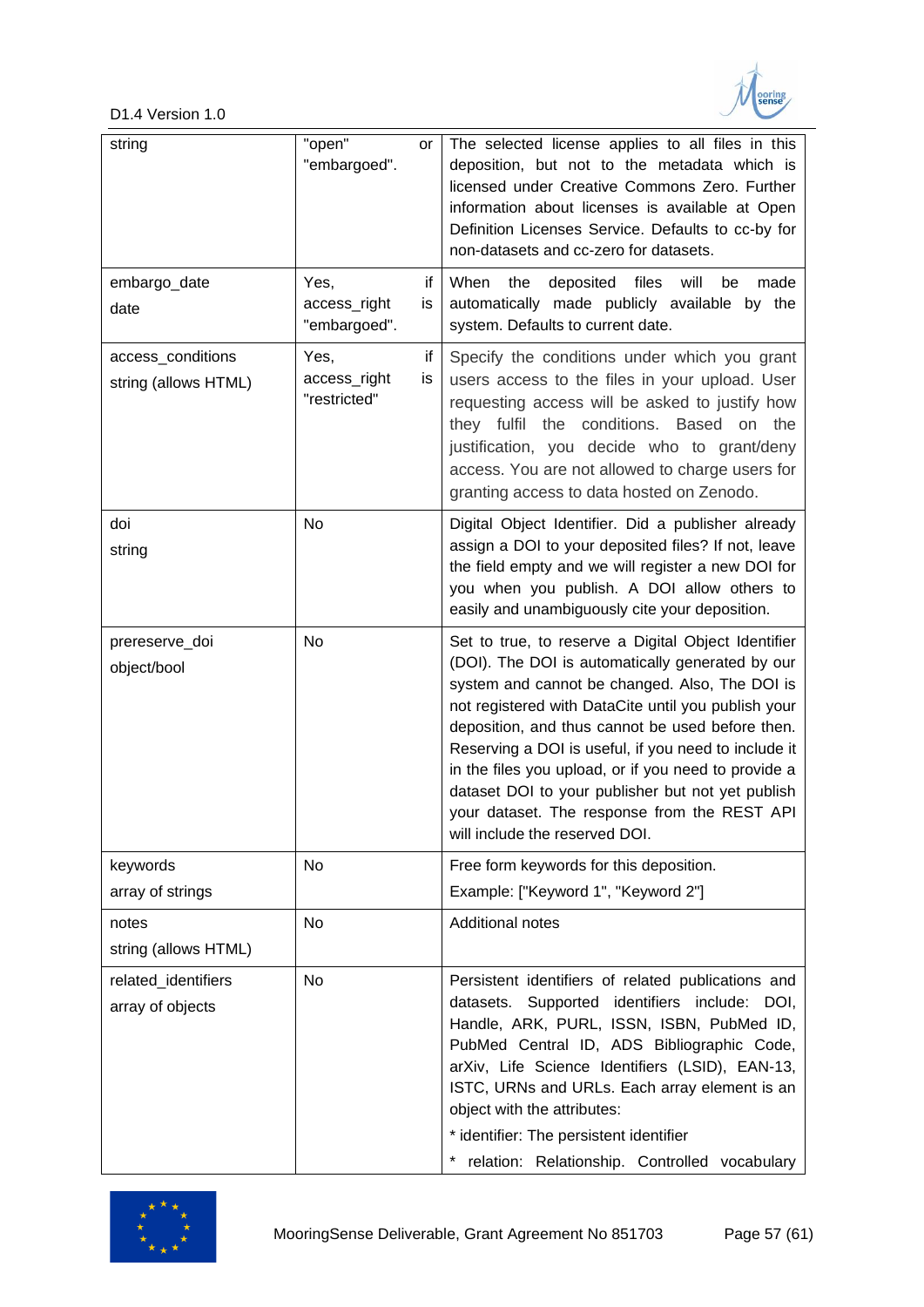

|                                  |    | (isCitedBy,<br>isSupplementTo,<br>cites,<br>isSupplementedBy,<br>isNewVersionOf,<br>isPreviousVersionOf, isPartOf, hasPart, compiles,<br>isCompiledBy, isIdenticalTo, isAlternateIdentifier).<br>'isSupplementTo',<br>Example:<br>[{'relation':<br>'identifier':'10.1234/foo'},<br>{'relation':<br>'cites',<br>'identifier':'https://doi.org/10.1234/bar'} ] Note the<br>identifier type (e.g. DOI) is automatically detected,<br>and used to validate and normalize the identifier<br>into a standard form.                                                                                                                                                                                                                                                                                                                                                                                                                                                                                                                                       |
|----------------------------------|----|----------------------------------------------------------------------------------------------------------------------------------------------------------------------------------------------------------------------------------------------------------------------------------------------------------------------------------------------------------------------------------------------------------------------------------------------------------------------------------------------------------------------------------------------------------------------------------------------------------------------------------------------------------------------------------------------------------------------------------------------------------------------------------------------------------------------------------------------------------------------------------------------------------------------------------------------------------------------------------------------------------------------------------------------------|
| contributors<br>array of objects | No | The contributors of the deposition (e.g. editors,<br>data curators, etc.). Each array element is an<br>object with the attributes:<br>* name: Name of creator in the format Family<br>name, Given names<br>* type: Contributor type. Controlled vocabulary<br>(ContactPerson,<br>DataCollector,<br>DataCurator,<br>DataManager, Distributor,<br>Editor,<br>Funder,<br>HostingInstitution,<br>Producer,<br>ProjectLeader,<br>ProjectManager,<br>ProjectMember,<br>RegistrationAgency,<br>RegistrationAuthority,<br>RelatedPerson, Researcher, ResearchGroup,<br>RightsHolder,Supervisor,<br>Sponsor,<br>WorkPackageLeader, Other)<br>* affiliation: Affiliation of creator (optional).<br>* orcid: ORCID identifier of creator (optional).<br>* gnd: GND identifier of creator (optional).<br>Example:<br>[{'name':'Doe,<br>'affiliation':<br>John',<br>'Zenodo', 'type': 'Editor' }, ]<br>references<br>List of references.<br>array of strings No<br>Example: ["Doe J (2014). Title. Publisher. DOI",<br>"Smith J (2014). Title. Publisher. DOI"] |
| references                       | No | List of references                                                                                                                                                                                                                                                                                                                                                                                                                                                                                                                                                                                                                                                                                                                                                                                                                                                                                                                                                                                                                                 |
| array of strings                 |    | Example: ["Doe J (2014). Title. Publisher. DOI",<br>"Smith J (2014). Title. Publisher. DOI"]                                                                                                                                                                                                                                                                                                                                                                                                                                                                                                                                                                                                                                                                                                                                                                                                                                                                                                                                                       |
| communities<br>array of objects  | No | List of communities you wish the deposition to<br>appear. The owner of the community will be<br>notified, and can either accept or reject your<br>request. Each array element is an object with the<br>attributes:                                                                                                                                                                                                                                                                                                                                                                                                                                                                                                                                                                                                                                                                                                                                                                                                                                 |

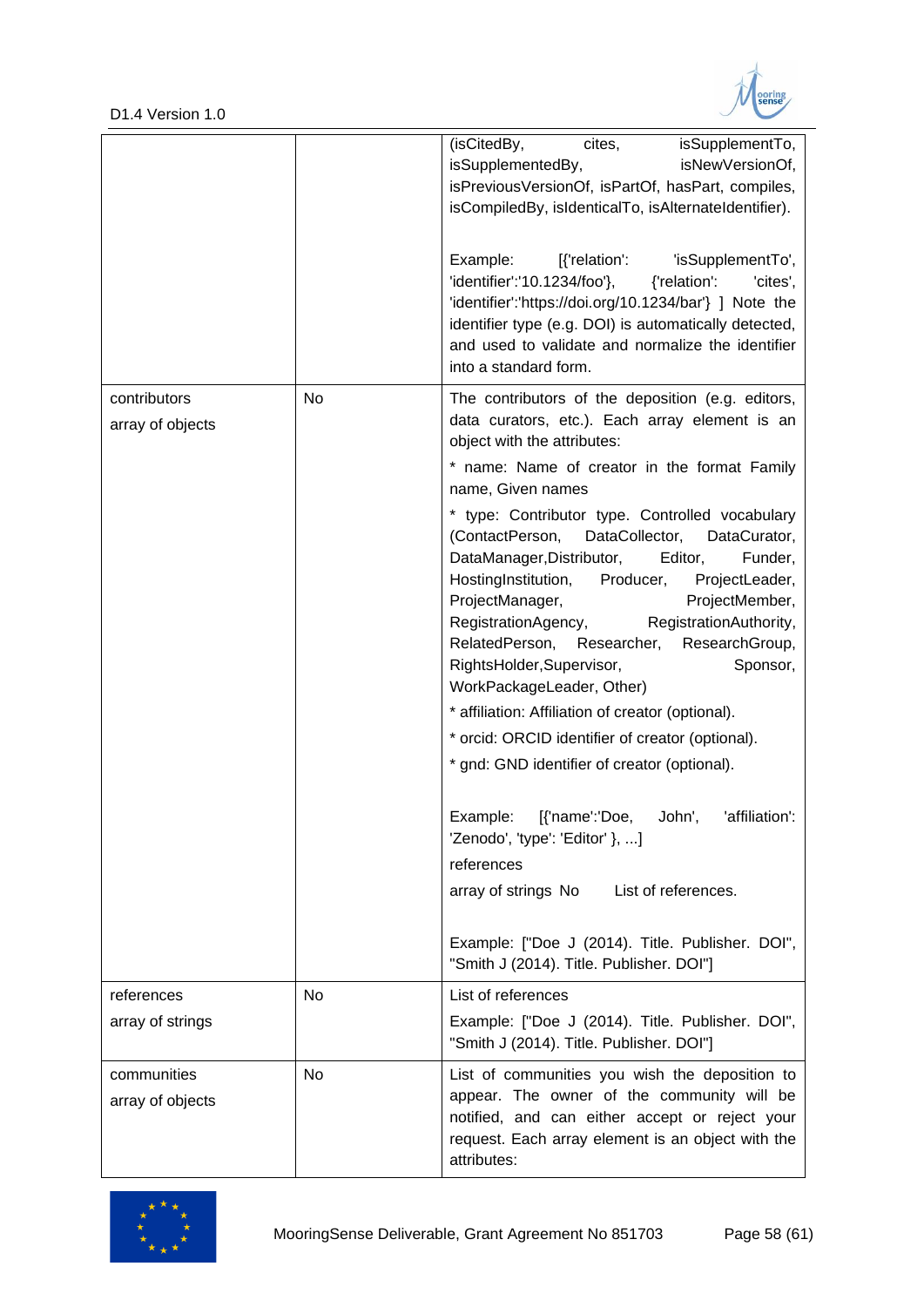



|                            |           | * identifier: Community identifier                                                                                                                                   |
|----------------------------|-----------|----------------------------------------------------------------------------------------------------------------------------------------------------------------------|
|                            |           |                                                                                                                                                                      |
|                            |           | Example: [{'identifier':'ecfunded'}]                                                                                                                                 |
| grants<br>array of objects | <b>No</b> | List of OpenAIRE-supported grants, which have<br>funded the research for this deposition. Each<br>array element is an object with the attributes:<br>* id: grant ID. |
|                            |           | Example: [{'id':'283595'}] (European Commission<br>grants only)                                                                                                      |
|                            |           | DOI-prefixed:<br>funder<br>$[{'id'}:$<br>or<br>'10.13039/501100000780::283595'}] (All grants,<br>recommended)                                                        |
|                            |           | Accepted funder DOI prefixes:                                                                                                                                        |
|                            |           | Australian<br>Council:<br>Research<br>10.13039/501100000923                                                                                                          |
|                            |           | European Commission: 10.13039/501100000780                                                                                                                           |
|                            |           | Fundação para a Ciência e a Tecnologia:<br>10.13039/501100001871                                                                                                     |
|                            |           | Ministarstvo Prosvete, Nauke i Tehnološkog<br>Razvoja: 10.13039/501100004564                                                                                         |
|                            |           | Ministarstvo Znanosti, Obrazovanja i Sporta:<br>10.13039/501100006588                                                                                                |
|                            |           | National Health and Medical Research Council:<br>10.13039/501100000925                                                                                               |
|                            |           | Foundation:<br>National<br>Science<br>10.13039/100000001                                                                                                             |
|                            |           | Nederlandse Organisatie voor Wetenschappelijk<br>Onderzoek: 10.13039/501100003246                                                                                    |
|                            |           | Wellcome Trust: 10.13039/100004440                                                                                                                                   |
| journal_title<br>string    | No        | Journal tilte, if deposition is a published article                                                                                                                  |
| journal_volume<br>string   | No        | Journal volume, if deposition is a published article                                                                                                                 |
| journal_issue<br>string    | <b>No</b> | Journal issue, if deposition is a published article                                                                                                                  |
| journal_pages<br>string    | No        | Journal pages, if deposition is a published article                                                                                                                  |
| conference_title<br>string | No        | of conference<br>(e.g.<br>20th<br>International<br>Title<br>Conference on Computing in High Energy and                                                               |

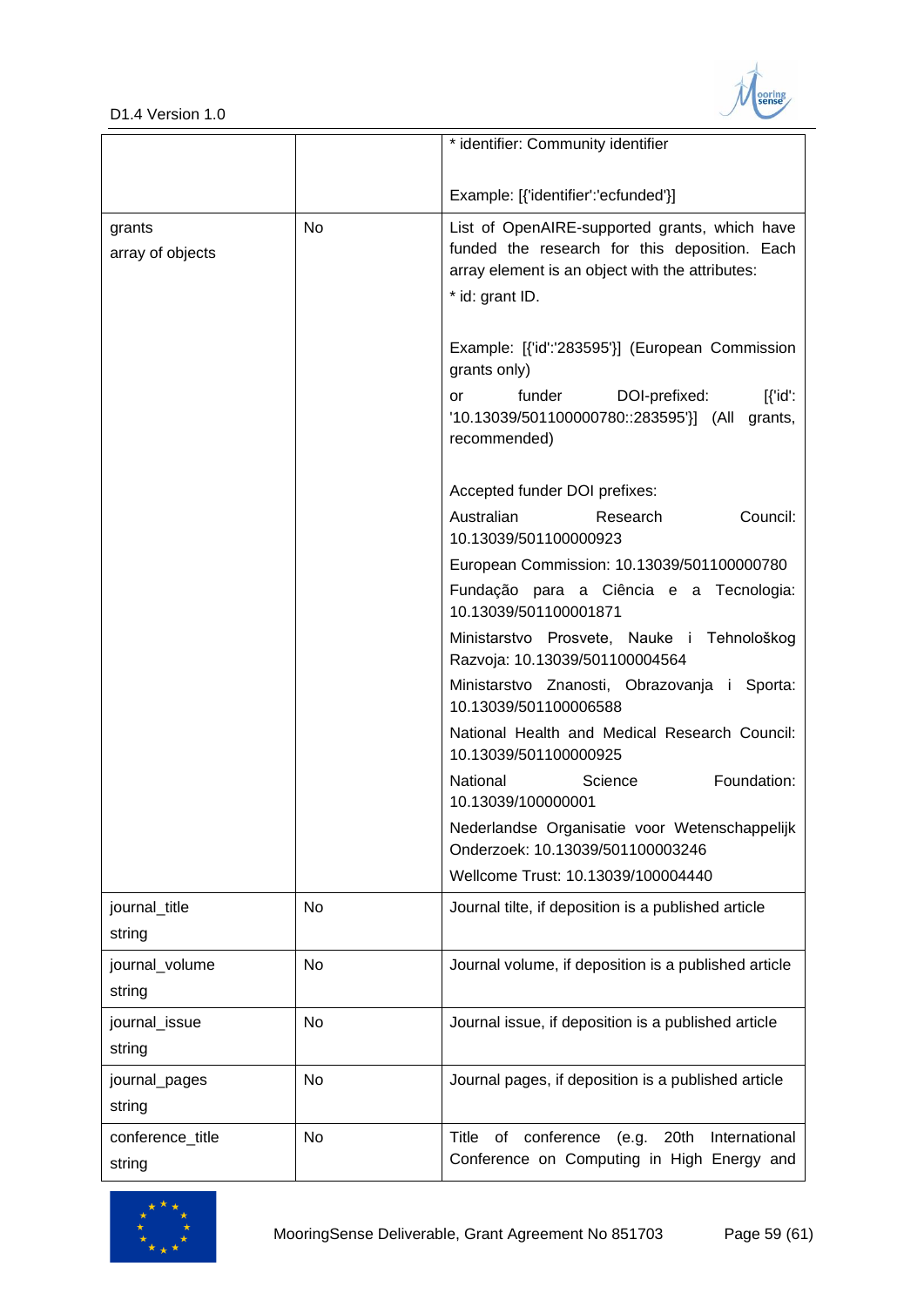

|                                   |           | Nuclear Physics).                                                                                                                                                                                                                                                                                                                    |
|-----------------------------------|-----------|--------------------------------------------------------------------------------------------------------------------------------------------------------------------------------------------------------------------------------------------------------------------------------------------------------------------------------------|
| conference_acronym<br>string      | No        | Acronym of conference (e.g. CHEP'13).                                                                                                                                                                                                                                                                                                |
| conference_dates<br>string        | <b>No</b> | Dates of conference (e.g. 14-18 October 2013).<br>Conference title or acronym must also be<br>specified if this field is specified                                                                                                                                                                                                   |
| conference_place<br>string        | <b>No</b> | Place of conference in the format city, country<br>(e.g. Amsterdam, The Netherlands). Conference<br>title or acronym must also be specified if this field<br>is specified.                                                                                                                                                           |
| conference_url<br>string          | <b>No</b> | <b>URL</b><br>of<br>conference<br>(e.g.<br>http://www.chep2013.org/).                                                                                                                                                                                                                                                                |
| conference_session<br>string      | No        | Number of session within the conference (e.g. VI).                                                                                                                                                                                                                                                                                   |
| conference_session_part<br>string | No        | Number of part within a session (e.g. 1).                                                                                                                                                                                                                                                                                            |
| imprint_publisher<br>string       | No        | Publisher of a book/report/chapter                                                                                                                                                                                                                                                                                                   |
| imprint_isbn<br>string            | No        | ISBN of a book/report                                                                                                                                                                                                                                                                                                                |
| imprint_place<br>string           | No        | Place of publication of a book/report/chapter in the<br>format city, country.                                                                                                                                                                                                                                                        |
| partof_title<br>string            | No        | Title of book for chapters                                                                                                                                                                                                                                                                                                           |
| partof_pages                      | No        | Pages numbers of book                                                                                                                                                                                                                                                                                                                |
| thesis_supervisors                | No        | Supervisors of the thesis. Same format as for<br>creators                                                                                                                                                                                                                                                                            |
| thesis_university                 | No        | Awarding university of thesis                                                                                                                                                                                                                                                                                                        |
| subjects<br>array of objects      | No        | Specify subjects from a taxonomy or controlled<br>vocabulary. Each term must be uniquely identified<br>(e.g. a URL). For free form text, use the keywords<br>field. Each array element is an object with the<br>attributes:<br>term: Term from taxonomy or<br>controlled<br>vocabulary.<br>* identifier: Unique identifier for term. |